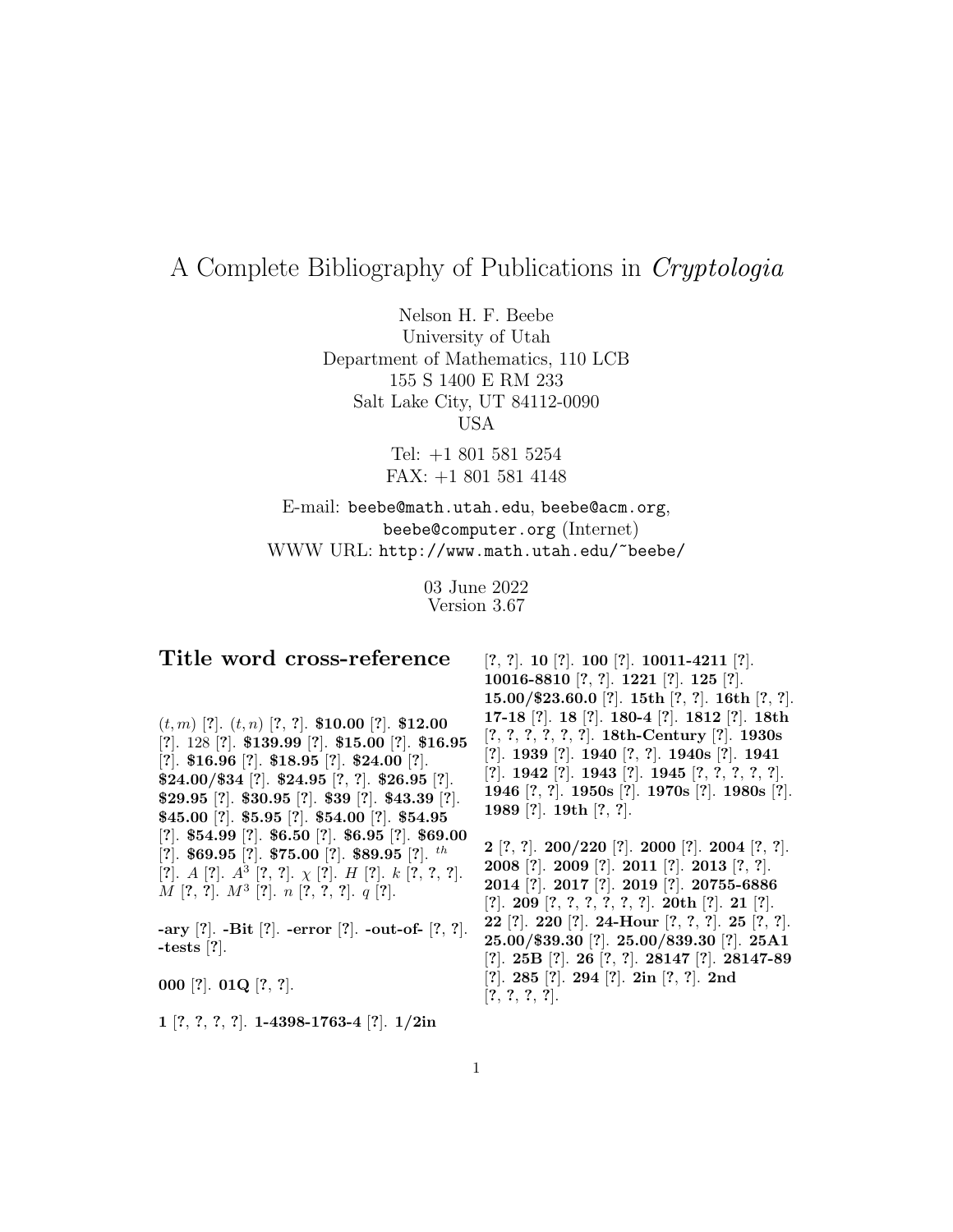**3** [**?**, **?**, **?**, **?**]. **3/4in** [**?**, **?**]. **30** [**?**]. **310** [**?**, **?**, **?**, **?**, **?**, **?**, **?**]. **312** [**?**]. **325** [**?**]. **3336** [**?**]. **35** [**?**]. **36** [**?**]. **3rd** [**?**].

**4** [**?**]. **40** [**?**]. **44** [**?**]. **45** [**?**]. **45th** [**?**]. **47** [**?**]. **4in** [**?**, **?**].

**5.0** [**?**]. **50** [**?**]. **52** [**?**, **?**, **?**]. **520** [**?**]. **57** [**?**, **?**]. **5th** [**?**].

**6** [**?**, **?**]. **67** [**?**]. **67/97** [**?**, **?**, **?**].

**7** [**?**]. **77-Year** [**?**].

**8** [**?**]. **80** [**?**, **?**]. **'82** [**?**]. **83** [**?**, **?**]. **836MN** [**?**]. **849th** [**?**, **?**]. **85** [**?**]. **89** [**?**].

**9** [**?**, **?**, **?**, **?**]. **9/11** [**?**, **?**, **?**, **?**]. **97** [**?**, **?**, **?**]. **9761** [**?**]. **978** [**?**, **?**, **?**, **?**]. **978-0-19-874783-3** [**?**]. **978-0-7509-7885-9** [**?**]. **978-0-8218-9883-3** [**?**]. **978-0-9557164-1-6** [**?**]. **978-1-4704-1048-3** [**?**]. **978-3-319-53278-3** [**?**].

**Aryabhata ¯** [**?**].

**A-22** [**?**]. **A.** [**?**, **?**]. **A.6** [**?**]. **AAAS** [**?**]. **Abraham** [**?**]. **Abuse** [**?**]. **Abwehr** [**?**, **?**, **?**]. **academic** [**?**]. **Accelerating** [**?**]. **Access** [**?**]. **Accessible** [**?**]. **Accident** [**?**]. **Accidental** [**?**]. **Account** [**?**, **?**]. **Accounts** [**?**, **?**, **?**]. **Accumulated** [**?**]. **Achievements** [**?**]. **Acoustical** [**?**]. **Across** [**?**, **?**]. **Act** [**?**, **?**, **?**]. **Action** [**?**]. **Actions** [**?**]. **Activist** [**?**]. **Activities** [**?**]. **Acts** [**?**]. **Adam** [**?**]. **adaptive** [**?**]. **Addendum** [**?**]. **Additive** [**?**]. **Additives** [**?**, **?**]. **Addressable** [**?**]. **ADFGVX** [**?**]. **adjacent** [**?**]. **Adlan** [**?**]. **Administrative** [**?**]. **Admiral** [**?**, **?**]. **Admiralty** [**?**]. **Admission** [**?**]. **Adopts** [**?**]. **Adults** [**?**]. **Advanced** [**?**, **?**, **?**, **?**, **?**]. **Advent** [**?**]. **Adventures** [**?**]. **Adversarial**

[**?**]. **Advertisements** [**?**]. **Aerial** [**?**]. **AES** [**?**, **?**, **?**, **?**, **?**, **?**]. **affine** [**?**]. **Afluisterstation** [**?**, **?**]. **After** [**?**]. **Aftermath** [**?**]. **Again** [**?**, **?**]. **Against** [**?**, **?**, **?**, **?**, **?**, **?**, **?**, **?**, **?**, **?**, **?**, **?**, **?**]. **Age** [**?**, **?**, **?**]. **Agencies** [**?**]. **Agency** [**?**, **?**, **?**, **?**, **?**, **?**, **?**, **?**, **?**, **?**, **?**]. **Agent** [**?**]. **Agents** [**?**, **?**]. **Ages** [**?**]. **Agnes** [**?**, **?**, **?**]. **Agreement** [**?**, **?**, **?**, **?**, **?**]. **Aid** [**?**]. **Aided** [**?**, **?**]. **Air** [**?**, **?**, **?**]. **Air-Amphibian** [**?**]. **Akelarre** [**?**]. **aktualisierte** [**?**]. **al** [**?**, **?**, **?**, **?**, **?**]. **al-Qaeda** [**?**]. **al-Tayyan** [**?**]. **al.** [**?**]. **Alain** [**?**]. **Alan** [**?**, **?**, **?**, **?**, **?**, **?**, **?**, **?**, **?**, **?**, **?**, **?**, **?**, **?**, **?**, **?**, **?**]. **alAsraf** [**?**]. **Alastair** [**?**, **?**]. **Albert** [**?**]. **Alberti** [**?**]. **Alcohol** [**?**]. **Aldrich** [**?**]. **Alec** [**?**]. **Aleutians** [**?**]. **Alexander** [**?**, **?**]. **Alexis** [**?**]. **Alf** [**?**]. **Algebra** [**?**, **?**, **?**, **?**]. **Algebraic** [**?**, **?**, **?**, **?**, **?**, **?**]. **Algorithm** [**?**, **?**, **?**, **?**, **?**, **?**, **?**, **?**, **?**, **?**, **?**, **?**, **?**, **?**, **?**, **?**, **?**, **?**, **?**, **?**, **?**, **?**, **?**, **?**, **?**, **?**, **?**, **?**]. **Algorithmic** [**?**, **?**, **?**, **?**]. **Algorithms** [**?**, **?**, **?**, **?**, **?**, **?**, **?**, **?**, **?**, **?**]. **Aligning** [**?**, **?**]. **Alisa** [**?**]. **All-Or-Nothing** [**?**]. **allied** [**?**, **?**, **?**, **?**, **?**]. **Allies** [**?**]. **Alone** [**?**]. **Alphabet** [**?**, **?**]. **Alphanumeric** [**?**]. **Amateur** [**?**]. **Ambush** [**?**]. **America** [**?**, **?**, **?**, **?**, **?**, **?**, **?**, **?**, **?**, **?**]. **American** [**?**, **?**, **?**, **?**, **?**, **?**, **?**, **?**, **?**, **?**, **?**, **?**, **?**, **?**, **?**, **?**, **?**, **?**, **?**, **?**, **?**]. **Americas** [**?**]. **amid** [**?**]. **among** [**?**]. **Amphibian** [**?**]. **AMSCO** [**?**]. **Analysis** [**?**, **?**, **?**, **?**, **?**, **?**, **?**, **?**, **?**, **?**, **?**, **?**, **?**, **?**, **?**, **?**, **?**, **?**]. **Analytical** [**?**]. **Analyzing** [**?**, **?**, **?**]. **Ancestral** [**?**]. **Ancient** [**?**, **?**, **?**]. **Anderson** [**?**]. **Andrew** [**?**, **?**]. **Anglicus** [**?**]. **Angooki** [**?**, **?**]. **Anguish** [**?**]. **Anish** [**?**]. **Ann** [**?**]. **Annapolis** [**?**]. **Anne** [**?**, **?**]. **Annealing** [**?**]. **annihilation** [**?**]. **Anniversary** [**?**]. **Annotated** [**?**, **?**]. **Announcement** [**?**]. **Announcements** [**?**]. **Announces** [**?**]. **Annual** [**?**]. **Anonymity** [**?**]. **Anonymous** [**?**]. **a˜nos** [**?**]. **Anson** [**?**]. **anti** [**?**]. **anti-submarine** [**?**]. **Antoinette**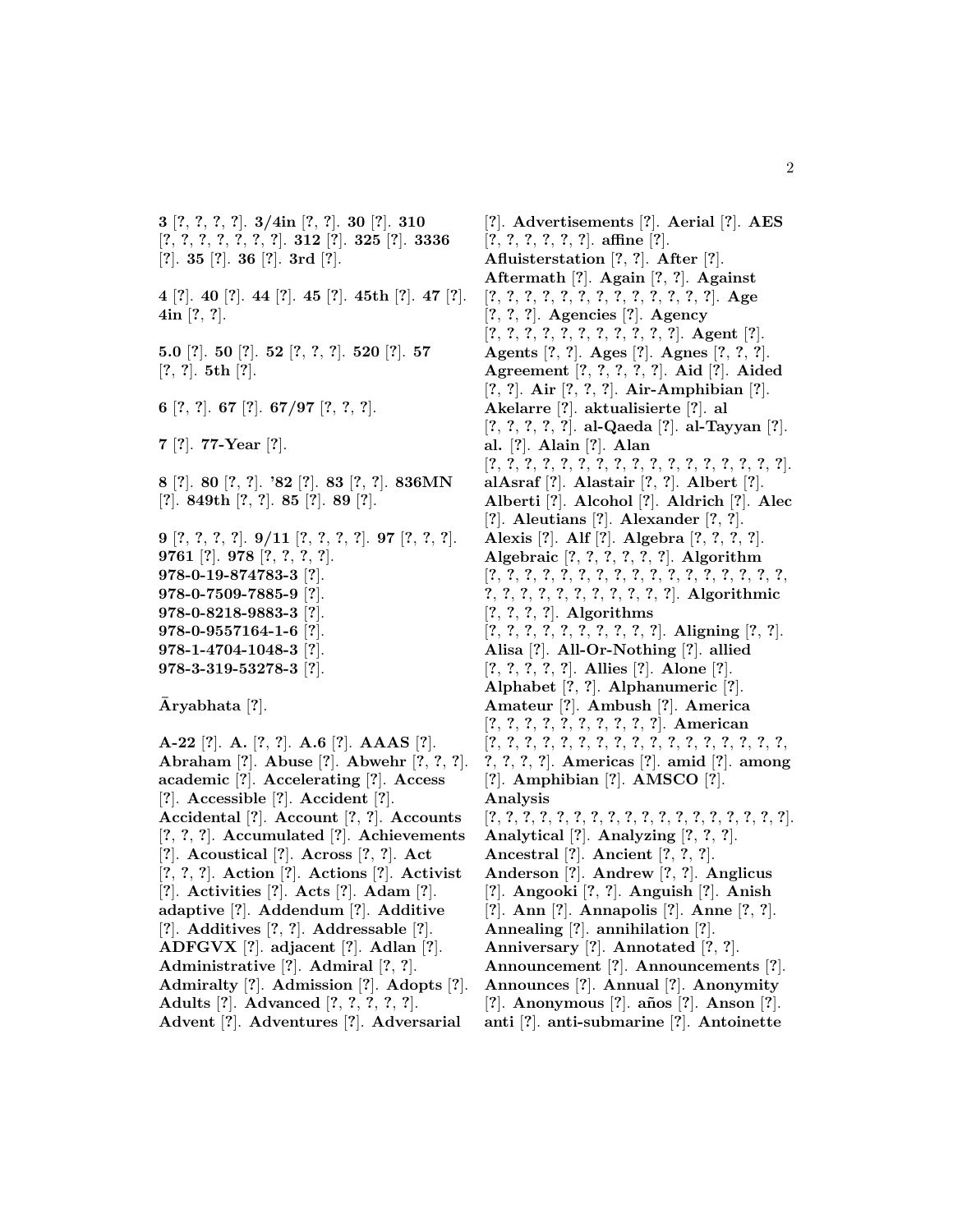[**?**]. **ANU** [**?**]. **Anywhere** [**?**]. **apology** [**?**]. **Apparatus** [**?**]. **Appendix** [**?**, **?**]. **Application** [**?**, **?**, **?**, **?**, **?**, **?**, **?**, **?**]. **Applications** [**?**, **?**, **?**, **?**, **?**, **?**, **?**, **?**, **?**, **?**, **?**, **?**, **?**, **?**, **?**, **?**, **?**, **?**]. **Applied** [**?**, **?**]. **apply** [**?**]. **Applying** [**?**]. **Appraisal** [**?**]. **Approach** [**?**, **?**, **?**, **?**, **?**, **?**, **?**, **?**, **?**, **?**]. **April** [**?**, **?**]. **Arab** [**?**]. **ARABIA** [**?**]. **Arabic** [**?**, **?**, **?**, **?**, **?**, **?**]. **arbitrary** [**?**]. **Archaeology** [**?**]. **Architect** [**?**, **?**]. **Architects** [**?**]. **Archives** [**?**, **?**, **?**, **?**, **?**, **?**, **?**, **?**, **?**, **?**, **?**, **?**, **?**, **?**, **?**, **?**, **?**, **?**, **?**, **?**, **?**, **?**, **?**, **?**, **?**, **?**, **?**, **?**, **?**, **?**, **?**, **?**, **?**, **?**, **?**, **?**, **?**, **?**, **?**, **?**, **?**, **?**, **?**, **?**]. **Arithmetic** [**?**]. **Arithmetical** [**?**]. **Arlington** [**?**, **?**]. **Armchair** [**?**]. **Army** [**?**, **?**, **?**, **?**, **?**, **?**, **?**, **?**, **?**, **?**]. **Arne** [**?**]. **Art** [**?**]. **Artefacts** [**?**, **?**]. **Article** [**?**, **?**, **?**, **?**]. **Articles** [**?**, **?**]. **artis** [**?**, **?**]. **Arturo** [**?**]. **Arvid** [**?**]. **ary** [**?**]. **Asa** [**?**]. **Asen** [**?**]. **ASLET** [**?**]. **Aspects** [**?**]. **Assault** [**?**, **?**, **?**]. **Assembling** [**?**]. **Assessment** [**?**, **?**, **?**, **?**]. **assured** [**?**]. **Astle** [**?**]. **Astonishing** [**?**]. **Astrological** [**?**]. **Atbah** [**?**]. **Atbah-Type** [**?**]. **Atlantic** [**?**, **?**]. **Atria** [**?**]. **attach´e** [**?**]. **Attack** [**?**, **?**, **?**, **?**, **?**, **?**, **?**, **?**, **?**, **?**, **?**, **?**, **?**, **?**, **?**, **?**, **?**, **?**, **?**, **?**, **?**, **?**, **?**, **?**, **?**, **?**]. **Attacking** [**?**, **?**]. **Attacks** [**?**, **?**, **?**, **?**, **?**, **?**, **?**, **?**, **?**, **?**, **?**, **?**, **?**]. **Attempt** [**?**]. **Attitudes** [**?**]. **Attractor** [**?**]. **attribution** [**?**]. **Auditorium** [**?**]. **Auflage** [**?**]. **Augmented** [**?**]. **August** [**?**, **?**, **?**]. **Australia** [**?**]. **Austrian** [**?**]. **Austro** [**?**]. **Austro-Hungarian** [**?**]. **authencryption** [**?**]. **Authenticated** [**?**, **?**]. **authenticating** [**?**]. **Authentication** [**?**, **?**, **?**, **?**, **?**, **?**, **?**, **?**, **?**, **?**, **?**, **?**, **?**, **?**, **?**, **?**, **?**]. **authenticity** [**?**]. **Author** [**?**]. **Authorization** [**?**]. **authorship** [**?**]. **auto** [**?**]. **auto-correlation** [**?**]. **Autobiography** [**?**]. **Autocryptograph** [**?**, **?**]. **autokey** [**?**, **?**, **?**]. **Automated** [**?**, **?**, **?**, **?**, **?**, **?**, **?**, **?**, **?**, **?**, **?**]. **Automatic**

[**?**]. **Autoscritcher** [**?**]. **Available** [**?**]. **Avant** [**?**]. **Ave** [**?**, **?**]. **Avenue** [**?**, **?**, **?**]. **Avila** [**?**]. **Award** [**?**]. **AWM** [**?**]. **Axel** [**?**]. **B** [**?**, **?**, **?**, **?**, **?**]. **B-21** [**?**]. **B-Dienst**} [**?**]. **B2** [**?**]. **bˆatons** [**?**]. **Babylon** [**?**]. **Back** [**?**]. **Background** [**?**]. **Backing** [**?**]. **Backwards** [**?**]. **Bacon** [**?**, **?**, **?**]. **Bainbridge** [**?**]. **Baldwin** [**?**]. **Balliett** [**?**]. **Bamboozlement** [**?**, **?**]. **Bamford** [**?**, **?**, **?**]. **Band** [**?**]. **Bar** [**?**, **?**]. **Barbakoff** [**?**]. **Barker** [**?**]. **Barry** [**?**]. **Base** [**?**]. **Baseball** [**?**]. **Based** [**?**, **?**, **?**, **?**, **?**, **?**, **?**, **?**, **?**, **?**, **?**, **?**, **?**, **?**, **?**, **?**, **?**, **?**, **?**, **?**, **?**, **?**, **?**, **?**, **?**, **?**, **?**, **?**, **?**, **?**, **?**, **?**, **?**, **?**]. **Basic** [**?**, **?**]. **Basil** [**?**]. **Basnight** [**?**]. **Batey** [**?**, **?**, **?**]. **Battista** [**?**]. **Battle** [**?**, **?**, **?**]. **Bauer** [**?**, **?**, **?**, **?**]. **Bavarian** [**?**]. **Bayes** [**?**]. **Bayley** [**?**]. **Bazeries** [**?**, **?**, **?**]. **Be** [**?**, **?**, **?**, **?**, **?**, **?**, **?**, **?**, **?**]. **Beale** [**?**, **?**, **?**, **?**, **?**, **?**, **?**, **?**, **?**, **?**]. **Bear** [**?**]. **Beaufort** [**?**, **?**]. **Beautiful** [**?**, **?**]. **became** [**?**]. **Because** [**?**]. **Before** [**?**, **?**, **?**, **?**, **?**]. **beginners** [**?**, **?**]. **Beginnings** [**?**, **?**, **?**, **?**]. **behavior** [**?**]. **Behind** [**?**, **?**, **?**]. **Belated** [**?**]. **Belgium** [**?**]. **Believe** [**?**, **?**]. **Belkoranic** [**?**]. **Bellaso** [**?**, **?**, **?**]. **Belle** [**?**]. **Benario** [**?**]. **Bend** [**?**]. **Benedek** [**?**]. **Benford** [**?**]. **Berchtesgaden** [**?**]. **Bergstra** [**?**]. **Berkeley** [**?**]. **Berlin** [**?**]. **Bertrand** [**?**]. **Best** [**?**]. **Betrayal** [**?**, **?**]. **Better** [**?**]. **Between** [**?**, **?**]. **Beurling** [**?**]. **bezet** [**?**, **?**]. **Bhattacharjee** [**?**]. **Biafra** [**?**]. **Biafran** [**?**]. **Bible** [**?**, **?**, **?**]. **Bibliander** [**?**]. **Bibliographer** [**?**]. **Bibliography** [**?**, **?**]. **Bifid** [**?**]. **Big** [**?**]. **Biggest** [**?**]. **binary** [**?**, **?**]. **Biographical** [**?**, **?**]. **Biographies** [**?**, **?**, **?**, **?**, **?**, **?**, **?**, **?**, **?**, **?**, **?**, **?**, **?**, **?**, **?**, **?**, **?**, **?**, **?**, **?**, **?**, **?**, **?**, **?**, **?**, **?**, **?**, **?**, **?**, **?**, **?**, **?**, **?**, **?**, **?**, **?**, **?**, **?**, **?**, **?**, **?**]. **biography** [**?**, **?**]. **Biometric** [**?**]. **Biopolitics** [**?**]. **Birth** [**?**, **?**]. **Bit** [**?**, **?**]. **Biurze** [**?**]. **Black** [**?**, **?**, **?**, **?**, **?**, **?**, **?**, **?**, **?**]. **Black-Box** [**?**]. **Blackett** [**?**, **?**]. **Bletchley**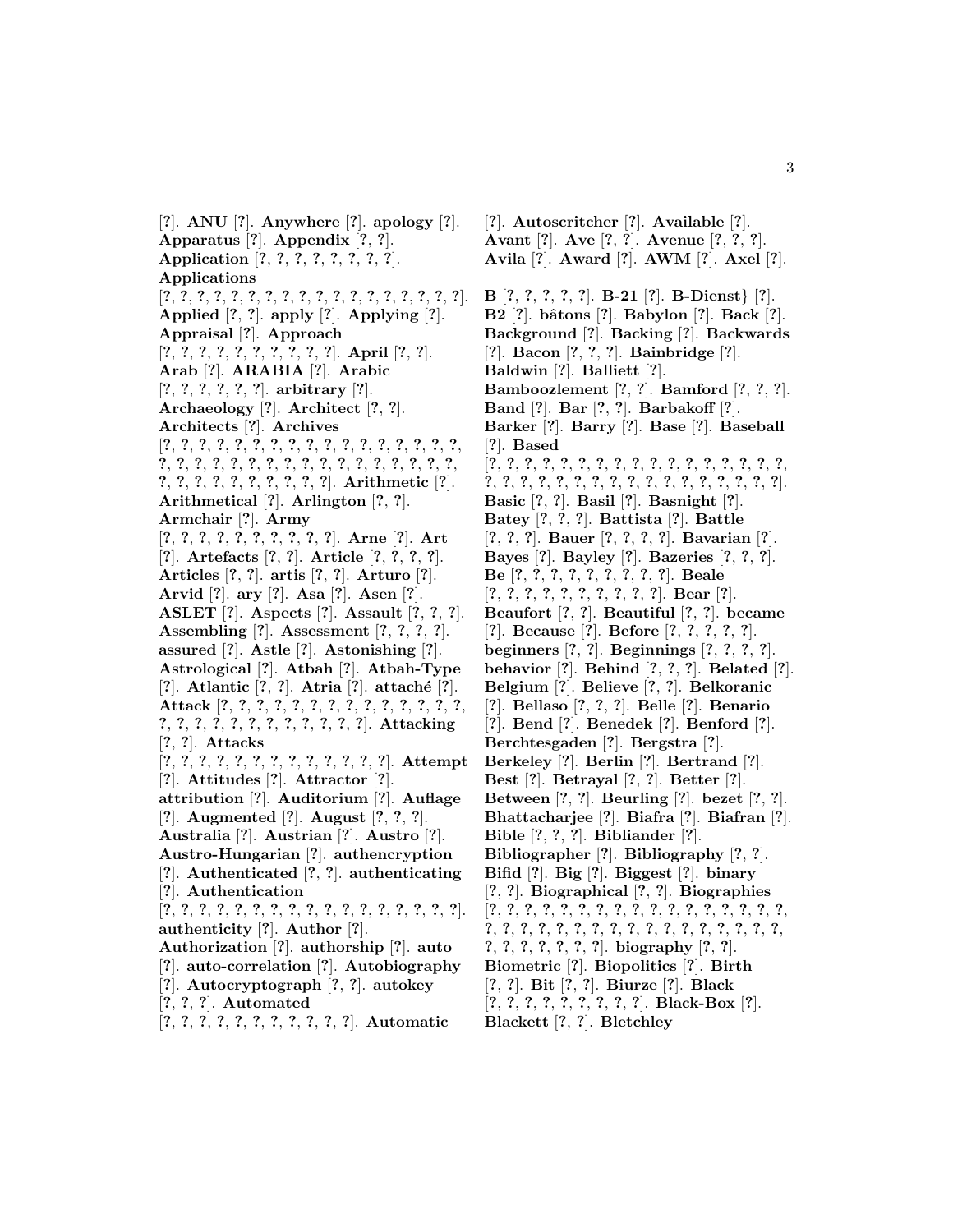[**?**, **?**, **?**, **?**, **?**, **?**, **?**, **?**, **?**, **?**, **?**, **?**, **?**, **?**, **?**, **?**, **?**, **?**, **?**, **?**, **?**, **?**, **?**, **?**, **?**, **?**, **?**, **?**, **?**, **?**, **?**, **?**, **?**, **?**, **?**, **?**, **?**, **?**, **?**, **?**, **?**, **?**, **?**, **?**, **?**, **?**, **?**, **?**, **?**, **?**, **?**, **?**, **?**, **?**, **?**, **?**, **?**, **?**, **?**, **?**, **?**, **?**, **?**]. **blind** [**?**]. **Block** [**?**, **?**, **?**, **?**, **?**, **?**, **?**, **?**, **?**, **?**, **?**, **?**, **?**, **?**, **?**, **?**, **?**, **?**]. **Block-based** [**?**]. **Block-Cipher** [**?**, **?**]. **blockchain** [**?**]. **Blonde** [**?**, **?**]. **Blue** [**?**]. **Blueprints** [**?**]. **Blunder** [**?**]. **Blunders** [**?**]. **Blvd** [**?**]. **Board** [**?**, **?**, **?**, **?**, **?**, **?**, **?**, **?**, **?**, **?**, **?**]. **boardroom** [**?**]. **Boat** [**?**, **?**, **?**]. **Boats** [**?**, **?**, **?**, **?**]. **Boca** [**?**]. **Bokulich** [**?**]. **Boldon** [**?**]. **Bolton** [**?**]. **Bomba** [**?**]. **Bombe** [**?**, **?**, **?**, **?**, **?**, **?**, **?**, **?**, **?**, **?**, **?**]. **Bombes** [**?**, **?**, **?**]. **Book** [**?**, **?**, **?**, **?**, **?**, **?**, **?**, **?**, **?**, **?**, **?**, **?**, **?**, **?**, **?**, **?**, **?**, **?**, **?**, **?**, **?**, **?**, **?**, **?**, **?**, **?**, **?**, **?**, **?**, **?**, **?**, **?**, **?**, **?**, **?**, **?**, **?**, **?**, **?**, **?**, **?**, **?**, **?**, **?**, **?**, **?**, **?**, **?**, **?**, **?**, **?**, **?**, **?**, **?**, **?**, **?**, **?**, **?**, **?**, **?**, **?**, **?**, **?**, **?**, **?**, **?**, **?**, **?**, **?**, **?**, **?**, **?**, **?**, **?**, **?**, **?**]. **Books** [**?**, **?**, **?**, **?**, **?**, **?**]. **bookstore** [**?**, **?**, **?**]. **Boolean** [**?**, **?**, **?**, **?**]. **boom** [**?**]. **Boris** [**?**]. **Borrmann** [**?**]. **Botschaften** [**?**, **?**, **?**]. **Bourbon** [**?**]. **Bowen** [**?**]. **Bowern** [**?**]. **Box** [**?**, **?**, **?**, **?**, **?**, **?**, **?**]. **boy** [**?**]. **Boyd** [**?**]. **Boys** [**?**]. **Brahmi** [**?**]. **Braille** [**?**]. **Brain** [**?**]. **Brea** [**?**]. **Break** [**?**, **?**, **?**, **?**]. **Breakers** [**?**, **?**, **?**, **?**]. **Breaking** [**?**, **?**, **?**, **?**, **?**, **?**, **?**, **?**, **?**, **?**, **?**, **?**, **?**, **?**, **?**, **?**, **?**, **?**, **?**, **?**, **?**, **?**, **?**, **?**, **?**, **?**, **?**, **?**, **?**, **?**, **?**, **?**, **?**, **?**]. **breaks** [**?**]. **Breakthrough** [**?**]. **Brett** [**?**]. **Brian** [**?**, **?**]. **Bridge** [**?**, **?**]. **Brief** [**?**, **?**, **?**, **?**]. **Brig.** [**?**]. **Brigadier** [**?**]. **Briggs** [**?**]. **Brilliant** [**?**]. **Britain** [**?**, **?**, **?**, **?**]. **British** [**?**, **?**, **?**, **?**, **?**, **?**, **?**, **?**, **?**, **?**, **?**, **?**, **?**]. **Brits** [**?**]. **Broad** [**?**]. **Broadcast** [**?**]. **Broadway** [**?**]. **Broke** [**?**, **?**, **?**, **?**, **?**, **?**, **?**, **?**, **?**]. **Broken** [**?**]. **Brought** [**?**, **?**]. **Brown** [**?**]. **Bruno** [**?**]. **Brunswick** [**?**]. **BRUSA** [**?**, **?**]. **BTK** [**?**]. **Buck** [**?**]. **Budiansky** [**?**, **?**]. **Buffs** [**?**]. **Bug** [**?**]. **Buhler** [**?**]. **Building** [**?**, **?**, **?**]. **Built** [**?**, **?**]. **Bulldozer** [**?**]. **Bulletin** [**?**, **?**]. **Bundesrepublik** [**?**].

**Bundeswehrtarnverfahren** [**?**]. **Bureau**

[**?**, **?**, **?**, **?**, **?**, **?**, **?**, **?**, **?**]. **Burn** [**?**]. **Business** [**?**]. **Buster** [**?**]. **Busters** [**?**]. **Butcher** [**?**]. **Butler** [**?**]. **Byrne** [**?**, **?**].

**C** [**?**, **?**, **?**, **?**, **?**, **?**, **?**]. **C-35** [**?**]. **C-52** [**?**, **?**]. **C.** [**?**]. **Cable** [**?**]. **Cadbury** [**?**, **?**]. **Cadix** [**?**]. **Caesar** [**?**, **?**]. **Calculations** [**?**, **?**]. **Calculator** [**?**, **?**]. **Caldwell** [**?**]. **Call** [**?**, **?**, **?**]. **Calm** [**?**]. **Cam** [**?**]. **Cambridge** [**?**, **?**]. **Can** [**?**, **?**, **?**, **?**, **?**, **?**]. **Canada** [**?**, **?**]. **Canadian** [**?**, **?**]. **Candela** [**?**, **?**]. **Capability** [**?**]. **Caper** [**?**]. **Capsule** [**?**]. **Captain** [**?**, **?**]. **Capture** [**?**, **?**]. **Captured** [**?**]. **Caracristi** [**?**]. **Cards** [**?**]. **Career** [**?**, **?**, **?**, **?**]. **Carlson** [**?**, **?**]. **Carmona** [**?**]. **Carol** [**?**]. **Carrier** [**?**]. **Carry** [**?**]. **Carter** [**?**, **?**]. **Cartoons** [**?**]. **Casanova** [**?**]. **Case** [**?**, **?**, **?**, **?**]. **caselle** [**?**]. **Cash** [**?**, **?**]. **Castle** [**?**]. **Catalog** [**?**, **?**, **?**]. **Catalogue** [**?**]. **Categorization** [**?**]. **Cathcart** [**?**]. **Catone** [**?**]. **Caviar** [**?**]. **CB** [**?**, **?**, **?**]. **CD** [**?**, **?**]. **CD-57** [**?**, **?**]. **Cecil** [**?**]. **Celebrating** [**?**]. **Cell** [**?**]. **Cellar** [**?**]. **CENSORED** [**?**]. **Censorship** [**?**]. **Center** [**?**, **?**, **?**, **?**]. **Centralization** [**?**]. **Centre** [**?**, **?**, **?**, **?**]. **Centuries** [**?**, **?**]. **Century** [**?**, **?**, **?**, **?**, **?**, **?**, **?**, **?**, **?**, **?**, **?**, **?**, **?**, **?**, **?**, **?**, **?**]. **Certain** [**?**, **?**, **?**]. **Challenge** [**?**, **?**, **?**, **?**, **?**, **?**, **?**, **?**, **?**, **?**, **?**, **?**, **?**, **?**, **?**, **?**, **?**]. **Challenges** [**?**, **?**]. **Cham** [**?**]. **Chamber** [**?**, **?**, **?**, **?**, **?**, **?**, **?**]. **Change** [**?**, **?**, **?**, **?**]. **Changed** [**?**, **?**]. **Changes** [**?**]. **Channel** [**?**, **?**]. **Chaocipher** [**?**, **?**, **?**, **?**, **?**]. **Chaos** [**?**, **?**, **?**]. **chaos-based** [**?**]. **Chaotic** [**?**, **?**, **?**, **?**]. **Chapman** [**?**]. **Chapter** [**?**]. **characters** [**?**]. **Charles** [**?**, **?**, **?**]. **Charlotte** [**?**, **?**, **?**]. **Charting** [**?**]. **Chasing** [**?**, **?**]. **Chaum** [**?**]. **cheating** [**?**]. **Check** [**?**]. **Checkers** [**?**]. **Checksums** [**?**]. **Cheevers** [**?**]. **Chi**} [**?**]. **Chicago** [**?**]. **Chief** [**?**]. **Chiffrieren** [**?**, **?**]. **Child** [**?**]. **children** [**?**]. **China** [**?**]. **Chinese** [**?**, **?**, **?**, **?**]. **Chosen** [**?**, **?**]. **Chosen-Key** [**?**]. **Chosen-Plaintext**

[**?**]. **Christian** [**?**, **?**]. **Christof** [**?**].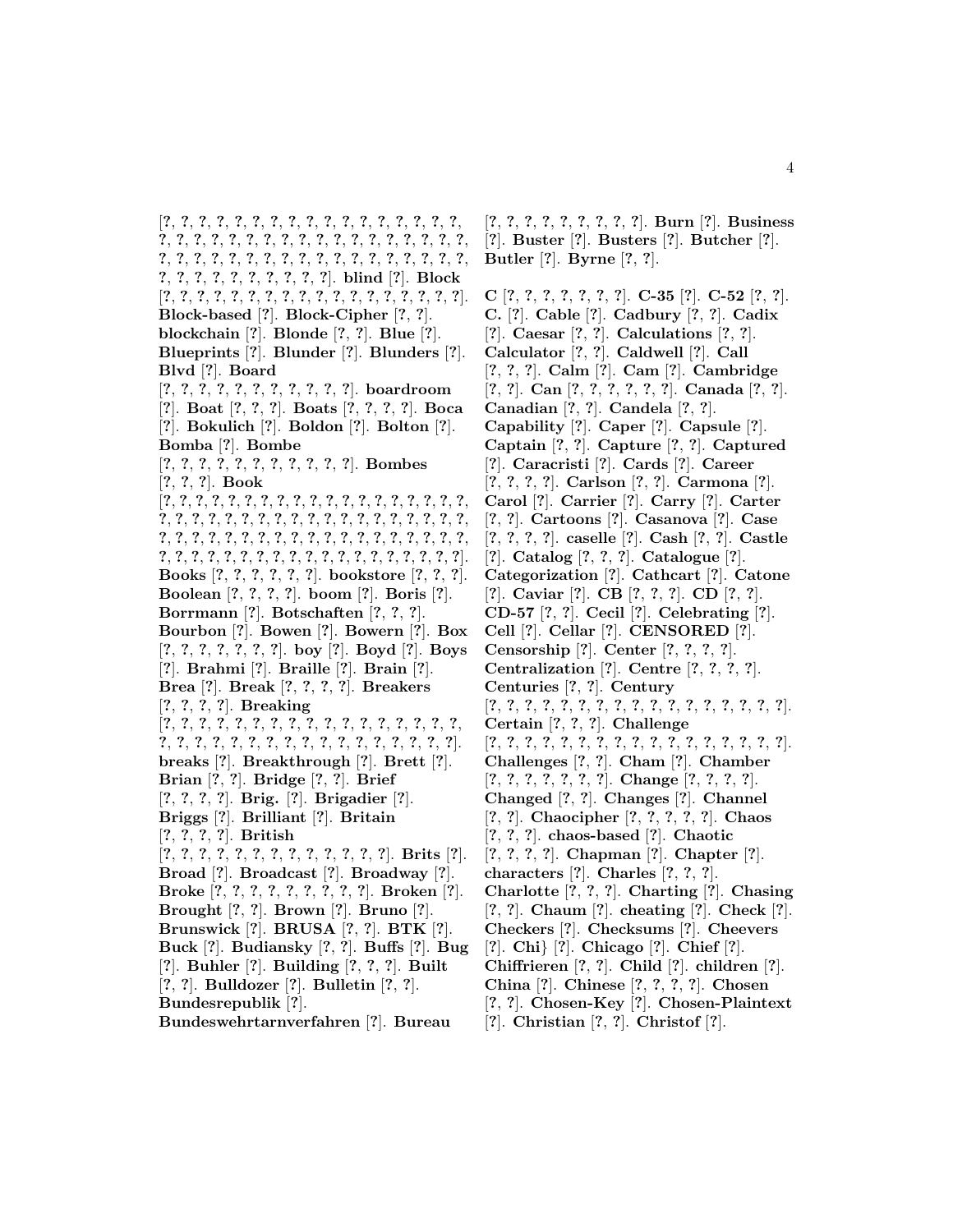**Christopher** [**?**, **?**, **?**, **?**]. **Chronology** [**?**]. **Churchill** [**?**, **?**, **?**, **?**]. **Churchyard** [**?**]. **Ciarcia** [**?**]. **Cicco** [**?**]. **cifra** [**?**]. **Cilli** [**?**]. **Cipher** [**?**, **?**, **?**, **?**, **?**, **?**, **?**, **?**, **?**, **?**, **?**, **?**, **?**, **?**, **?**, **?**, **?**, **?**, **?**, **?**, **?**, **?**, **?**, **?**, **?**, **?**, **?**, **?**, **?**, **?**, **?**, **?**, **?**, **?**, **?**, **?**, **?**, **?**, **?**, **?**, **?**, **?**, **?**, **?**, **?**, **?**, **?**, **?**, **?**, **?**, **?**, **?**, **?**, **?**, **?**, **?**, **?**, **?**, **?**, **?**, **?**, **?**, **?**, **?**, **?**, **?**, **?**, **?**, **?**, **?**, **?**, **?**, **?**, **?**, **?**, **?**, **?**, **?**, **?**, **?**, **?**, **?**, **?**, **?**, **?**, **?**, **?**, **?**, **?**, **?**, **?**, **?**, **?**, **?**, **?**, **?**, **?**, **?**, **?**, **?**, **?**, **?**, **?**]. **Cipher** [**?**, **?**, **?**, **?**, **?**, **?**, **?**, **?**, **?**, **?**, **?**, **?**, **?**, **?**, **?**, **?**, **?**, **?**, **?**, **?**, **?**, **?**, **?**, **?**, **?**, **?**, **?**, **?**, **?**, **?**, **?**, **?**, **?**, **?**, **?**, **?**, **?**, **?**, **?**, **?**, **?**, **?**, **?**, **?**, **?**, **?**, **?**, **?**, **?**, **?**, **?**, **?**, **?**, **?**, **?**, **?**, **?**, **?**, **?**, **?**, **?**, **?**, **?**, **?**, **?**, **?**, **?**, **?**, **?**, **?**, **?**, **?**, **?**, **?**, **?**, **?**, **?**, **?**, **?**, **?**, **?**, **?**, **?**, **?**, **?**, **?**, **?**, **?**, **?**]. **Cipher-Breaking** [**?**]. **Cipher-Text** [**?**]. **Ciphered** [**?**]. **Cipherh** [**?**]. **Ciphering** [**?**, **?**, **?**, **?**, **?**, **?**, **?**]. **Ciphers** [**?**, **?**, **?**, **?**, **?**, **?**, **?**, **?**, **?**, **?**, **?**, **?**, **?**, **?**, **?**, **?**, **?**, **?**, **?**, **?**, **?**, **?**, **?**, **?**, **?**, **?**, **?**, **?**, **?**, **?**, **?**, **?**, **?**, **?**, **?**, **?**, **?**, **?**, **?**, **?**, **?**, **?**, **?**, **?**, **?**, **?**, **?**, **?**, **?**, **?**, **?**, **?**, **?**, **?**, **?**, **?**, **?**, **?**, **?**, **?**, **?**, **?**, **?**, **?**, **?**, **?**, **?**, **?**, **?**, **?**, **?**, **?**, **?**, **?**, **?**, **?**, **?**, **?**, **?**, **?**, **?**, **?**, **?**, **?**, **?**, **?**, **?**, **?**, **?**, **?**, **?**, **?**, **?**, **?**, **?**, **?**, **?**, **?**]. **ciphers** [**?**, **?**, **?**, **?**, **?**, **?**]. **Ciphertext** [**?**, **?**, **?**, **?**, **?**, **?**, **?**, **?**, **?**, **?**, **?**, **?**]. **Ciphertext-Only** [**?**, **?**, **?**, **?**, **?**, **?**, **?**]. **ciphertexts** [**?**, **?**, **?**]. **Circa** [**?**]. **Circle** [**?**]. **Circuit** [**?**]. **Circuitry** [**?**]. **Civil** [**?**, **?**, **?**, **?**]. **Claire** [**?**]. **Clandestine** [**?**]. **Class** [**?**, **?**, **?**]. **Classes** [**?**, **?**]. **Classic** [**?**, **?**, **?**]. **Classical** [**?**, **?**, **?**, **?**, **?**, **?**]. **classifications** [**?**]. **Classroom** [**?**, **?**]. **Claude** [**?**, **?**]. **Clear** [**?**, **?**]. **Clemens** [**?**]. **Clever** [**?**]. **climbing** [**?**, **?**]. **Clock** [**?**]. **Close** [**?**, **?**]. **Closing** [**?**]. **cloud** [**?**]. **Clue** [**?**, **?**]. **Clustering** [**?**]. **Co** [**?**, **?**]. **Cobra** [**?**]. **Coccaro** [**?**]. **Code** [**?**, **?**, **?**, **?**, **?**, **?**, **?**, **?**, **?**, **?**, **?**, **?**, **?**, **?**, **?**, **?**, **?**, **?**, **?**, **?**, **?**, **?**, **?**, **?**, **?**, **?**, **?**, **?**, **?**, **?**, **?**, **?**, **?**, **?**, **?**, **?**, **?**, **?**, **?**, **?**, **?**, **?**, **?**, **?**, **?**, **?**, **?**, **?**, **?**, **?**]. **code-based** [**?**]. **Code-Breakers** [**?**]. **Code-Breaking** [**?**, **?**, **?**, **?**]. **Code-O-Graph** [**?**]. **Codebook** [**?**, **?**, **?**, **?**]. **Codebreaker** [**?**, **?**, **?**, **?**, **?**, **?**].

**Codebreakers** [**?**, **?**, **?**, **?**, **?**, **?**, **?**, **?**, **?**, **?**, **?**, **?**, **?**, **?**, **?**, **?**, **?**, **?**, **?**, **?**, **?**, **?**, **?**]. **Codebreaking** [**?**, **?**, **?**, **?**, **?**, **?**, **?**, **?**, **?**, **?**, **?**, **?**, **?**, **?**, **?**, **?**, **?**]. **Codes** [**?**, **?**, **?**, **?**, **?**, **?**, **?**, **?**, **?**, **?**, **?**, **?**, **?**, **?**, **?**, **?**, **?**, **?**, **?**, **?**, **?**, **?**, **?**, **?**, **?**, **?**, **?**, **?**, **?**, **?**, **?**, **?**, **?**]. **Codetalkers** [**?**, **?**]. **Codex** [**?**, **?**, **?**]. **Coding** [**?**, **?**, **?**, **?**]. **Coin** [**?**, **?**, **?**]. **Coincidence** [**?**]. **Cold** [**?**, **?**, **?**, **?**, **?**, **?**, **?**, **?**, **?**]. **Colin** [**?**]. **Collaboration** [**?**]. **Collatz** [**?**]. **Collection** [**?**, **?**, **?**]. **collections** [**?**, **?**]. **Collective** [**?**]. **College** [**?**, **?**, **?**, **?**, **?**, **?**]. **College-level** [**?**]. **Collier** [**?**]. **Collingwood** [**?**]. **Collins** [**?**]. **Colloquium** [**?**, **?**]. **Colonel** [**?**, **?**]. **color** [**?**]. **Colorado** [**?**]. **Colossal** [**?**]. **Colossus** [**?**, **?**]. **Column** [**?**, **?**, **?**, **?**, **?**, **?**, **?**]. **Columnar** [**?**, **?**]. **combinations** [**?**]. **Combinatorial** [**?**, **?**, **?**, **?**]. **Combined** [**?**, **?**]. **Combiner** [**?**, **?**]. **combining** [**?**]. **Comedy** [**?**]. **Comiers** [**?**]. **Comint**  $[?, ?, ?]$ . **Command**  $[?]$ . **commencé**  $[?]$ . **comment** [**?**]. **Commentary** [**?**]. **Comments** [**?**, **?**, **?**, **?**]. **Commercial** [**?**, **?**, **?**]. **commissions** [**?**]. **Commitment** [**?**]. **Common** [**?**]. **Communication** [**?**, **?**, **?**, **?**]. **Communications** [**?**, **?**, **?**, **?**, **?**, **?**, **?**, **?**, **?**, **?**, **?**, **?**, **?**, **?**, **?**, **?**, **?**]. **Communicator** [**?**]. **communist** [**?**, **?**]. **Community** [**?**, **?**, **?**, **?**, **?**, **?**, **?**, **?**, **?**]. **commutative** [**?**]. **Companion** [**?**]. **Company** [**?**, **?**]. **comparative** [**?**]. **Comparison** [**?**, **?**]. **Competitions** [**?**]. **Compiled** [**?**]. **Complementing** [**?**]. **Complete** [**?**, **?**, **?**]. **Complexity** [**?**, **?**, **?**, **?**]. **Component** [**?**, **?**]. **Composition** [**?**]. **Comprehensive** [**?**, **?**]. **Compression** [**?**]. **Compromise** [**?**, **?**]. **Compromised** [**?**]. **Compuserve** [**?**]. **Computation** [**?**]. **Computations** [**?**]. **Computer** [**?**, **?**, **?**, **?**, **?**, **?**, **?**, **?**, **?**, **?**, **?**, **?**, **?**, **?**, **?**, **?**, **?**, **?**]. **Computer-Aided** [**?**, **?**]. **Computers**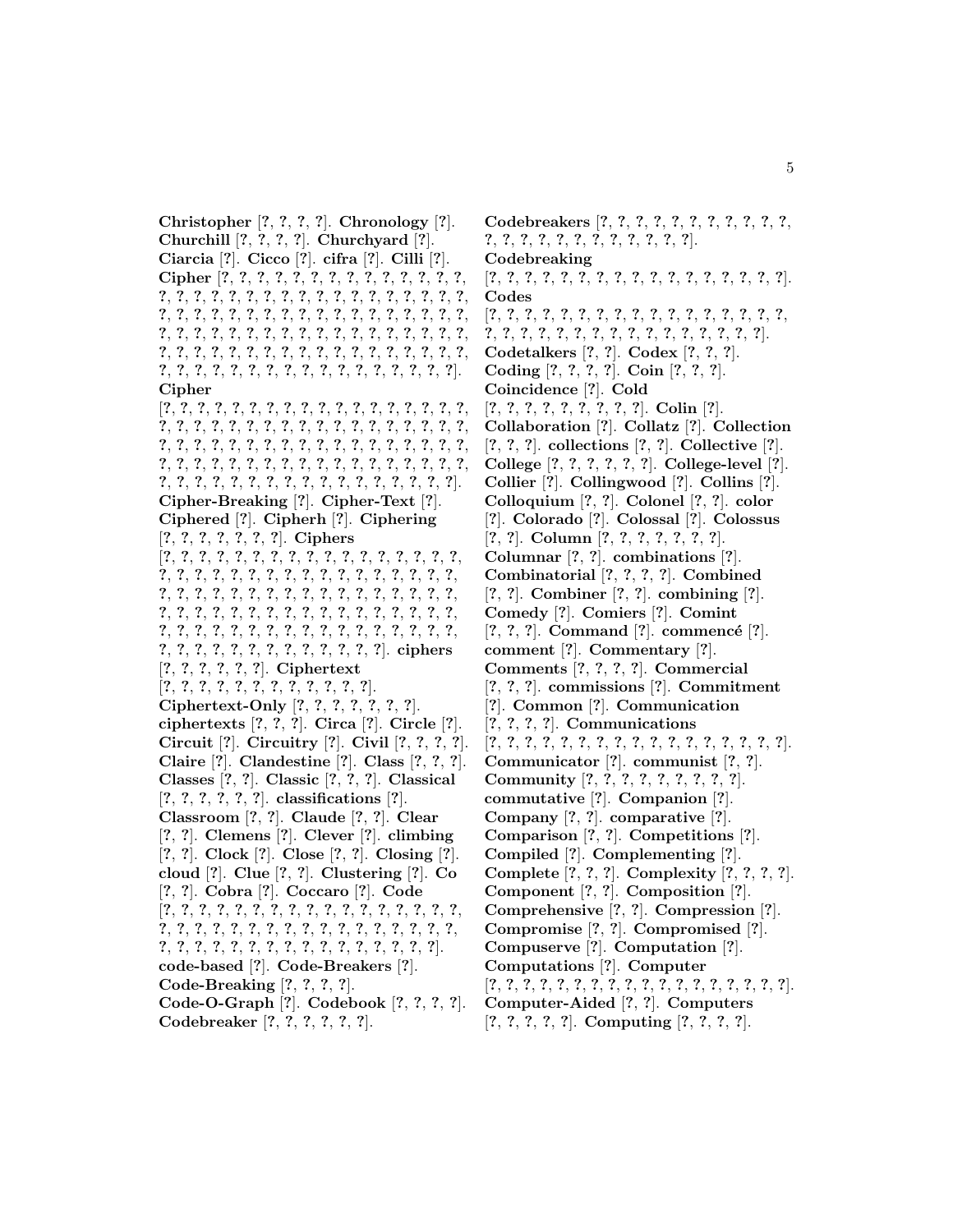**COMSEC** [**?**]. **concealed** [**?**]. **Concept** [**?**]. **concepts** [**?**, **?**]. **Concern** [**?**]. **concerns** [**?**]. **Confederate** [**?**, **?**, **?**, **?**]. **Conference** [**?**, **?**, **?**, **?**, **?**, **?**, **?**, **?**]. **Confidential** [**?**]. **Confidentiality** [**?**, **?**]. **Confirmed** [**?**]. **Confusion** [**?**]. **Cong** [**?**]. **Congruential** [**?**]. **conjecture** [**?**, **?**]. **conjecture-based** [**?**]. **Connection** [**?**, **?**, **?**]. **Connections** [**?**]. **Conquer** [**?**, **?**]. **Considerations** [**?**, **?**, **?**]. **considering** [**?**]. **Conspiracy** [**?**]. **Construction** [**?**, **?**, **?**, **?**]. **Consular** [**?**]. **Consulates** [**?**]. **Contemporary** [**?**, **?**]. **Content** [**?**]. **Contest** [**?**, **?**, **?**]. **Context** [**?**, **?**]. **contingency** [**?**]. **Continues** [**?**]. **continuous** [**?**]. **continuous-figure** [**?**]. **Contributed** [**?**]. **Contribution** [**?**, **?**]. **Contributions** [**?**, **?**, **?**]. **Contributors** [**?**, **?**, **?**, **?**, **?**, **?**, **?**, **?**, **?**, **?**, **?**, **?**, **?**, **?**, **?**, **?**, **?**, **?**, **?**, **?**, **?**, **?**, **?**, **?**, **?**, **?**, **?**, **?**, **?**, **?**, **?**, **?**, **?**, **?**, **?**, **?**, **?**, **?**, **?**]. **Contributory** [**?**]. **Control** [**?**]. **Controller** [**?**]. **Controversy** [**?**, **?**, **?**, **?**, **?**]. **Conundrum** [**?**]. **conventional** [**?**]. **Conventions** [**?**]. **Conversation** [**?**, **?**, **?**]. **Converter** [**?**, **?**]. **Conveying** [**?**, **?**]. **convolutional** [**?**]. **convoys** [**?**, **?**]. **Conyers** [**?**]. **Cooper** [**?**]. **Cooperation** [**?**]. **Cooperative** [**?**]. **Copeland** [**?**]. **Copy** [**?**]. **Coral** [**?**, **?**]. **core** [**?**]. **Corera** [**?**]. **Corner** [**?**, **?**, **?**, **?**, **?**, **?**, **?**, **?**, **?**, **?**, **?**, **?**, **?**, **?**, **?**, **?**, **?**, **?**, **?**, **?**, **?**, **?**, **?**, **?**, **?**]. **Cornwallis** [**?**]. **Corporate** [**?**]. **Corporation** [**?**]. **Corps** [**?**, **?**, **?**]. **Correcting** [**?**, **?**]. **Correction** [**?**, **?**, **?**, **?**]. **Corrections** [**?**, **?**, **?**, **?**]. **correlation** [**?**]. **Correspondence** [**?**, **?**, **?**]. **Cottle** [**?**]. **Could** [**?**, **?**]. **Couldn't** [**?**, **?**]. **Count** [**?**]. **counter** [**?**]. **Counterfactual** [**?**]. **Countess** [**?**, **?**]. **counting** [**?**]. **Courage** [**?**]. **Course** [**?**, **?**, **?**, **?**, **?**, **?**, **?**, **?**, **?**, **?**]. **Courses** [**?**, **?**, **?**, **?**, **?**, **?**, **?**]. **Court** [**?**, **?**]. **Courtois** [**?**]. **covering** [**?**]. **Covert** [**?**, **?**, **?**]. **Cozzens** [**?**]. **CP** [**?**]. **CP-III** [**?**]. **CR** [**?**]. **CR-200** [**?**]. **CR-200/220** [**?**]. **Crabs** [**?**]. **Crack** [**?**, **?**]. **cracked** [**?**]. **Cracking**

[**?**, **?**, **?**, **?**, **?**, **?**, **?**]. **Craig** [**?**, **?**]. **CRC** [**?**]. **Creativity** [**?**]. **Crib** [**?**]. **Cribless** [**?**]. **Cribs** [**?**, **?**, **?**, **?**]. **criptograf´ıa** [**?**]. **Crisis** [**?**]. **Criteria** [**?**]. **Critique** [**?**, **?**]. **Cromwellian** [**?**]. **Crosspoint** [**?**]. **Crunchers** [**?**]. **Crypt** [**?**, **?**]. **Cryptalgorithm** [**?**]. **Cryptanalyses** [**?**]. **Cryptanalysi** [**?**]. **Cryptanalysis** [**?**, **?**, **?**, **?**, **?**, **?**, **?**, **?**, **?**, **?**, **?**, **?**, **?**, **?**, **?**, **?**, **?**, **?**, **?**, **?**, **?**, **?**, **?**, **?**, **?**, **?**, **?**, **?**, **?**, **?**, **?**, **?**, **?**, **?**, **?**, **?**, **?**, **?**, **?**, **?**, **?**, **?**, **?**, **?**, **?**, **?**, **?**, **?**, **?**, **?**, **?**, **?**, **?**, **?**, **?**, **?**, **?**, **?**, **?**, **?**, **?**, **?**, **?**, **?**, **?**, **?**, **?**, **?**, **?**, **?**, **?**, **?**, **?**, **?**, **?**, **?**, **?**, **?**, **?**, **?**, **?**, **?**, **?**, **?**, **?**, **?**, **?**, **?**, **?**, **?**, **?**, **?**, **?**, **?**, **?**, **?**, **?**, **?**]. **cryptanalysis** [**?**, **?**, **?**, **?**, **?**, **?**, **?**]. **Cryptanalyst** [**?**, **?**, **?**, **?**, **?**, **?**, **?**, **?**, **?**, **?**, **?**, **?**, **?**, **?**, **?**, **?**, **?**, **?**, **?**, **?**, **?**, **?**, **?**, **?**, **?**, **?**, **?**, **?**, **?**]. **Cryptanalysts** [**?**, **?**]. **Cryptanalytic** [**?**, **?**, **?**, **?**, **?**, **?**, **?**, **?**]. **Cryptext** [**?**]. **Cryptic** [**?**]. **Cryption** [**?**]. **Crypto** [**?**, **?**, **?**, **?**, **?**, **?**, **?**, **?**, **?**, **?**, **?**]. **Crypto-Functions** [**?**]. **Crypto-History** [**?**]. **cryptoalgorithm** [**?**]. **Cryptogram** [**?**, **?**, **?**, **?**]. **Cryptograms** [**?**, **?**, **?**, **?**]. **Cryptograph** [**?**, **?**, **?**, **?**, **?**, **?**, **?**, **?**, **?**, **?**, **?**, **?**]. **Cryptographer** [**?**, **?**, **?**]. **Cryptographers** [**?**]. **Cryptographic** [**?**, **?**, **?**, **?**, **?**, **?**, **?**, **?**, **?**, **?**, **?**, **?**, **?**, **?**, **?**, **?**, **?**, **?**, **?**, **?**, **?**, **?**, **?**, **?**, **?**, **?**, **?**, **?**, **?**, **?**, **?**, **?**, **?**, **?**, **?**, **?**, **?**, **?**, **?**, **?**, **?**, **?**, **?**, **?**, **?**, **?**, **?**, **?**, **?**, **?**]. **Cryptographica** [**?**]. **Cryptography** [**?**, **?**, **?**, **?**, **?**, **?**, **?**, **?**, **?**, **?**, **?**, **?**, **?**, **?**, **?**, **?**, **?**, **?**, **?**, **?**, **?**, **?**, **?**, **?**, **?**, **?**, **?**, **?**, **?**, **?**, **?**, **?**, **?**, **?**, **?**, **?**, **?**, **?**, **?**, **?**, **?**, **?**, **?**, **?**, **?**, **?**, **?**, **?**, **?**, **?**, **?**, **?**, **?**, **?**, **?**, **?**, **?**, **?**, **?**, **?**, **?**, **?**, **?**, **?**, **?**, **?**, **?**, **?**, **?**, **?**, **?**, **?**, **?**, **?**, **?**, **?**, **?**, **?**, **?**, **?**, **?**, **?**, **?**, **?**, **?**, **?**, **?**, **?**, **?**, **?**, **?**, **?**, **?**, **?**, **?**]. **Cryptoland** [**?**]. **Cryptologia** [**?**, **?**, **?**, **?**, **?**, **?**, **?**, **?**, **?**, **?**, **?**, **?**]. **Cryptologic** [**?**, **?**, **?**, **?**, **?**, **?**, **?**, **?**, **?**, **?**, **?**, **?**, **?**, **?**, **?**, **?**, **?**, **?**, **?**, **?**, **?**, **?**, **?**, **?**, **?**, **?**, **?**, **?**, **?**, **?**, **?**, **?**, **?**, **?**, **?**, **?**, **?**, **?**, **?**, **?**, **?**, **?**, **?**, **?**, **?**, **?**, **?**, **?**, **?**, **?**, **?**, **?**, **?**, **?**, **?**, **?**, **?**, **?**, **?**, **?**, **?**, **?**, **?**, **?**, **?**, **?**, **?**, **?**, **?**, **?**, **?**, **?**, **?**, **?**, **?**, **?**, **?**, **?**, **?**, **?**, **?**, **?**, **?**, **?**, **?**, **?**,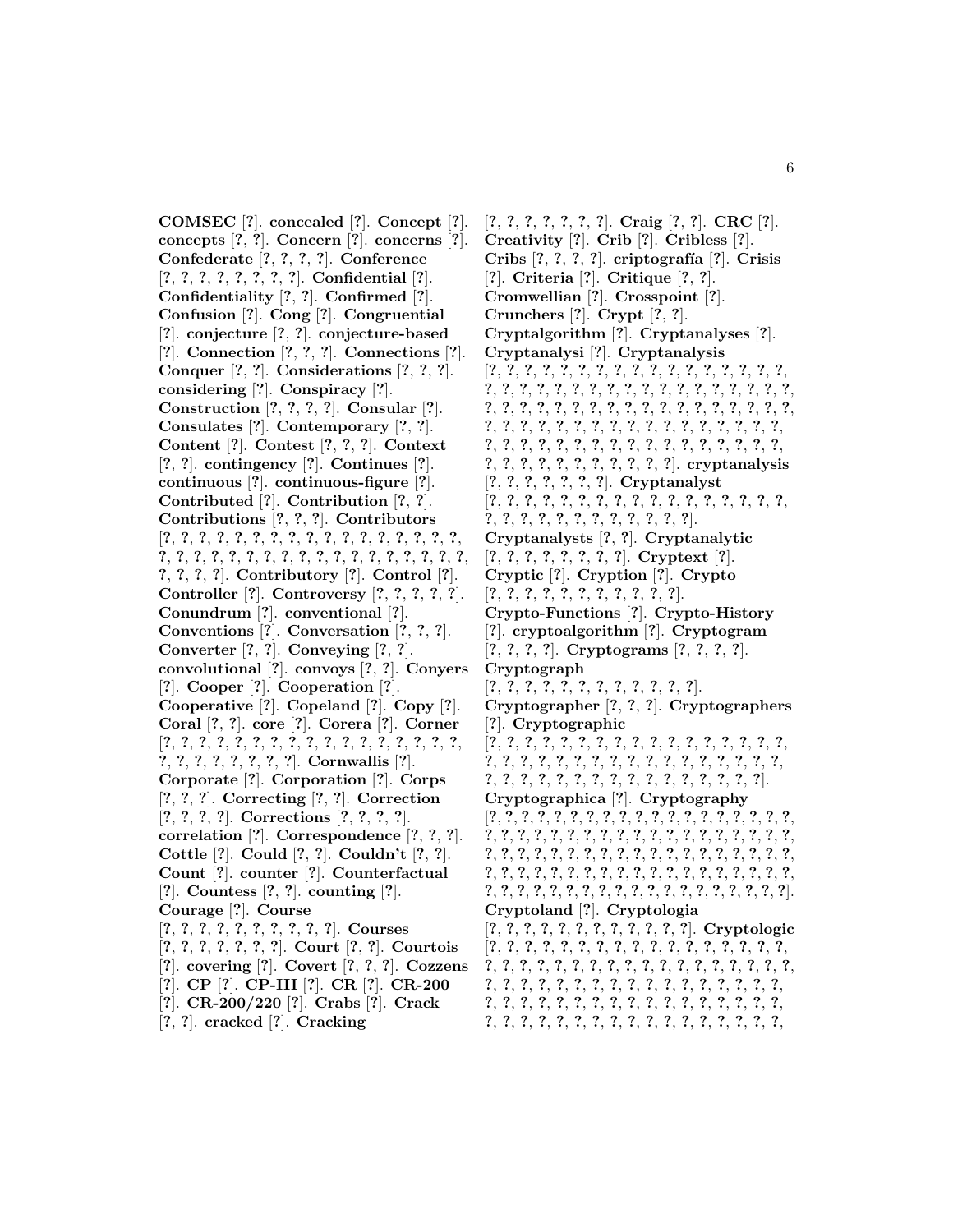**?**, **?**, **?**, **?**, **?**, **?**, **?**, **?**, **?**, **?**, **?**, **?**, **?**, **?**, **?**, **?**, **?**]. **Cryptologic** [**?**, **?**, **?**, **?**, **?**, **?**, **?**, **?**, **?**, **?**, **?**, **?**, **?**, **?**, **?**, **?**, **?**, **?**, **?**, **?**]. **cryptologic-related** [**?**]. **Cryptological** [**?**, **?**, **?**, **?**]. **Cryptologically** [**?**]. **cryptologique** [**?**]. **Cryptologist** [**?**, **?**, **?**, **?**, **?**, **?**]. **Cryptologists** [**?**, **?**]. **Cryptology** [**?**, **?**, **?**, **?**, **?**, **?**, **?**, **?**, **?**, **?**, **?**, **?**, **?**, **?**, **?**, **?**, **?**, **?**, **?**, **?**, **?**, **?**, **?**, **?**, **?**, **?**, **?**, **?**, **?**, **?**, **?**, **?**, **?**, **?**, **?**, **?**, **?**, **?**, **?**, **?**, **?**, **?**, **?**, **?**, **?**, **?**, **?**, **?**, **?**, **?**, **?**, **?**, **?**, **?**, **?**, **?**, **?**, **?**, **?**, **?**, **?**, **?**, **?**, **?**, **?**, **?**, **?**, **?**, **?**, **?**, **?**, **?**, **?**, **?**, **?**, **?**, **?**, **?**, **?**, **?**, **?**, **?**, **?**]. **Cryptomatic** [**?**]. **Cryptos** [**?**]. **Cryptoscheme** [**?**]. **Cryptosystem** [**?**, **?**, **?**, **?**, **?**, **?**, **?**, **?**, **?**, **?**, **?**, **?**, **?**, **?**]. **Cryptosystems** [**?**, **?**, **?**, **?**, **?**, **?**, **?**, **?**, **?**, **?**]. **Cryptovirology** [**?**]. **CS** [**?**]. **CSI** [**?**]. **CSI-10** [**?**]. **CTR** [**?**]. **Cube** [**?**]. **curated** [**?**]. **Curious** [**?**]. **Current** [**?**]. **Curse** [**?**, **?**]. **Curve** [**?**, **?**]. **Curves** [**?**, **?**, **?**, **?**, **?**, **?**]. **Cusick** [**?**]. **cut** [**?**]. **CX** [**?**]. **Cybersecurity** [**?**, **?**]. **Cyberspace** [**?**]. **Cycle** [**?**, **?**, **?**]. **cyclic** [**?**]. **cycling** [**?**]. **Cyclologica** [**?**]. **Cylinder** [**?**, **?**]. **Cylinder-Cipher** [**?**]. **Cypher** [**?**, **?**, **?**, **?**, **?**, **?**, **?**, **?**, **?**, **?**]. **Cyphers** [**?**]. **D** [**?**, **?**, **?**, **?**, **?**, **?**, **?**]. **D-Day** [**?**]. **Dabbling**

[**?**]. **D'Agapeyeff** [**?**]. **Daigneau** [**?**]. **Dakin** [**?**]. **Damm** [**?**]. **Dan** [**?**, **?**]. **Danish** [**?**, **?**]. **Dark** [**?**]. **Data** [**?**, **?**, **?**, **?**, **?**, **?**, **?**, **?**, **?**, **?**, **?**, **?**, **?**, **?**, **?**, **?**, **?**, **?**, **?**, **?**, **?**]. **Dave** [**?**]. **David** [**?**, **?**, **?**, **?**, **?**, **?**, **?**, **?**, **?**, **?**, **?**, **?**]. **Davis** [**?**]. **Dawn** [**?**]. **Day** [**?**, **?**, **?**, **?**, **?**, **?**]. **Days** [**?**, **?**]. **Dayton** [**?**, **?**]. **DC** [**?**]. **DEA** [**?**]. **dead** [**?**]. **Deadly** [**?**, **?**, **?**]. **dealer** [**?**]. **Dean** [**?**]. **Death** [**?**, **?**]. **Deavours** [**?**]. **Deceit** [**?**, **?**]. **December** [**?**]. **Deception** [**?**, **?**, **?**, **?**]. **Decimal** [**?**]. **Decipher** [**?**, **?**, **?**]. **decipherable** [**?**]. **Deciphered** [**?**, **?**]. **Deciphering** [**?**, **?**, **?**, **?**, **?**, **?**, **?**, **?**, **?**]. **Decipherment** [**?**, **?**]. **Deciphratoria**} [**?**]. **Decius** [**?**]. **Decoded** [**?**, **?**, **?**, **?**, **?**]. **Decoders** [**?**]. **Decoding** [**?**, **?**, **?**, **?**, **?**, **?**, **?**].

**DECRYPT** [**?**]. **Decrypted** [**?**, **?**, **?**, **?**, **?**, **?**]. **Decrypting** [**?**, **?**, **?**, **?**]. **Decryption** [**?**, **?**, **?**, **?**, **?**, **?**, **?**, **?**]. **Decrypts** [**?**, **?**, **?**, **?**, **?**]. **Defeated** [**?**, **?**]. **Defense** [**?**]. **Degeneracy** [**?**]. **degree** [**?**]. **Delastelle** [**?**]. **deletion** [**?**]. **DELILAH** [**?**]. **Deliver** [**?**]. **Delta** [**?**]. **Delusions** [**?**, **?**]. **Demitasse** [**?**]. **demonstration** [**?**]. **Demystifying** [**?**]. **Dennis** [**?**]. **Denniston** [**?**, **?**, **?**, **?**, **?**]. **Department** [**?**, **?**, **?**, **?**, **?**, **?**, **?**, **?**]. **Departments** [**?**, **?**]. **Dependable** [**?**, **?**]. **Dependent** [**?**, **?**]. **depth** [**?**]. **Depths** [**?**]. **derivation** [**?**]. **derivatives** [**?**]. **derived** [**?**]. **Dermot** [**?**, **?**, **?**, **?**, **?**, **?**]. **DES-Generated** [**?**]. **DES-like** [**?**]. **DES-Related** [**?**]. **Description** [**?**]. **desde** [**?**]. **Design** [**?**, **?**, **?**, **?**, **?**, **?**, **?**]. **Designing** [**?**, **?**]. **Designs** [**?**, **?**, **?**]. **Destroyed** [**?**]. **DESX** [**?**]. **Detachment** [**?**]. **details** [**?**]. **Detecting** [**?**, **?**]. **detection** [**?**]. **Detective** [**?**]. **Deutsches** [**?**]. **Development** [**?**, **?**, **?**]. **Developments** [**?**, **?**]. **Device** [**?**, **?**, **?**, **?**, **?**, **?**, **?**, **?**, **?**, **?**, **?**, **?**, **?**, **?**, **?**]. **Devices** [**?**, **?**, **?**, **?**, **?**, **?**, **?**, **?**, **?**, **?**]. **Dewey** [**?**]. **Dexter** [**?**]. **DH** [**?**]. **DH-26** [**?**]. **Diagonal** [**?**]. **Dial** [**?**]. **Diaries** [**?**]. **Diary** [**?**, **?**, **?**]. **Dictionary** [**?**, **?**]. **Did** [**?**, **?**, **?**, **?**, **?**]. **Dienst**} [**?**]. **Dies** [**?**, **?**]. **differencing** [**?**, **?**]. **Different** [**?**]. **Differential** [**?**, **?**, **?**, **?**, **?**, **?**]. **Differential-Style** [**?**]. **Diffie** [**?**]. **Digital** [**?**, **?**, **?**, **?**, **?**, **?**, **?**, **?**, **?**, **?**, **?**, **?**, **?**, **?**]. **Digraphic** [**?**]. **Dilly** [**?**, **?**, **?**]. **Dingman** [**?**]. **Dingyi** [**?**]. **Diplomacy** [**?**, **?**]. **Diplomat** [**?**]. **Diplomatic** [**?**, **?**, **?**, **?**, **?**, **?**, **?**, **?**, **?**]. **Direction** [**?**]. **Directional** [**?**]. **Disclose** [**?**]. **Disclosed** [**?**]. **Discovered** [**?**]. **Discovery** [**?**]. **discrete** [**?**]. **discussion** [**?**]. **Disk** [**?**, **?**]. **Disks** [**?**, **?**]. **Dispatch** [**?**]. **Display** [**?**]. **Dispute** [**?**]. **Dissenting** [**?**]. **Distinguished** [**?**]. **Distinguishers** [**?**]. **Distributed** [**?**, **?**, **?**]. **Distribution**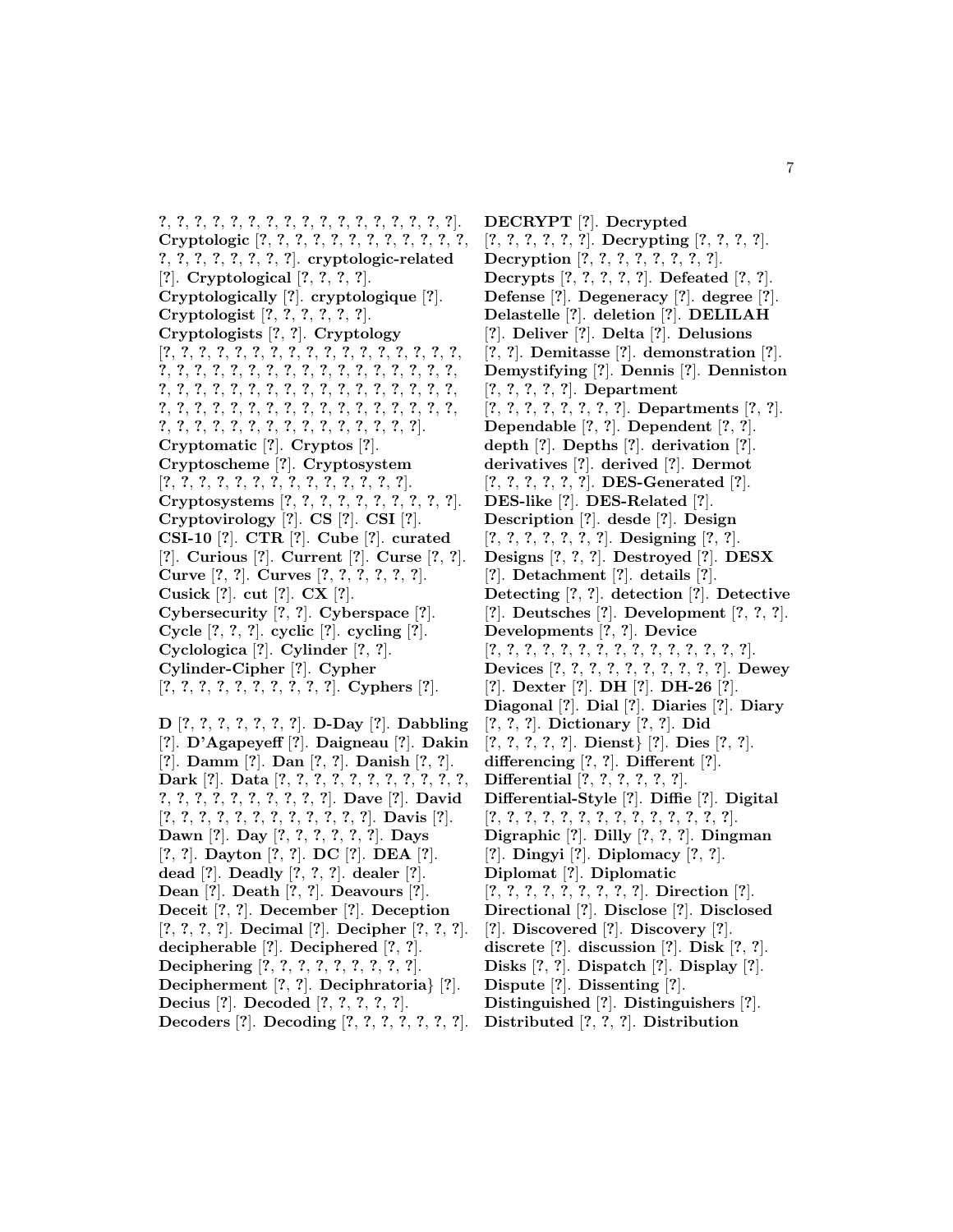[**?**, **?**, **?**, **?**, **?**]. **distributions** [**?**]. **Divide** [**?**, **?**]. **Divide-and-Conquer** [**?**]. **Divisions** [**?**]. **DNA** [**?**]. **DNA-Based** [**?**]. **Do** [**?**]. **'Doc** [**?**]. **Document** [**?**, **?**]. **Documentary** [**?**, **?**]. **Documents** [**?**, **?**, **?**]. **Dodgson** [**?**, **?**]. **Dodo** [**?**]. **does** [**?**, **?**]. **Doing** [**?**]. **Dominic** [**?**]. **Donald** [**?**, **?**]. **D¨onitz** [**?**, **?**]. **Donovan** [**?**]. **Don't** [**?**, **?**]. **Dooley** [**?**, **?**, **?**]. **Dot** [**?**, **?**]. **'Double** [**?**, **?**, **?**, **?**, **?**, **?**, **?**]. **Double-Base** [**?**]. **Doubleday** [**?**]. **Down** [**?**, **?**, **?**]. **DPEPE** [**?**, **?**]. **DPJO** [**?**, **?**]. **Dr.** [**?**, **?**, **?**]. **Draft** [**?**]. **Dragon** [**?**]. **Drawbacks** [**?**]. **Drazin** [**?**, **?**, **?**, **?**]. **Driscoll** [**?**, **?**, **?**]. **Dropping** [**?**]. **DSA** [**?**]. **Duits** [**?**, **?**]. **Duke** [**?**]. **Dunedin** [**?**]. **Dunin** [**?**]. **duplication** [**?**]. **During** [**?**, **?**, **?**, **?**, **?**, **?**, **?**, **?**, **?**, **?**, **?**, **?**, **?**, **?**, **?**]. **Dustin** [**?**]. **Dutch** [**?**, **?**, **?**, **?**, **?**]. **Duties** [**?**]. **Dynamic** [**?**, **?**, **?**, **?**].

**E.** [**?**]. **Earliest** [**?**, **?**, **?**]. **Early** [**?**, **?**, **?**, **?**, **?**, **?**, **?**, **?**, **?**, **?**, **?**, **?**, **?**, **?**, **?**, **?**]. **Easier** [**?**]. **East** [**?**, **?**, **?**]. **Eastcote** [**?**]. **Easter** [**?**, **?**]. **Eastern** [**?**]. **Eavesdroppers** [**?**]. **Eavesdropping** [**?**, **?**, **?**, **?**, **?**, **?**]. **ECC** [**?**]. **Ecclesiastical** [**?**]. **ECG** [**?**]. **ECM** [**?**, **?**, **?**, **?**]. **Economic** [**?**]. **Ed** [**?**, **?**, **?**]. **Edge** [**?**]. **Edited** [**?**, **?**, **?**, **?**, **?**, **?**, **?**, **?**]. **Edition** [**?**, **?**, **?**, **?**, **?**, **?**]. **Editor** [**?**, **?**, **?**, **?**, **?**, **?**, **?**, **?**, **?**, **?**, **?**, **?**, **?**, **?**, **?**, **?**, **?**]. **Editorial** [**?**, **?**, **?**, **?**, **?**, **?**, **?**, **?**]. **Editors** [**?**, **?**]. **Eds** [**?**, **?**, **?**]. **Educated** [**?**]. **Education** [**?**, **?**, **?**, **?**]. **Edward** [**?**]. **Eespiau** [**?**]. **Effective** [**?**]. **Effectiveness** [**?**]. **Effects** [**?**]. **Efficient** [**?**, **?**, **?**, **?**, **?**, **?**, **?**, **?**, **?**, **?**]. **Efforts** [**?**]. **Egypt** [**?**]. **Egyptologist** [**?**]. **Eighteenth** [**?**]. **Eilidh** [**?**]. **Elder** [**?**]. **Eldridge** [**?**]. **Electronic** [**?**, **?**, **?**, **?**]. **Elegant** [**?**]. **Elementary** [**?**, **?**, **?**, **?**, **?**, **?**, **?**]. **ElGamal** [**?**]. **Elgar** [**?**]. **elimination** [**?**]. **Elizebeth** [**?**, **?**]. **Elle** [**?**]. **Elliot** [**?**, **?**]. **Elliptic** [**?**, **?**, **?**]. **Elonka** [**?**]. **emerged** [**?**]. **Emergency** [**?**]. **Emperor** [**?**]. **Empirical**

[**?**, **?**]. **Enable** [**?**]. **encipher Algorithm** [**?**]. **Enciphered** [**?**, **?**]. **Encipherment** [**?**]. **Enclosed** [**?**]. **Encode** [**?**]. **Encoding** [**?**, **?**]. **Encore** [**?**]. **encounters** [**?**]. **Encrypted** [**?**, **?**, **?**, **?**, **?**, **?**]. **Encrypting** [**?**]. **Encryption** [**?**, **?**, **?**, **?**, **?**, **?**, **?**, **?**, **?**, **?**, **?**, **?**, **?**, **?**, **?**, **?**, **?**, **?**, **?**, **?**, **?**, **?**, **?**, **?**, **?**, **?**, **?**, **?**, **?**, **?**, **?**, **?**, **?**, **?**, **?**, **?**, **?**, **?**, **?**, **?**, **?**, **?**, **?**, **?**, **?**]. **encryption/decryption** [**?**]. **encryptor** [**?**, **?**]. **end** [**?**]. **ended** [**?**]. **Enemy** [**?**, **?**]. **Enfin** [**?**]. **Engineering** [**?**, **?**, **?**]. **England** [**?**]. **English** [**?**, **?**]. **Enhancement** [**?**, **?**]. **Enigma** [**?**, **?**, **?**, **?**, **?**, **?**, **?**, **?**, **?**, **?**, **?**, **?**, **?**, **?**, **?**, **?**, **?**, **?**, **?**, **?**, **?**, **?**, **?**, **?**, **?**, **?**, **?**, **?**, **?**, **?**, **?**, **?**, **?**, **?**, **?**, **?**, **?**, **?**, **?**, **?**, **?**, **?**, **?**, **?**, **?**, **?**, **?**, **?**, **?**, **?**, **?**, **?**, **?**, **?**, **?**, **?**, **?**, **?**, **?**, **?**, **?**, **?**, **?**, **?**, **?**, **?**, **?**, **?**, **?**, **?**, **?**, **?**, **?**, **?**, **?**, **?**, **?**, **?**, **?**, **?**, **?**, **?**, **?**, **?**, **?**, **?**, **?**, **?**, **?**, **?**, **?**, **?**, **?**, **?**, **?**, **?**]. **Enigma-Uhr** [**?**]. **Enigmas** [**?**, **?**, **?**]. **Enigmatic** [**?**]. **Enormous** [**?**]. **Enough** [**?**]. **entanglement** [**?**]. **Entering** [**?**]. **Enters** [**?**]. **Entropy** [**?**, **?**]. **entry** [**?**]. **Enumeration** [**?**]. **Envy** [**?**]. **EOV** [**?**, **?**, **?**, **?**, **?**, **?**, **?**]. **Epilogue** [**?**]. **Episode** [**?**]. **Epitome** [**?**, **?**]. **Equations** [**?**, **?**, **?**, **?**]. **Equipment** [**?**, **?**, **?**, **?**, **?**, **?**, **?**, **?**, **?**, **?**, **?**, **?**, **?**, **?**, **?**]. **Equivalence** [**?**, **?**, **?**]. **Era** [**?**, **?**]. **Error** [**?**, **?**, **?**, **?**, **?**, **?**, **?**]. **Error-Correcting** [**?**, **?**]. **Error-Detecting** [**?**]. **Erskine** [**?**, **?**]. **erweiterte** [**?**]. **Escape** [**?**]. **Escrow** [**?**]. **Escrow-Free** [**?**]. **Esoteric** [**?**]. **Espa˜nola** [**?**]. **Espionage** [**?**, **?**, **?**, **?**, **?**, **?**]. **Essay** [**?**, **?**, **?**, **?**, **?**]. **essays** [**?**]. **Establishment** [**?**]. **Estimating** [**?**]. **Ether** [**?**]. **Euler** [**?**, **?**]. **Eurocrypt** [**?**]. **Europe**} [**?**, **?**]. **European** [**?**, **?**]. **Evaluation** [**?**]. **Evidence** [**?**, **?**, **?**, **?**, **?**]. **Evidencing** [**?**]. **Evolution** [**?**, **?**, **?**]. **evolving** [**?**]. **Examination** [**?**]. **Examining** [**?**]. **example** [**?**]. **Examples** [**?**, **?**]. **Excellent** [**?**]. **Exceptional** [**?**]. **Exceptionally** [**?**]. **Excerpt** [**?**]. **Exchange** [**?**]. **Exclusion** [**?**]. **Excursions** [**?**]. **Exercise** [**?**]. **Exhaustive** [**?**]. **Exhibit** [**?**, **?**, **?**, **?**, **?**, **?**, **?**]. **Exhibition** [**?**, **?**].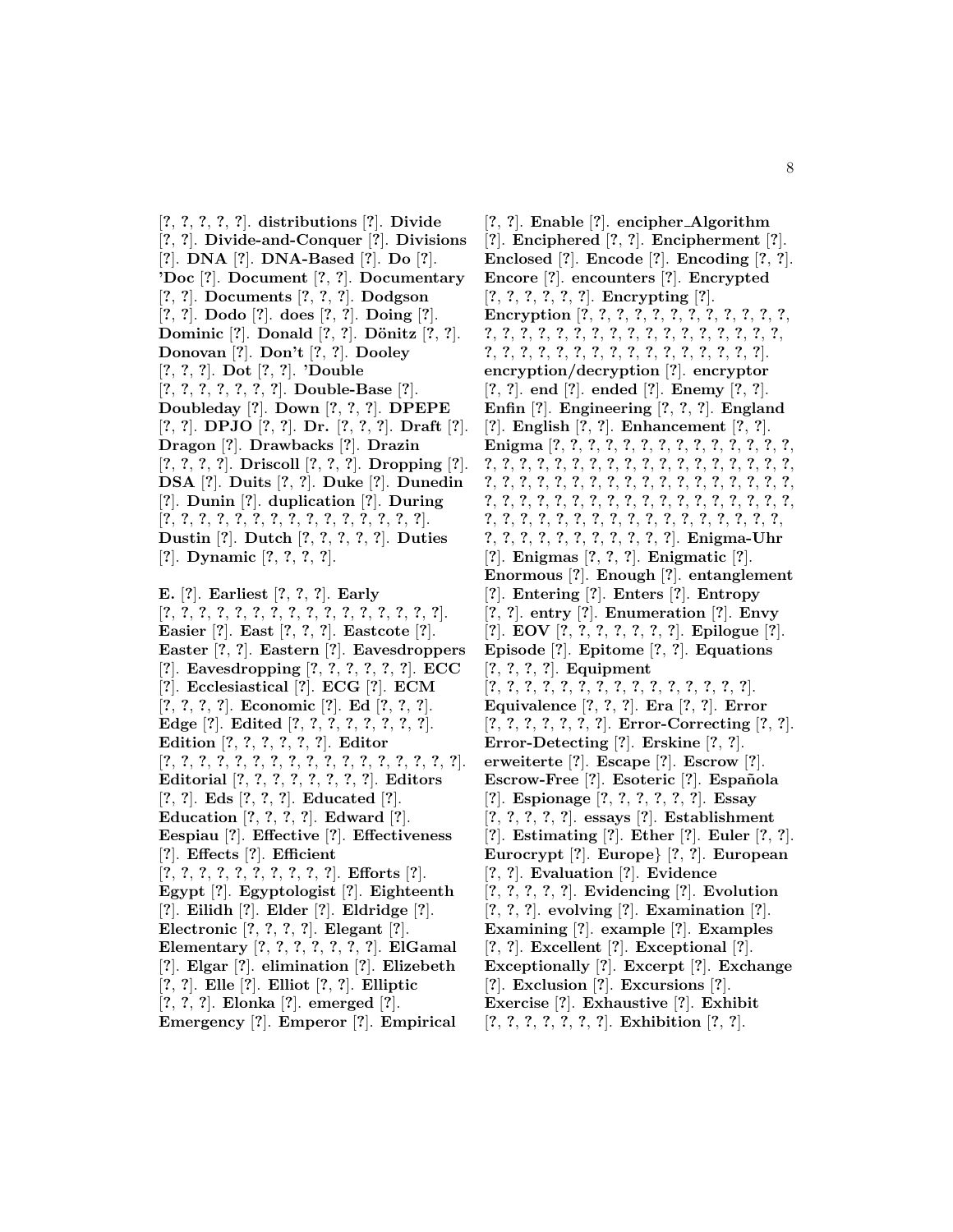**Exodus** [**?**, **?**]. **expanded** [**?**]. **Expedition** [**?**]. **Experience** [**?**]. **Experiences** [**?**]. **experiment** [**?**]. **Expert** [**?**, **?**, **?**, **?**, **?**]. **Explain** [**?**, **?**]. **Explanation** [**?**]. **Exploitation** [**?**, **?**]. **Exploited** [**?**]. **Explorations** [**?**, **?**]. **Exploring** [**?**, **?**]. **Exposing** [**?**]. **Extended** [**?**]. **Extending** [**?**]. **Extension** [**?**, **?**, **?**]. **extractor** [**?**]. **Extraordinary** [**?**, **?**].

**F** [**?**, **?**, **?**, **?**, **?**, **?**, **?**, **?**, **?**, **?**, **?**, **?**]. **F-3** [**?**]. **F.** [**?**]. **Fabien** [**?**]. **Fabyan** [**?**, **?**]. **factor** [**?**, **?**]. **Factoring** [**?**, **?**, **?**, **?**, **?**, **?**, **?**]. **Factorization** [**?**]. **factors** [**?**]. **Factory** [**?**, **?**]. **Faded** [**?**]. **Fagone** [**?**]. **failed** [**?**]. **Fails** [**?**]. **Failure** [**?**, **?**, **?**, **?**]. **Faisal** [**?**]. **Fake** [**?**]. **Fall** [**?**, **?**]. **falsifiability** [**?**]. **Fame** [**?**]. **Family** [**?**, **?**, **?**, **?**]. **Famous** [**?**]. **Fan** [**?**]. **Farago** [**?**]. **Farms** [**?**]. **Fascinating** [**?**, **?**, **?**]. **Fast** [**?**, **?**, **?**]. **faszinierende** [**?**, **?**, **?**]. **Fates** [**?**]. **Father** [**?**]. **FDR** [**?**]. **Fear** [**?**]. **Fears** [**?**]. **Feasible** [**?**]. **Features** [**?**, **?**]. **February** [**?**, **?**]. **Federal** [**?**, **?**, **?**, **?**, **?**, **?**]. **Feedback** [**?**, **?**]. **Feil** [**?**]. **Feistel** [**?**, **?**]. **Feistel-Cipher** [**?**]. **Fence** [**?**]. **Fenner** [**?**]. **Fersen** [**?**]. **Fetterlein** [**?**]. **Fialka** [**?**]. **Fiction** [**?**, **?**, **?**, **?**, **?**, **?**, **?**, **?**, **?**]. **Fide** [**?**]. **Field** [**?**, **?**, **?**, **?**, **?**]. **Fields** [**?**, **?**, **?**]. **Fifteenth** [**?**]. **Fifth** [**?**, **?**, **?**, **?**, **?**]. **Fight** [**?**]. **Figural** [**?**]. **figure** [**?**]. **Figuring** [**?**, **?**]. **File** [**?**]. **Files** [**?**]. **Fill** [**?**]. **filling** [**?**]. **Finally** [**?**, **?**]. **Financial** [**?**]. **Find** [**?**]. **Finding** [**?**, **?**, **?**]. **findings** [**?**]. **Finest** [**?**]. **Finger** [**?**]. **finite** [**?**, **?**]. **FIPS** [**?**]. **First** [**?**, **?**, **?**, **?**, **?**, **?**, **?**, **?**, **?**, **?**, **?**, **?**, **?**, **?**, **?**, **?**, **?**, **?**, **?**, **?**, **?**]. **First-Year** [**?**, **?**]. **Fish** [**?**, **?**, **?**]. **Fit** [**?**]. **Fixed** [**?**]. **FL** [**?**, **?**]. **Flaw** [**?**, **?**]. **Flaws** [**?**]. **Flexible** [**?**, **?**]. **Flight** [**?**]. **Flip** [**?**]. **Flip-Flops** [**?**]. **Flipping** [**?**]. **flood** [**?**, **?**]. **Flops** [**?**]. **Floyd** [**?**]. **FOIA** [**?**]. **Foiling** [**?**, **?**, **?**]. **Folios** [**?**]. **Following** [**?**]. **Folly** [**?**]. **Fontanas** [**?**, **?**]. **Footlights** [**?**]. **F¨oppl** [**?**]. **Forbes** [**?**]. **Force** [**?**, **?**, **?**, **?**]. **Foreign**

[**?**]. **Foreknowledge** [**?**]. **Foresighted** [**?**]. **Forgery** [**?**]. **Forgotten** [**?**]. **Form** [**?**, **?**]. **Format** [**?**]. **Format-preserving** [**?**]. **Forms** [**?**, **?**]. **Forschungsamt** [**?**]. **Forschungsstelle** [**?**, **?**]. **Fort** [**?**]. **Forty** [**?**]. **Forward** [**?**]. **Forwards** [**?**]. **Found** [**?**]. **Foundation** [**?**]. **Foundations** [**?**, **?**, **?**]. **Four** [**?**, **?**]. **Four-Round** [**?**]. **Fourth** [**?**, **?**]. **Fox** [**?**, **?**, **?**]. **Framework** [**?**, **?**]. **France** [**?**, **?**]. **Francis** [**?**]. **Francisco** [**?**, **?**]. **Francois** [**?**]. **Frank** [**?**, **?**]. **Fraternal** [**?**]. **Frederick** [**?**]. **Fredrik** [**?**]. **Free** [**?**, **?**]. **Freedom** [**?**, **?**]. **French** [**?**, **?**, **?**, **?**, **?**, **?**]. **Frequency** [**?**]. **Friederich** [**?**]. **Friedman** [**?**, **?**, **?**, **?**, **?**, **?**, **?**, **?**, **?**, **?**, **?**, **?**, **?**]. **Friedmans** [**?**]. **Friedrich** [**?**]. **Friend** [**?**]. **Friends** [**?**]. **front** [**?**, **?**, **?**]. **Fuensanta** [**?**]. **Full** [**?**, **?**]. **fun** [**?**]. **Function** [**?**, **?**, **?**, **?**, **?**, **?**, **?**]. **Functions** [**?**, **?**, **?**, **?**, **?**, **?**, **?**, **?**, **?**, **?**]. **Fundamentals** [**?**]. **Funny** [**?**]. **Further** [**?**, **?**, **?**, **?**, **?**]. **Futility** [**?**]. **Future** [**?**, **?**]. **fuzzy** [**?**, **?**]. **fuzzy-image** [**?**].

**G** [**?**, **?**, **?**, **?**, **?**, **?**, **?**, **?**, **?**, **?**, **?**, **?**]. **G-312** [**?**]. **G-OTP** [**?**]. **G.2** [**?**]. **Gallagher** [**?**, **?**]. **Gallehawk** [**?**]. **Galois** [**?**, **?**]. **Galore** [**?**]. **Game** [**?**, **?**, **?**, **?**, **?**]. **games** [**?**]. **Gang** [**?**, **?**]. **Gangbuster** [**?**]. **Gannon** [**?**]. **Garbles** [**?**]. **Garc´ıa** [**?**]. **Gard** [**?**, **?**]. **Garden** [**?**]. **GC** [**?**]. **GCHQ** [**?**, **?**, **?**, **?**]. **Gehaimnussen**} [**?**]. **Geheimschreiber** [**?**, **?**, **?**, **?**]. **Gen.** [**?**]. **General** [**?**, **?**, **?**, **?**, **?**]. **Generalised** [**?**]. **generalization** [**?**]. **Generalized** [**?**, **?**, **?**, **?**, **?**, **?**]. **Generalized-Multisignature** [**?**]. **Generated** [**?**, **?**, **?**]. **generating** [**?**]. **Generation** [**?**, **?**]. **Generator** [**?**, **?**, **?**, **?**]. **Generators** [**?**, **?**, **?**]. **Genesis** [**?**, **?**, **?**]. **Genetic** [**?**, **?**, **?**, **?**, **?**, **?**, **?**, **?**, **?**, **?**]. **Geneva** [**?**]. **Genevieve** [**?**]. **Genie** [**?**]. **Geniuses** [**?**]. **Gentlemen** [**?**]. **Genuine** [**?**].

- **geographically** [**?**]. **George** [**?**, **?**, **?**, **?**].
- **Georges** [**?**]. **Georges-Jean** [**?**].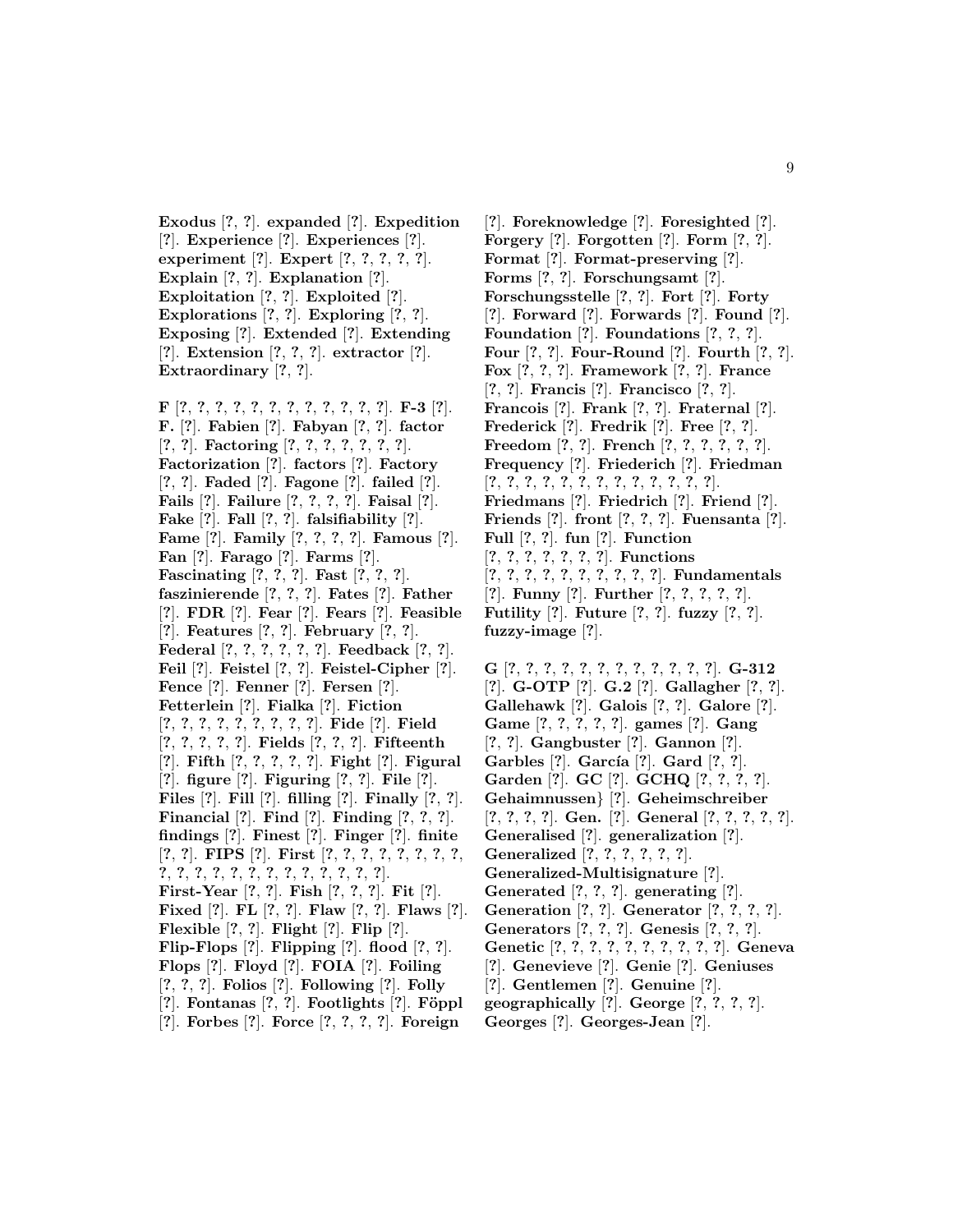**Georgiyev** [**?**]. **Gerald** [**?**]. **German** [**?**, **?**, **?**, **?**, **?**, **?**, **?**, **?**, **?**, **?**, **?**, **?**, **?**, **?**, **?**, **?**, **?**, **?**, **?**, **?**, **?**, **?**, **?**, **?**, **?**, **?**, **?**, **?**, **?**, **?**, **?**, **?**, **?**, **?**, **?**, **?**, **?**, **?**, **?**, **?**, **?**]. **Germans** [**?**]. **Germany** [**?**, **?**, **?**, **?**, **?**, **?**]. **Geschichte** [**?**, **?**, **?**]. **Gesellschaft** [**?**, **?**]. **Get** [**?**]. **Giannone** [**?**]. **Giant** [**?**, **?**]. **Gifford** [**?**]. **Gift** [**?**]. **Gilbert** [**?**]. **Gillen** [**?**]. **Gillogly** [**?**]. **Giouan** [**?**]. **Girls** [**?**, **?**]. **Gisbert** [**?**]. **Glance** [**?**]. **Gleick** [**?**]. **Global** [**?**, **?**]. **Gloucestershire** [**?**]. **Glow** [**?**]. **Glow-Lamp** [**?**]. **G l´ownego** [**?**]. **Glyph** [**?**, **?**]. **Goes** [**?**, **?**, **?**]. **Going** [**?**, **?**]. **gold** [**?**]. **Goldreich** [**?**]. **Good** [**?**, **?**, **?**]. **Goodchild** [**?**]. **Goodman** [**?**]. **Goodness** [**?**]. **Goodness-of-Fit** [**?**]. **Goods** [**?**]. **Gordon** [**?**, **?**, **?**]. **Goresky** [**?**]. **Gossip** [**?**]. **GOST** [**?**, **?**, **?**, **?**, **?**, **?**]. **Got** [**?**]. **Gov.** [**?**]. **Government** [**?**, **?**, **?**]. **Governmental** [**?**]. **GPT** [**?**]. **Gracious** [**?**]. **Grade** [**?**]. **Graduate** [**?**]. **Grand** [**?**]. **Grannon** [**?**]. **Graph** [**?**]. **Graphic** [**?**]. **Graphical** [**?**, **?**]. **Gray** [**?**]. **Great** [**?**, **?**, **?**]. **Greatest** [**?**, **?**, **?**, **?**]. **Greenberg** [**?**, **?**]. **Greg** [**?**, **?**]. **Grey** [**?**]. **Grid** [**?**]. **Grids** [**?**]. **Grille** [**?**, **?**]. **Grimmelshausen** [**?**, **?**]. **Grimmelshausen-Gesellschaft** [**?**]. **Gripenstierna** [**?**]. **Groebner** [**?**]. **Grogan** [**?**]. **Gromark** [**?**]. **Group** [**?**, **?**, **?**, **?**, **?**]. **Groups** [**?**, **?**, **?**, **?**]. **GSC** [**?**]. **Guadalcanal** [**?**]. **guerrillas** [**?**]. **Guide** [**?**, **?**, **?**, **?**, **?**, **?**, **?**, **?**, **?**]. **Gurus** [**?**]. **Gustave** [**?**]. **Gustavus** [**?**]. **H** [**?**]. **Hacker** [**?**]. **Hagelin**

[**?**, **?**, **?**, **?**, **?**, **?**, **?**, **?**, **?**, **?**, **?**, **?**, **?**, **?**, **?**, **?**]. **Hall** [**?**, **?**, **?**, **?**, **?**, **?**]. **Hall/CRC** [**?**]. **Halske** [**?**, **?**, **?**, **?**]. **Hamer** [**?**]. **Hampton** [**?**]. **Hand** [**?**, **?**, **?**, **?**, **?**, **?**, **?**]. **Hand-Held** [**?**, **?**]. **Handbook** [**?**, **?**]. **Handheld** [**?**]. **Hans** [**?**]. **Hanyok** [**?**]. **Harbor** [**?**, **?**, **?**, **?**, **?**, **?**, **?**, **?**, **?**, **?**, **?**, **?**, **?**, **?**, **?**, **?**, **?**, **?**]. **Hard** [**?**]. **Hardback** [**?**, **?**]. **Hardcover** [**?**, **?**, **?**]. **Hardly** [**?**]. **Hark** [**?**]. **harmonious** [**?**]. **Harold** [**?**]. **Harvard** [**?**].

**Hasenjaeger** [**?**]. **Hash** [**?**, **?**, **?**, **?**, **?**, **?**, **?**]. **hashing** [**?**]. **Hassan** [**?**]. **hasta** [**?**]. **Haystacks** [**?**]. **HC** [**?**, **?**, **?**, **?**]. **HC-520** [**?**]. **HC-9** [**?**, **?**, **?**]. **Headaches** [**?**]. **healthcare** [**?**]. **Hebern** [**?**, **?**, **?**]. **Heer** [**?**]. **Heights** [**?**]. **Heiko** [**?**]. **Heinz** [**?**]. **Held** [**?**, **?**]. **Hell** [**?**, **?**]. **Hellman** [**?**, **?**]. **Helmich** [**?**]. **Helped** [**?**, **?**]. **Helquist** [**?**]. **Hen-House** [**?**]. **Henryk** [**?**]. **Heraldry** [**?**, **?**]. **Herbert** [**?**, **?**, **?**, **?**, **?**]. **Herivel** [**?**, **?**]. **Herivelismus** [**?**, **?**]. **Herodotus** [**?**]. **Heroes** [**?**, **?**, **?**, **?**]. **HF** [**?**]. **Hidden** [**?**, **?**, **?**, **?**, **?**]. **Hiding** [**?**, **?**, **?**, **?**]. **High** [**?**, **?**, **?**, **?**]. **High-Grade** [**?**]. **High-Security** [**?**]. **High-Speed** [**?**, **?**]. **Higher** [**?**]. **Higher-Order** [**?**]. **Hill** [**?**, **?**, **?**, **?**, **?**, **?**, **?**, **?**, **?**, **?**, **?**, **?**, **?**, **?**, **?**, **?**, **?**, **?**, **?**, **?**, **?**]. **hill-climbing** [**?**]. **Hilton** [**?**]. **Him** [**?**]. **Hinsley** [**?**]. **Histoire** [**?**]. **historia** [**?**]. **Historians** [**?**]. **Historic** [**?**, **?**, **?**]. **Historical** [**?**, **?**, **?**, **?**, **?**, **?**, **?**, **?**, **?**, **?**, **?**, **?**, **?**, **?**, **?**]. **histories** [**?**]. **History** [**?**, **?**, **?**, **?**, **?**, **?**, **?**, **?**, **?**, **?**, **?**, **?**, **?**, **?**, **?**, **?**, **?**, **?**, **?**, **?**, **?**, **?**, **?**, **?**, **?**, **?**, **?**, **?**, **?**, **?**, **?**, **?**, **?**, **?**, **?**, **?**, **?**, **?**, **?**, **?**, **?**, **?**, **?**, **?**, **?**, **?**, **?**, **?**, **?**, **?**, **?**, **?**, **?**, **?**, **?**, **?**, **?**, **?**, **?**, **?**, **?**, **?**, **?**, **?**, **?**, **?**, **?**, **?**, **?**, **?**]. **Hitler** [**?**, **?**, **?**, **?**]. **Hitt** [**?**, **?**]. **HK** [**?**]. **HMS** [**?**]. **Hoax** [**?**, **?**]. **Hoaxing** [**?**]. **Hodsdon** [**?**]. **Hoffstein** [**?**]. **Holden** [**?**]. **holding** [**?**]. **Hole** [**?**]. **Holland** [**?**]. **Holmes** [**?**]. **Holocaust** [**?**, **?**]. **Homophonic** [**?**, **?**, **?**, **?**, **?**, **?**, **?**]. **honors** [**?**]. **Hopeless** [**?**]. **Horst** [**?**]. **Hour** [**?**, **?**, **?**]. **Hours** [**?**]. **House** [**?**, **?**, **?**, **?**]. **HP** [**?**, **?**, **?**]. **HP-67** [**?**, **?**]. **HP-67/97** [**?**, **?**]. **Huff** [**?**, **?**]. **Hugh** [**?**, **?**]. **Human** [**?**]. **Hundreds** [**?**]. **Hungarian** [**?**, **?**]. **Hungary** [**?**]. **Hunt** [**?**, **?**]. **hunted** [**?**]. **Hut** [**?**, **?**]. **Hypothesis** [**?**].

**IACR** [**?**]. **Ian** [**?**]. **IBE** [**?**]. **IBE-based** [**?**]. **IBM** [**?**, **?**]. **IBM-PC** [**?**]. **Ibn** [**?**]. **ID** [**?**, **?**, **?**]. **ID-Based** [**?**, **?**, **?**]. **Idea** [**?**, **?**, **?**]. **Identification** [**?**, **?**, **?**, **?**, **?**]. **Identifier** [**?**].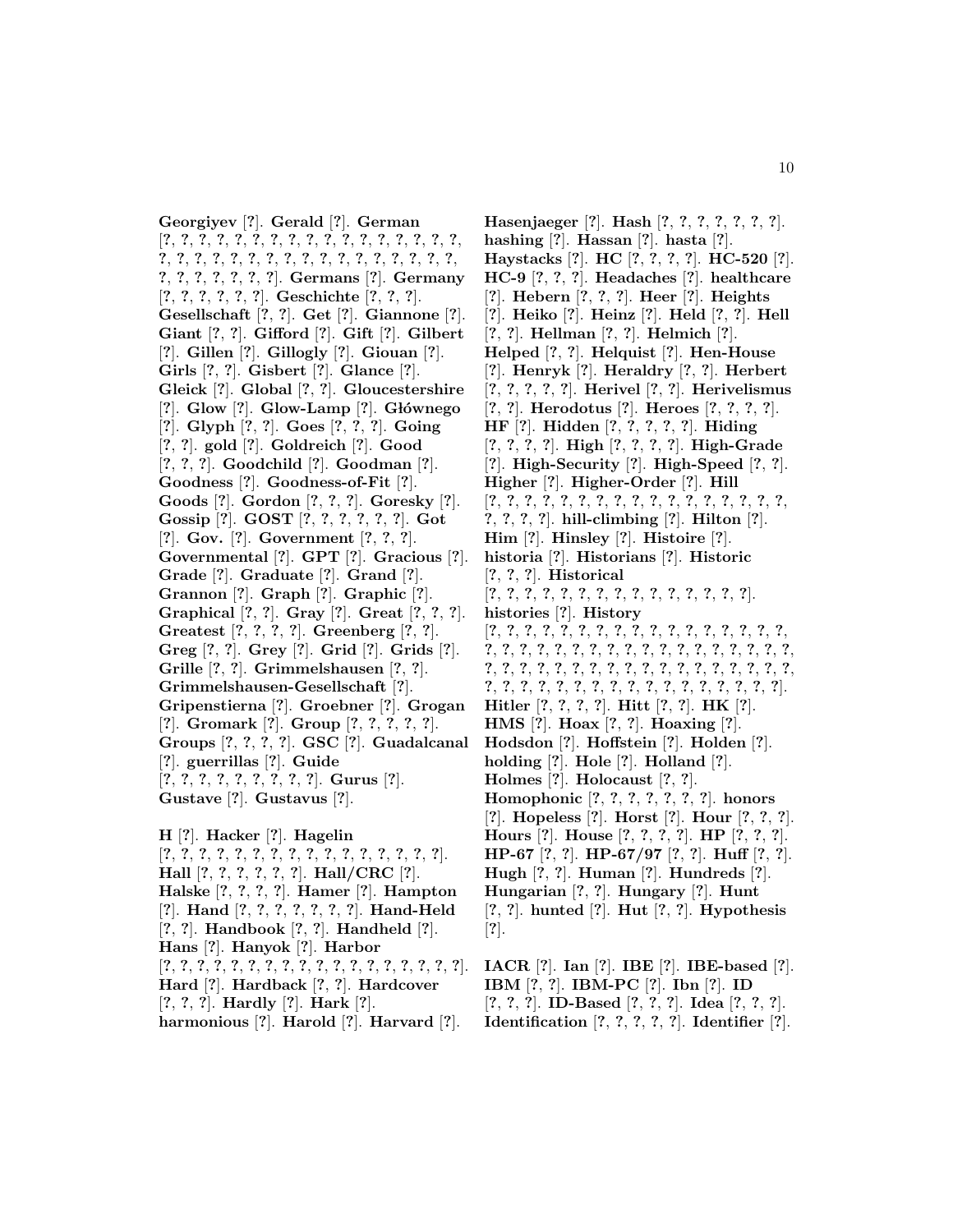**Identify** [**?**]. **Identifying** [**?**, **?**]. **Identity** [**?**, **?**]. **Identity-Based** [**?**]. **IEEE** [**?**]. **If** [**?**]. **II** [**?**, **?**, **?**, **?**, **?**, **?**, **?**, **?**, **?**, **?**, **?**, **?**, **?**, **?**, **?**, **?**, **?**, **?**, **?**, **?**, **?**, **?**, **?**, **?**, **?**, **?**, **?**, **?**, **?**, **?**, **?**, **?**, **?**, **?**, **?**, **?**, **?**, **?**, **?**, **?**, **?**, **?**, **?**, **?**, **?**, **?**, **?**, **?**, **?**, **?**, **?**]. **III** [**?**, **?**, **?**, **?**, **?**, **?**, **?**]. **illustrated** [**?**]. **Illustrator** [**?**]. **image** [**?**, **?**, **?**, **?**, **?**]. **Images** [**?**, **?**, **?**]. **Imitation** [**?**]. **Impact** [**?**, **?**]. **Impetus** [**?**]. **Implementation** [**?**, **?**, **?**, **?**]. **Implementations** [**?**, **?**]. **Implementing** [**?**]. **Implications** [**?**]. **Implicit** [**?**]. **Implies** [**?**]. **Important** [**?**]. **Impossible** [**?**]. **improve** [**?**]. **Improved** [**?**, **?**]. **Improvement** [**?**, **?**, **?**, **?**]. **Improvements** [**?**, **?**]. **Improving** [**?**]. **Inadequacy** [**?**]. **incident** [**?**, **?**]. **Incidents** [**?**]. **Inclusion** [**?**]. **Incredible** [**?**]. **Index** [**?**, **?**]. **Indianapolis** [**?**]. **Indicators** [**?**, **?**, **?**]. **Indirect** [**?**]. **individuals** [**?**]. **Indus** [**?**, **?**, **?**, **?**]. **Inequivalent** [**?**]. **Inferno** [**?**, **?**, **?**]. **infinite** [**?**]. **Information** [**?**, **?**, **?**, **?**, **?**, **?**, **?**, **?**, **?**, **?**, **?**, **?**, **?**, **?**, **?**, **?**, **?**, **?**, **?**, **?**, **?**, **?**, **?**, **?**]. **inicios** [**?**]. **initiation** [**?**]. **ink** [**?**]. **Inmate** [**?**, **?**]. **Inscription** [**?**]. **Inscriptions** [**?**, **?**]. **Insecurity** [**?**, **?**]. **Inspirations** [**?**]. **inspires** [**?**]. **Instances** [**?**, **?**]. **Instead** [**?**]. **Institute** [**?**]. **Institution** [**?**, **?**, **?**]. **instrument** [**?**]. **instrumentis** [**?**, **?**]. **Integer** [**?**]. **Integral** [**?**]. **Integrated** [**?**]. **Intelligence** [**?**, **?**, **?**, **?**, **?**, **?**, **?**, **?**, **?**, **?**, **?**, **?**, **?**, **?**, **?**, **?**, **?**, **?**, **?**, **?**, **?**, **?**, **?**, **?**, **?**, **?**, **?**, **?**, **?**, **?**, **?**, **?**, **?**, **?**, **?**, **?**, **?**, **?**, **?**, **?**, **?**, **?**, **?**, **?**, **?**, **?**, **?**, **?**, **?**, **?**, **?**, **?**, **?**, **?**, **?**, **?**, **?**, **?**, **?**]. **Interactive** [**?**, **?**]. **Intercept** [**?**, **?**, **?**, **?**]. **Intercepting** [**?**]. **Interception** [**?**]. **Intercepts** [**?**]. **Interest** [**?**, **?**]. **Interlocking** [**?**]. **Internal** [**?**]. **International** [**?**, **?**, **?**, **?**, **?**, **?**, **?**, **?**, **?**]. **Internet** [**?**, **?**]. **Interpreters** [**?**, **?**]. **Interpreting** [**?**]. **Interrogation** [**?**]. **Interval** [**?**]. **Interview** [**?**, **?**]. **Interviews** [**?**]. **Interwar** [**?**]. **intractability** [**?**]. **Intractable** [**?**]. **Intrigue** [**?**]. **Introducing** [**?**]. **Introduction**

[**?**, **?**, **?**, **?**, **?**, **?**, **?**, **?**, **?**, **?**, **?**, **?**, **?**]. **Intuitive** [**?**]. **invariant** [**?**, **?**, **?**]. **Invention** [**?**]. **Inventions** [**?**]. **Inventor** [**?**, **?**, **?**]. **Inverse** [**?**, **?**, **?**, **?**]. **Inverses** [**?**]. **Investigations** [**?**]. **invisible** [**?**]. **Involved** [**?**]. **IoT** [**?**]. **IRA** [**?**, **?**]. **Iran** [**?**]. **Iraq** [**?**]. **Iron** [**?**]. **Ironies** [**?**]. **ISBN** [**?**, **?**, **?**, **?**, **?**]. **Islamic** [**?**]. **Island** [**?**, **?**, **?**]. **Isle** [**?**]. **Isomorphs** [**?**]. **Israel** [**?**, **?**, **?**, **?**]. **Israeli** [**?**, **?**]. **Issues** [**?**, **?**]. **Italian** [**?**, **?**, **?**]. **Italy** [**?**]. **Ithaca** [**?**]. **IV** [**?**, **?**, **?**].

## **J**

[**?**, **?**, **?**, **?**, **?**, **?**, **?**, **?**, **?**, **?**, **?**, **?**, **?**, **?**, **?**, **?**, **?**]. **J.** [**?**, **?**]. **J.-J** [**?**]. **Jacek** [**?**]. **Jack** [**?**, **?**, **?**, **?**]. **Jackson** [**?**, **?**, **?**, **?**]. **Jacopo** [**?**]. **Jak** [**?**]. **James** [**?**, **?**, **?**, **?**, **?**, **?**, **?**, **?**, **?**, **?**, **?**, **?**, **?**, **?**, **?**]. **Jan** [**?**, **?**, **?**]. **Janice** [**?**]. **January** [**?**]. **Japan** [**?**, **?**, **?**]. **Japanese** [**?**, **?**, **?**, **?**, **?**, **?**, **?**, **?**, **?**, **?**, **?**, **?**]. **Jason** [**?**]. **Javier** [**?**]. **Jean** [**?**, **?**]. **Jefferson** [**?**, **?**, **?**]. **Jefferson/Bazeries** [**?**, **?**]. **Jeffrey** [**?**]. **Jeffreys** [**?**]. **Jeffreys-Jones** [**?**]. **Jenkins** [**?**]. **Jennings** [**?**]. **Jeon** [**?**]. **Jerry** [**?**]. **Jerzy** [**?**]. **Jevon** [**?**]. **Jill** [**?**]. **Jim** [**?**]. **Jimmy** [**?**]. **JN** [**?**, **?**, **?**, **?**]. **JN-25** [**?**, **?**]. **JN-25A1** [**?**]. **JN-25B** [**?**]. **JN25** [**?**]. **Joan** [**?**]. **Joaqu´ın** [**?**]. **Joe** [**?**, **?**, **?**]. **Joel** [**?**, **?**]. **Johann** [**?**, **?**]. **Johannes** [**?**, **?**]. **John** [**?**, **?**, **?**, **?**, **?**, **?**, **?**, **?**, **?**, **?**, **?**, **?**, **?**, **?**, **?**]. **Johnson** [**?**, **?**, **?**, **?**, **?**]. **Johnston** [**?**]. **Joint** [**?**, **?**]. **Jonathan** [**?**, **?**]. **Jones** [**?**]. **Jos´e** [**?**]. **Joseph** [**?**]. **Joshua** [**?**]. **Joss** [**?**]. **Journal** [**?**, **?**]. **Journeys** [**?**]. **joy** [**?**, **?**]. **Jr** [**?**]. **Judith** [**?**]. **Juliet** [**?**]. **Julius** [**?**]. **July** [**?**]. **June** [**?**, **?**]. **Jurzak** [**?**]. **Just** [**?**]. **Kaczynski** [**?**]. **Kahn** [**?**, **?**, **?**, **?**]. **Kalina**

[**?**]. **Kapera** [**?**, **?**, **?**, **?**]. **Kappa** [**?**, **?**]. **Karl** [**?**]. **Kasiski** [**?**]. **Kassel** [**?**]. **Katherine** [**?**]. **Kean** [**?**, **?**]. **KECCAK** [**?**]. **Keen** [**?**]. **Keeping** [**?**]. **Keith** [**?**]. **'Keiti** [**?**]. **Ken** [**?**]. **Kennedy** [**?**]. **Kenyon** [**?**]. **Kerckoff** [**?**].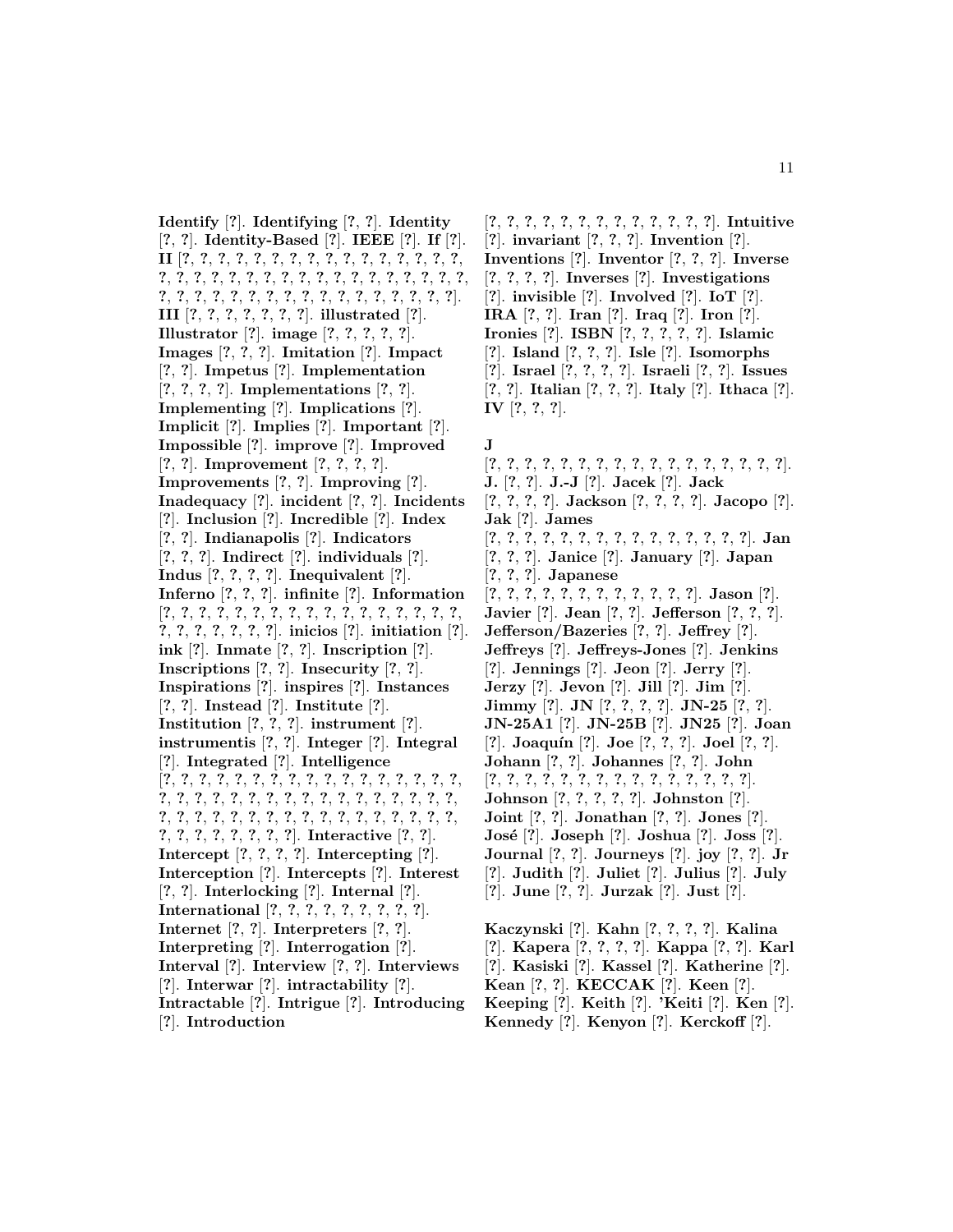**Kern** [**?**]. **Kerry** [**?**]. **Key** [**?**, **?**, **?**, **?**, **?**, **?**, **?**, **?**, **?**, **?**, **?**, **?**, **?**, **?**, **?**, **?**, **?**, **?**, **?**, **?**, **?**, **?**, **?**, **?**, **?**, **?**, **?**, **?**, **?**, **?**, **?**, **?**, **?**, **?**, **?**, **?**, **?**, **?**, **?**, **?**, **?**, **?**, **?**, **?**, **?**, **?**, **?**, **?**]. **Key-Dependent** [**?**]. **Key-Search** [**?**, **?**]. **keying** [**?**]. **Keylength** [**?**]. **Keynes** [**?**, **?**]. **Keys** [**?**, **?**, **?**, **?**, **?**, **?**, **?**, **?**]. **Keyspace** [**?**, **?**]. **Keyword** [**?**]. **KGB** [**?**]. **Khan** [**?**]. **Kids** [**?**, **?**]. **Killer** [**?**]. **Kim** [**?**, **?**]. **Kim-Jeon-Yoo** [**?**]. **Kind** [**?**]. **King** [**?**]. **Kingdom** [**?**]. **KL** [**?**]. **KL-7** [**?**]. **Klan** [**?**]. **Klapper** [**?**]. **Klaus** [**?**, **?**]. **Klux** [**?**]. **Knap** [**?**]. **Knapsack** [**?**, **?**, **?**, **?**]. **Knospe** [**?**]. **Knowing** [**?**]. **Knowledge** [**?**]. **Known** [**?**, **?**, **?**, **?**, **?**, **?**, **?**, **?**, **?**]. **Known-Plaintext** [**?**, **?**, **?**, **?**]. **Knox** [**?**]. **Koblitz** [**?**]. **Kohau** [**?**]. **Køhl** [**?**]. **Kokhba** [**?**, **?**]. **Konheim** [**?**]. **Konrad** [**?**]. **Koorm** [**?**]. **Korea** [**?**, **?**]. **Kraft** [**?**]. **Kranz** [**?**]. **Kriegsmarine**} [**?**, **?**, **?**, **?**, **?**]. **Kristie** [**?**]. **Kruh** [**?**, **?**, **?**]. **Kryha** [**?**, **?**, **?**]. **Kryptologiczna**} [**?**]. **KRYPTOS** [**?**, **?**, **?**]. **Ku** [**?**]. **Kullback** [**?**, **?**, **?**, **?**].

**L** [**?**, **?**, **?**, **?**, **?**, **?**]. **Laboratories** [**?**]. **Laboratory** [**?**]. **Labyrinth** [**?**, **?**, **?**]. **Ladislas** [**?**]. **Lady** [**?**]. **Lambda** [**?**]. **Lamp** [**?**]. **Landsverk** [**?**]. **L´ang** [**?**]. **Langeveld** [**?**, **?**]. **Language** [**?**, **?**, **?**, **?**, **?**, **?**]. **Languages** [**?**, **?**, **?**]. **large** [**?**]. **Lasse** [**?**]. **Last** [**?**, **?**, **?**, **?**]. **latach** [**?**]. **Late** [**?**, **?**, **?**, **?**, **?**, **?**]. **Latin** [**?**, **?**]. **Latino** [**?**]. **Latter** [**?**]. **Lattices** [**?**, **?**]. **Law** [**?**, **?**, **?**, **?**, **?**, **?**, **?**, **?**]. **Lawrence** [**?**]. **LC** [**?**, **?**]. **LC-836MN** [**?**]. **LC-weak** [**?**]. **Leander** [**?**]. **Learned** [**?**]. **learning** [**?**]. **Lectures** [**?**]. **Led** [**?**]. **Lee** [**?**, **?**]. **Leeuw** [**?**]. **Leeuwen** [**?**]. **Legacy** [**?**, **?**, **?**]. **Legendary** [**?**]. **Leibniz** [**?**]. **Length** [**?**, **?**, **?**, **?**]. **LEO** [**?**]. **Leslie** [**?**]. **Lessons** [**?**, **?**]. **Lester** [**?**, **?**]. **Letter** [**?**, **?**, **?**, **?**, **?**, **?**, **?**, **?**, **?**, **?**, **?**, **?**, **?**, **?**, **?**, **?**, **?**]. **Letters** [**?**, **?**, **?**, **?**, **?**, **?**]. **level** [**?**]. **Levine** [**?**]. **levitation** [**?**]. **Lewin** [**?**]. **LFSRs** [**?**].

**Li** [**?**]. **Liberty** [**?**, **?**, **?**, **?**]. **Library** [**?**]. **LICID** [**?**]. **lies** [**?**]. **Lieutenant** [**?**]. **Life** [**?**, **?**, **?**, **?**, **?**, **?**, **?**, **?**]. **Light** [**?**]. **lightweight** [**?**, **?**]. **like** [**?**]. **Liliput** [**?**]. **Lindemann** [**?**]. **Line** [**?**, **?**, **?**]. **Linear** [**?**, **?**, **?**, **?**, **?**, **?**, **?**, **?**]. **linearity** [**?**]. **Linguistic** [**?**, **?**]. **linguistics** [**?**]. **Linguists** [**?**, **?**]. **Link** [**?**, **?**]. **Lisbon** [**?**]. **listening** [**?**, **?**]. **Lists** [**?**]. **Literacy** [**?**]. **Literature** [**?**, **?**]. **Littlewood** [**?**, **?**, **?**]. **Liza** [**?**]. **Lobsters** [**?**]. **Location** [**?**]. **Loepp** [**?**]. **Logic** [**?**]. **Long** [**?**, **?**, **?**, **?**, **?**]. **long-term** [**?**]. **Look** [**?**]. **Looking** [**?**]. **L´opez** [**?**]. **L´opez-Brea** [**?**]. **Lorenz** [**?**, **?**, **?**]. **Lost** [**?**, **?**, **?**, **?**]. **Lotos** [**?**, **?**]. **Louis** [**?**, **?**]. **Love** [**?**, **?**, **?**, **?**, **?**, **?**]. **Lovell** [**?**]. **Lovers** [**?**, **?**]. **Low** [**?**, **?**]. **Low-Complexity** [**?**]. **low-tech** [**?**]. **LSB** [**?**]. **LSFR** [**?**, **?**]. **Lu** [**?**]. **Luby** [**?**]. **LUCIDA** [**?**]. **LUCIFER** [**?**, **?**]. **Ludlings** [**?**]. **Ludwig** [**?**]. **Luftwaffe** [**?**, **?**]. **lugs** [**?**]. **Luigi** [**?**]. **Luke** [**?**]. **Luneburg** [**?**]. **lured** [**?**]. **Lurline** [**?**]. **Lustre** [**?**]. **Lyndon** [**?**, **?**].

## **M**

[**?**, **?**, **?**, **?**, **?**, **?**, **?**, **?**, **?**, **?**, **?**, **?**, **?**, **?**, **?**, **?**, **?**]. **M-125** [**?**]. **M-134-C** [**?**]. **M-209** [**?**, **?**, **?**, **?**, **?**, **?**]. **M-294** [**?**]. **M-325** [**?**]. **M.I.T.** [**?**, **?**]. **M4** [**?**]. **MA** [**?**]. **MA4210** [**?**]. **Macbeth** [**?**]. **Machina** [**?**, **?**]. **Machine** [**?**, **?**, **?**, **?**, **?**, **?**, **?**, **?**, **?**, **?**, **?**, **?**, **?**, **?**, **?**, **?**, **?**, **?**, **?**, **?**, **?**, **?**, **?**, **?**, **?**, **?**, **?**, **?**, **?**, **?**, **?**, **?**, **?**, **?**, **?**, **?**, **?**, **?**, **?**, **?**, **?**, **?**, **?**, **?**, **?**, **?**, **?**, **?**, **?**, **?**]. **Machines** [**?**, **?**, **?**, **?**, **?**, **?**, **?**, **?**, **?**, **?**, **?**, **?**, **?**, **?**, **?**, **?**, **?**]. **Mack** [**?**]. **Maclaren** [**?**, **?**]. **Macrakis** [**?**]. **Madame** [**?**]. **Made** [**?**, **?**, **?**]. **Maffeo** [**?**]. **Magazine** [**?**]. **Magdalen** [**?**]. **Magdeburg** [**?**]. **Magic** [**?**, **?**]. **Mahon** [**?**]. **Mail** [**?**, **?**, **?**]. **Maintenance** [**?**]. **Major** [**?**]. **Make** [**?**, **?**, **?**]. **Makes** [**?**, **?**]. **Making** [**?**, **?**]. **Malicious** [**?**]. **Mallmann** [**?**]. **Mamba** [**?**]. **Man** [**?**, **?**, **?**, **?**, **?**, **?**, **?**, **?**, **?**, **?**, **?**, **?**]. **man-in-the-middle** [**?**]. **Management**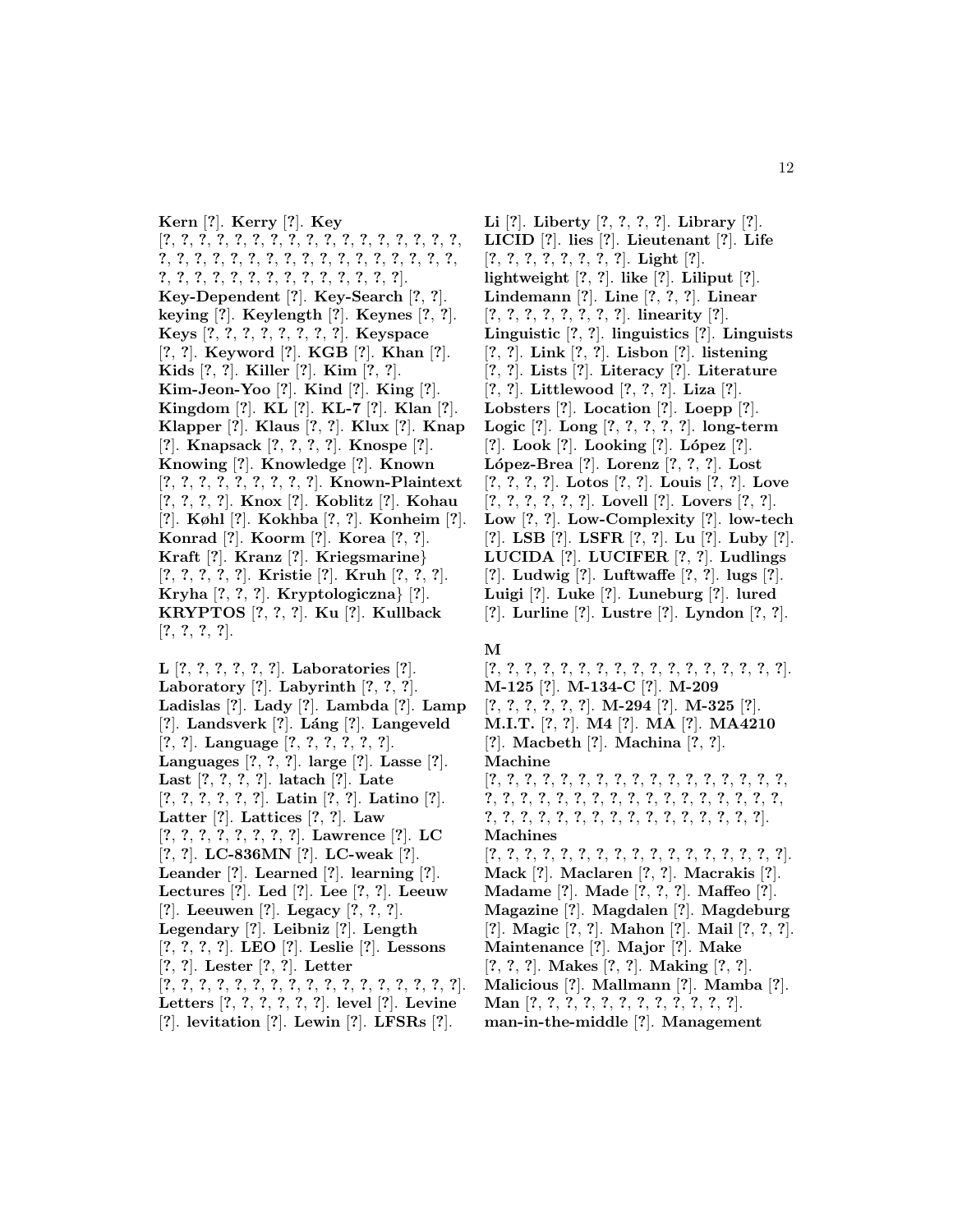[**?**, **?**, **?**]. **Mangrum** [**?**]. **manipulated** [**?**]. **Manly** [**?**]. **Manual** [**?**, **?**, **?**, **?**]. **Manuscript** [**?**, **?**, **?**, **?**, **?**, **?**, **?**, **?**, **?**, **?**, **?**, **?**, **?**, **?**, **?**, **?**, **?**, **?**, **?**, **?**, **?**, **?**, **?**]. **Manuscripts** [**?**, **?**]. **Mao** [**?**]. **map** [**?**]. **Maple** [**?**]. **Margalit** [**?**]. **Marian** [**?**, **?**, **?**, **?**, **?**, **?**]. **Marie** [**?**]. **Marie-Antoinette** [**?**]. **Marine** [**?**, **?**]. **Mark** [**?**, **?**, **?**, **?**, **?**, **?**]. **Market** [**?**]. **Markov** [**?**]. **Marsaglia** [**?**, **?**]. **Marshall** [**?**]. **Martin** [**?**]. **Mary** [**?**]. **Mask** [**?**]. **Masked** [**?**]. **Master** [**?**, **?**, **?**]. **Matching** [**?**, **?**]. **Material** [**?**, **?**]. **Math** [**?**]. **Mathematical** [**?**, **?**, **?**, **?**, **?**, **?**, **?**, **?**, **?**, **?**, **?**, **?**, **?**, **?**, **?**, **?**, **?**, **?**, **?**]. **Mathematician** [**?**, **?**, **?**, **?**]. **Mathematicians** [**?**, **?**, **?**]. **Mathematics** [**?**, **?**, **?**, **?**, **?**, **?**, **?**, **?**, **?**]. **Mathematization** [**?**]. **Mathuria** [**?**]. **matrices** [**?**]. **Matrix** [**?**, **?**, **?**, **?**, **?**]. **Matt** [**?**, **?**]. **Matthew** [**?**]. **Matthews** [**?**, **?**]. **Mavis** [**?**, **?**]. **Maximilian** [**?**]. **Maxims** [**?**, **?**]. **May** [**?**, **?**, **?**]. **McBain.** [**?**]. **McEliece** [**?**]. **McGinness** [**?**]. **McGinnis** [**?**, **?**]. **McGrayne** [**?**]. **McKay** [**?**, **?**]. **MD** [**?**, **?**]. **Me** [**?**]. **Meade** [**?**]. **Means** [**?**, **?**, **?**]. **Measure** [**?**]. **Measuring** [**?**]. **Mechanical** [**?**, **?**, **?**]. **Mechanics** [**?**]. **Mechanisches** [**?**, **?**]. **Medical** [**?**]. **Medicine** [**?**]. **Medieval** [**?**, **?**]. **Mediterranean** [**?**]. **Meer** [**?**]. **Meeting** [**?**, **?**, **?**]. **Meetings** [**?**]. **mej** [**?**]. **Mellen** [**?**, **?**]. **members** [**?**]. **Memo** [**?**]. **memoirs** [**?**]. **Memorandum** [**?**, **?**]. **Memoria** [**?**]. **Memorial** [**?**]. **Memoriam** [**?**, **?**, **?**, **?**, **?**]. **memorie** [**?**, **?**]. **Memorieren** [**?**, **?**]. **Memories** [**?**, **?**, **?**, **?**, **?**, **?**]. **Memory** [**?**, **?**, **?**, **?**]. **Men** [**?**, **?**, **?**, **?**]. **Mendelsohn** [**?**]. **Mensajes** [**?**]. **Mentors** [**?**]. **Menzel** [**?**]. **Meritocracy** [**?**]. **Merkle** [**?**]. **Message** [**?**, **?**, **?**, **?**, **?**, **?**, **?**, **?**, **?**, **?**, **?**, **?**, **?**, **?**, **?**, **?**, **?**, **?**]. **Messages** [**?**, **?**, **?**, **?**, **?**, **?**, **?**, **?**, **?**, **?**, **?**, **?**, **?**, **?**]. **messaging** [**?**]. **Method** [**?**, **?**, **?**, **?**, **?**, **?**, **?**, **?**, **?**, **?**, **?**, **?**, **?**, **?**, **?**]. **m´ethode** [**?**]. **Methods** [**?**, **?**, **?**, **?**, **?**, **?**, **?**, **?**, **?**, **?**, **?**, **?**, **?**, **?**, **?**, **?**, **?**,

**?**, **?**, **?**, **?**, **?**, **?**, **?**, **?**, **?**]. **Mexican** [**?**, **?**]. **Meyer** [**?**, **?**, **?**, **?**]. **MFA** [**?**]. **MGR** [**?**]. **MI** [**?**]. **MI-8** [**?**]. **Michael** [**?**, **?**, **?**, **?**, **?**]. **Microcomputer** [**?**]. **Microcomputers** [**?**]. **Microprocessor** [**?**]. **Mid** [**?**]. **Mid-Victorian** [**?**]. **Middle** [**?**, **?**]. **Midway** [**?**, **?**, **?**, **?**, **?**]. **Milestone** [**?**, **?**]. **Military** [**?**, **?**, **?**, **?**, **?**, **?**, **?**, **?**, **?**, **?**, **?**, **?**, **?**, **?**, **?**, **?**, **?**]. **Miller** [**?**, **?**]. **Millward** [**?**]. **Milton** [**?**, **?**]. **Mimic** [**?**]. **Mind** [**?**]. **mine** [**?**]. **Mines** [**?**]. **Mini** [**?**, **?**, **?**]. **Mini-AES** [**?**, **?**]. **Mirrors** [**?**, **?**]. **Misidentified** [**?**]. **missed** [**?**, **?**]. **Missile** [**?**]. **Missing** [**?**]. **Mission** [**?**, **?**]. **Mitchell** [**?**]. **Mixing** [**?**]. **MK8** [**?**, **?**]. **Mobile** [**?**]. **Mobilizes** [**?**]. **Mock** [**?**]. **Mode** [**?**, **?**]. **Model** [**?**, **?**, **?**]. **Models** [**?**, **?**]. **Modern** [**?**, **?**, **?**, **?**, **?**, **?**, **?**, **?**, **?**, **?**, **?**, **?**, **?**, **?**]. **Modes** [**?**, **?**, **?**]. **Modifications** [**?**, **?**]. **Modified** [**?**]. **Modulated** [**?**]. **Modulo** [**?**]. **Modulus** [**?**]. **Mohamad** [**?**]. **Monge** [**?**]. **Monopoly** [**?**]. **Mons** [**?**]. **Monte** [**?**]. **Monument** [**?**, **?**]. **Moon** [**?**]. **Morland** [**?**]. **Morocco** [**?**, **?**]. **Most** [**?**, **?**, **?**, **?**, **?**, **?**, **?**, **?**]. **Moti** [**?**]. **Movie** [**?**]. **Mowry** [**?**]. **Mr.** [**?**, **?**, **?**, **?**]. **Mrayati** [**?**]. **Mrs.** [**?**]. **Mucklow** [**?**]. **multi** [**?**]. **multi-document** [**?**]. **multicast** [**?**]. **Multics** [**?**]. **Multiloop** [**?**]. **Multimedia** [**?**]. **multinomial** [**?**]. **Multiple** [**?**, **?**, **?**, **?**, **?**]. **Multiple-Key** [**?**, **?**]. **Multiplex** [**?**, **?**, **?**]. **Multiplication** [**?**]. **Multisignature** [**?**]. **multivariable** [**?**]. **Mundy** [**?**]. **Munich** [**?**]. **Munson** [**?**]. **Murray** [**?**]. **Museum** [**?**, **?**, **?**, **?**, **?**]. **Museumsforum** [**?**]. **Music** [**?**]. **Musical** [**?**, **?**]. **Mutual** [**?**]. **My** [**?**, **?**, **?**, **?**, **?**, **?**]. **Myers** [**?**]. **Mysteries** [**?**]. **Mysterious** [**?**, **?**, **?**, **?**, **?**]. **Mystery** [**?**, **?**, **?**, **?**, **?**, **?**]. **Mystic** [**?**, **?**, **?**, **?**]. **Myth** [**?**]. **N** [**?**]. **Naccache** [**?**]. **Names** [**?**]. **Nancy**

[**?**]. **Nara** [**?**]. **National**

[**?**, **?**, **?**, **?**, **?**, **?**, **?**, **?**, **?**, **?**, **?**, **?**, **?**, **?**, **?**, **?**, **?**, **?**]. **Nationalist** [**?**]. **Nations** [**?**]. **Nature** [**?**].

13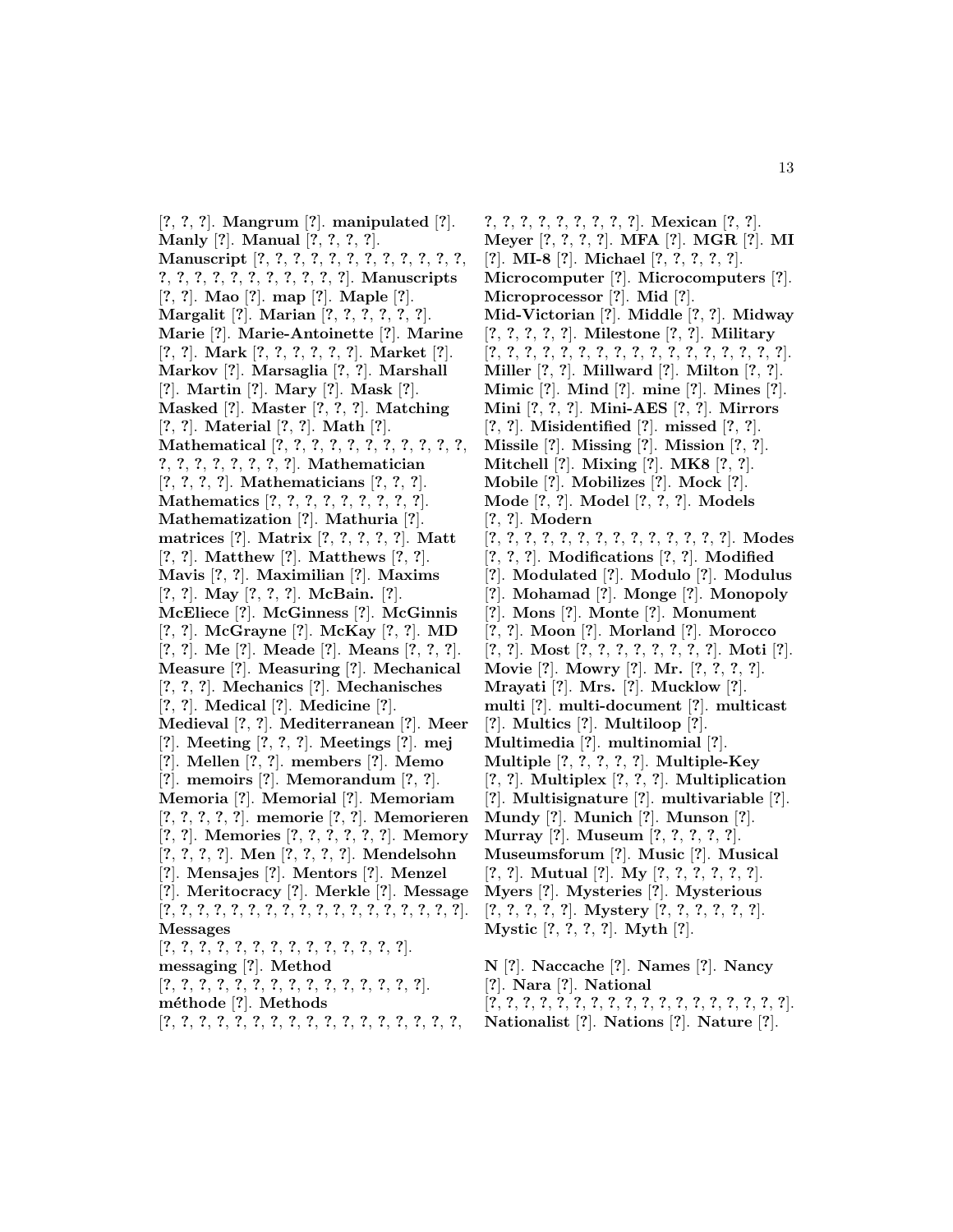**Navajo** [**?**]. **Navajos** [**?**]. **Naval** [**?**, **?**, **?**, **?**, **?**, **?**, **?**, **?**, **?**, **?**, **?**, **?**, **?**, **?**, **?**, **?**, **?**, **?**, **?**, **?**]. **Navies** [**?**]. **Navy** [**?**, **?**, **?**, **?**, **?**, **?**, **?**, **?**, **?**, **?**, **?**, **?**, **?**, **?**, **?**, **?**, **?**, **?**, **?**, **?**, **?**, **?**]. **Nazi** [**?**, **?**]. **Nazis** [**?**]. **Neal** [**?**]. **necessarily** [**?**]. **Nederland** [**?**, **?**]. **Needed** [**?**, **?**]. **Needles** [**?**]. **Needs** [**?**]. **Neglected** [**?**, **?**]. **Neglecting** [**?**]. **Negotiations** [**?**]. **Neil** [**?**, **?**]. **NEMA** [**?**]. **Nemeses** [**?**]. **Nesbit** [**?**]. **Netherlands** [**?**, **?**, **?**]. **Network** [**?**, **?**, **?**, **?**, **?**]. **Networks** [**?**, **?**, **?**]. **Neuro** [**?**]. **Neuro-Identifier** [**?**]. **NEWDES** [**?**]. **News** [**?**, **?**, **?**]. **Nez** [**?**]. **Niagara** [**?**, **?**]. **Nicholas** [**?**, **?**]. **Nickles** [**?**]. **Nicodemus** [**?**]. **Nineteenth** [**?**, **?**, **?**, **?**]. **nineteenth-century** [**?**]. **Ninth** [**?**]. **Ninth-Century** [**?**]. **NIST** [**?**, **?**, **?**]. **Nixdorf** [**?**]. **NJ** [**?**, **?**]. **NKU** [**?**]. **No** [**?**, **?**, **?**, **?**, **?**, **?**, **?**]. **Noblest** [**?**]. **Nomenclator** [**?**]. **Non** [**?**, **?**, **?**, **?**, **?**, **?**, **?**]. **Non-Cryptanalytic** [**?**]. **Non-English** [**?**]. **Non-Governmental** [**?**]. **non-linearity** [**?**]. **non-matching** [**?**]. **Non-Military** [**?**]. **Non-Secret** [**?**]. **Noncryptanalytic** [**?**]. **Nongovernmental** [**?**]. **Noninvertible** [**?**]. **Nonlinear** [**?**, **?**, **?**, **?**, **?**, **?**, **?**]. **Noordwijkerhout** [**?**]. **Norm** [**?**]. **North** [**?**, **?**]. **Northwest** [**?**]. **Norwegian** [**?**]. **Note** [**?**, **?**, **?**, **?**, **?**, **?**]. **Notebook** [**?**, **?**]. **Notes** [**?**, **?**, **?**]. **Nothing** [**?**]. **Notices** [**?**, **?**]. **Noticing** [**?**]. **Novel** [**?**, **?**, **?**, **?**]. **November** [**?**, **?**, **?**]. **NSA** [**?**, **?**, **?**, **?**, **?**, **?**, **?**, **?**, **?**, **?**, **?**, **?**]. **NSA.gov** [**?**]. **NSASAB** [**?**]. **NSUCRYPTO** [**?**, **?**]. **Nuboer** [**?**]. **Nuggets** [**?**, **?**]. **Null** [**?**]. **Number** [**?**, **?**, **?**, **?**, **?**, **?**, **?**, **?**, **?**, **?**, **?**, **?**, **?**, **?**, **?**, **?**, **?**, **?**]. **number-theoretic** [**?**]. **Numbers** [**?**, **?**, **?**, **?**, **?**]. **Numbers-Only** [**?**, **?**]. **Numerical** [**?**, **?**]. **NY** [**?**, **?**, **?**]. **O** [**?**, **?**, **?**, **?**, **?**, **?**, **?**, **?**, **?**, **?**, **?**, **?**]. **O-2** [**?**].

**O.** [**?**]. **Oberschelp** [**?**]. **Oblivious** [**?**, **?**, **?**, **?**]. **Obscure** [**?**]. **Observations**

[**?**, **?**]. **Obtain** [**?**]. **Obtained** [**?**]. **OCB** [**?**, **?**]. **occupied** [**?**]. **OCFB** [**?**]. **Oct** [**?**]. **October** [**?**]. **Oddzia lu** [**?**]. **Oded** [**?**]. **odyssey** [**?**]. **Off** [**?**, **?**]. **offer** [**?**]. **Offers** [**?**]. **Office** [**?**, **?**, **?**, **?**]. **Officer** [**?**, **?**]. **Officers** [**?**, **?**]. **Official** [**?**, **?**, **?**]. **Officially** [**?**]. **offset** [**?**]. **Ohio** [**?**]. **O'Keefe** [**?**]. **OKW** [**?**]. **Old** [**?**, **?**, **?**, **?**, **?**]. **Olympiad** [**?**, **?**, **?**]. **On-the-Roof** [**?**, **?**]. **One** [**?**, **?**, **?**, **?**, **?**, **?**, **?**, **?**, **?**, **?**, **?**, **?**, **?**, **?**, **?**, **?**]. **One-Time** [**?**, **?**, **?**, **?**]. **One-Time-Pad** [**?**]. **One-Way** [**?**, **?**]. **Online** [**?**, **?**]. **Only** [**?**, **?**, **?**, **?**, **?**, **?**, **?**, **?**, **?**, **?**, **?**, **?**]. **OP** [**?**, **?**]. **OP-20-G** [**?**, **?**]. **Open** [**?**]. **Openness** [**?**]. **Opens** [**?**]. **Operating** [**?**]. **Operation** [**?**, **?**, **?**, **?**, **?**, **?**, **?**, **?**, **?**]. **Operational** [**?**]. **Operations** [**?**, **?**, **?**, **?**, **?**]. **Operator** [**?**, **?**, **?**]. **Opinion** [**?**, **?**]. **Opportunities** [**?**]. **Optimal** [**?**]. **Optimization** [**?**]. **Optimized** [**?**]. **oracle** [**?**]. **Order** [**?**, **?**, **?**]. **Organisational** [**?**]. **Organization** [**?**, **?**, **?**, **?**, **?**, **?**]. **Organizations** [**?**]. **organized** [**?**]. **Orient** [**?**]. **Oriental** [**?**]. **Origin** [**?**, **?**]. **Original** [**?**, **?**]. **Origins** [**?**, **?**, **?**, **?**, **?**, **?**]. **OSS** [**?**]. **Other** [**?**, **?**, **?**, **?**, **?**, **?**, **?**]. **OTP** [**?**, **?**]. **Out-of-Band** [**?**]. **Outdated** [**?**]. **Outline** [**?**]. **Outreach** [**?**]. **Outstanding** [**?**]. **Outstations** [**?**]. **outwitted** [**?**]. **Overlapping** [**?**]. **Overlaps** [**?**]. **Overview** [**?**, **?**, **?**, **?**]. **Own** [**?**, **?**]. **Oxford** [**?**]. **P** [**?**, **?**, **?**, **?**, **?**, **?**, **?**, **?**, **?**]. **Pacific**

[**?**, **?**, **?**, **?**, **?**, **?**, **?**]. **Package** [**?**]. **Packages** [**?**]. **Pad** [**?**, **?**, **?**, **?**, **?**]. **Pads** [**?**]. **Pages** [**?**, **?**, **?**, **?**, **?**, **?**]. **Painvin** [**?**]. **Pairing** [**?**]. **Palatino** [**?**]. **Pantelimon** [**?**]. **papal** [**?**, **?**, **?**]. **Paper** [**?**, **?**, **?**, **?**]. **Paperback** [**?**, **?**, **?**, **?**, **?**, **?**]. **Papers** [**?**, **?**, **?**]. **Parallel** [**?**, **?**, **?**]. **Paranoid** [**?**]. **Parisian** [**?**]. **Park** [**?**, **?**, **?**, **?**, **?**, **?**, **?**, **?**, **?**, **?**, **?**, **?**, **?**, **?**, **?**, **?**, **?**, **?**, **?**, **?**, **?**, **?**, **?**, **?**, **?**, **?**, **?**, **?**, **?**, **?**, **?**, **?**, **?**, **?**, **?**, **?**, **?**, **?**, **?**, **?**, **?**, **?**, **?**, **?**, **?**, **?**, **?**, **?**, **?**, **?**, **?**, **?**, **?**, **?**, **?**, **?**, **?**, **?**, **?**, **?**, **?**]. **Parker** [**?**].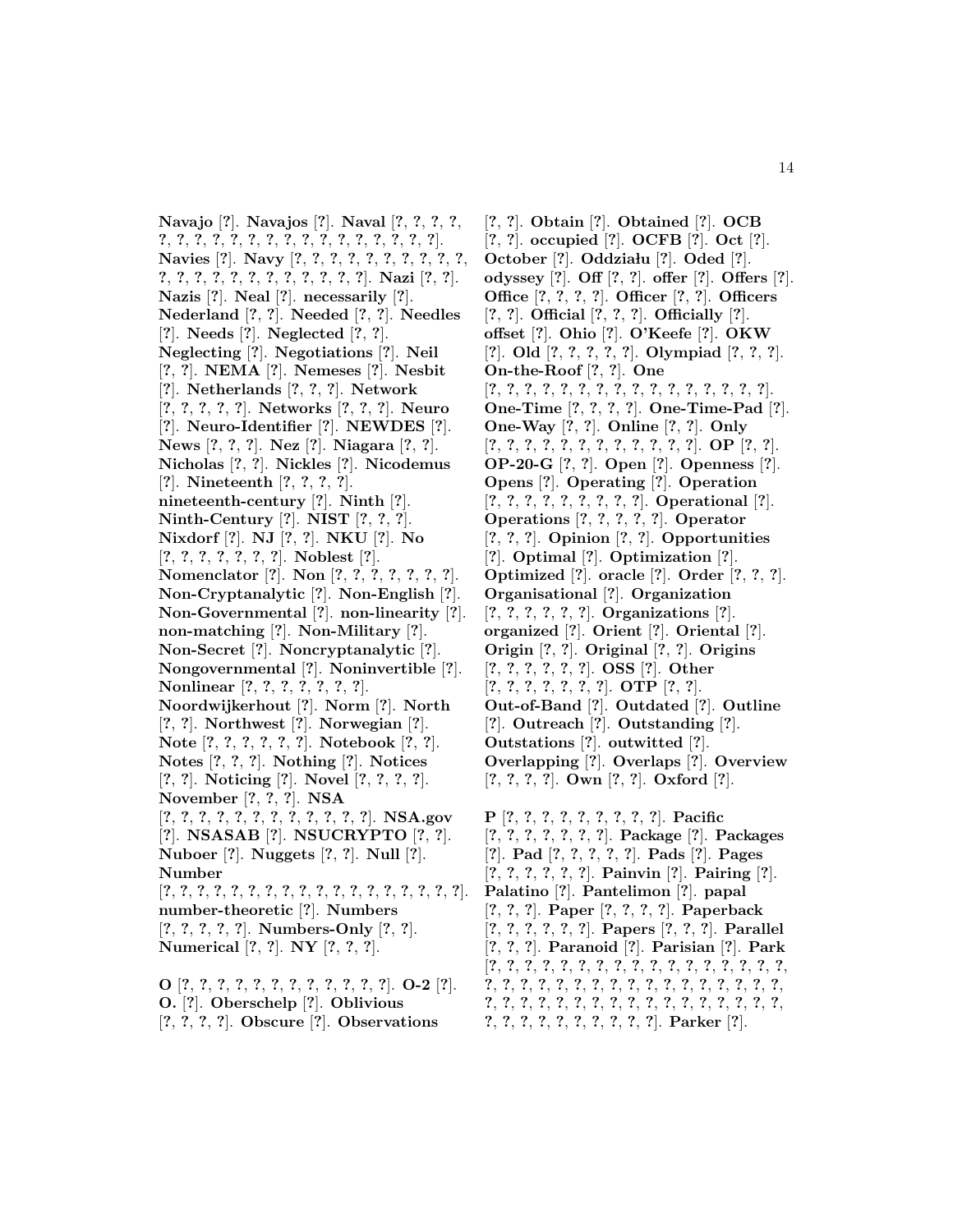**Parkwest** [**?**]. **Part** [**?**, **?**, **?**, **?**, **?**, **?**, **?**, **?**, **?**, **?**, **?**, **?**, **?**, **?**, **?**, **?**, **?**, **?**, **?**, **?**, **?**, **?**, **?**, **?**, **?**, **?**, **?**, **?**, **?**, **?**, **?**]. **Partial** [**?**, **?**, **?**]. **Partially** [**?**]. **Participant** [**?**]. **Participation** [**?**]. **Particular** [**?**, **?**]. **Party** [**?**]. **Passages** [**?**]. **Passports** [**?**]. **Password** [**?**, **?**, **?**, **?**]. **Password-Based** [**?**]. **Past** [**?**]. **Patents** [**?**, **?**]. **Paterson** [**?**]. **Pathology** [**?**]. **Pattern** [**?**]. **Paul** [**?**, **?**]. **Paull** [**?**]. **Payment** [**?**]. **PC** [**?**, **?**]. **Peace** [**?**]. **Peacetime** [**?**]. **Pearl** [**?**, **?**, **?**, **?**, **?**, **?**, **?**, **?**, **?**, **?**, **?**, **?**, **?**, **?**, **?**, **?**, **?**, **?**]. **Pearson** [**?**, **?**, **?**]. **Pedagogical** [**?**]. **Pei** [**?**]. **Pelling** [**?**]. **Pendergass** [**?**]. **Pennsylvania** [**?**]. **Pensionary** [**?**]. **Pentagon** [**?**, **?**]. **Penumbra** [**?**, **?**, **?**]. **People** [**?**, **?**]. **perceptions** [**?**]. **Percy** [**?**]. **Perera** [**?**]. **Performance** [**?**, **?**, **?**]. **Perils** [**?**]. **Perimeter** [**?**]. **Period** [**?**, **?**, **?**]. **Periodic** [**?**, **?**, **?**, **?**, **?**, **?**, **?**]. **Permutation** [**?**, **?**, **?**, **?**, **?**, **?**, **?**]. **Permutations** [**?**, **?**, **?**]. **Persian** [**?**]. **Person** [**?**]. **Personal** [**?**, **?**]. **Perspective** [**?**, **?**]. **Perspectives** [**?**, **?**]. **Pessimistic** [**?**]. **Peter** [**?**, **?**, **?**, **?**]. **Petersen** [**?**]. **Petitcolas** [**?**]. **PFC** [**?**]. **PFC-CTR** [**?**]. **PFC-OCB** [**?**]. **PGP** [**?**]. **Phil** [**?**]. **Philby** [**?**]. **Philip** [**?**]. **Phillips** [**?**]. **Philosophical** [**?**]. **Phishing** [**?**]. **Photo** [**?**]. **Photographic** [**?**]. **Phrase** [**?**]. **Phrase-verified** [**?**]. **PICO** [**?**]. **Pictorial** [**?**, **?**]. **Pictures** [**?**]. **Piece** [**?**, **?**]. **Pietro** [**?**]. **Pin** [**?**]. **Pines** [**?**]. **Pinpointing** [**?**]. **pins** [**?**]. **Pioneer** [**?**]. **Pipher** [**?**]. **pixel** [**?**]. **Plaintext** [**?**, **?**, **?**, **?**, **?**, **?**, **?**, **?**, **?**]. **Plan** [**?**]. **Play** [**?**, **?**, **?**, **?**]. **Playfair** [**?**, **?**]. **Playright** [**?**]. **Pleads** [**?**]. **Pletts** [**?**]. **Plugboard** [**?**, **?**]. **Pluggable** [**?**]. **Pocket** [**?**, **?**, **?**, **?**]. **Poe** [**?**, **?**]. **poem** [**?**]. **Poetry** [**?**]. **Point** [**?**, **?**]. **Point-Of** [**?**]. **Points** [**?**, **?**, **?**]. **Poles** [**?**, **?**]. **Policy** [**?**, **?**, **?**]. **Polish** [**?**, **?**, **?**, **?**, **?**, **?**, **?**, **?**, **?**, **?**, **?**, **?**, **?**, **?**, **?**, **?**, **?**, **?**]. **Polyalphabetic** [**?**, **?**, **?**, **?**, **?**, **?**]. **Polygraphic** [**?**]. **polynomial** [**?**, **?**].

**Polynomials** [**?**, **?**, **?**]. **Pond** [**?**]. **Pont**

[**?**, **?**]. **Population** [**?**]. **Porzio** [**?**]. **Possible** [**?**, **?**, **?**]. **Post** [**?**, **?**, **?**, **?**, **?**, **?**, **?**, **?**]. **Post-Quantum** [**?**]. **post-World** [**?**]. **Postage** [**?**]. **Postal** [**?**]. **postgraduate** [**?**]. **Postings** [**?**, **?**]. **POTUS** [**?**]. **POTUS-Prime** [**?**]. £**15.00/\$23.60** [**?**]. **POW** [**?**]. **Power** [**?**, **?**, **?**, **?**, **?**]. **POWs** [**?**]. **Pozna´n** [**?**]. **pp** [**?**, **?**, **?**, **?**, **?**, **?**, **?**]. **Practical** [**?**, **?**, **?**, **?**]. **Practice** [**?**, **?**, **?**, **?**, **?**]. **Practices** [**?**]. **practitioners** [**?**]. **pracy** [**?**]. **Praham** [**?**]. **Pre** [**?**]. **Pre-Pearl** [**?**]. **Preliminary** [**?**, **?**]. **Prelude** [**?**, **?**]. **Prentice** [**?**, **?**]. **Prepared** [**?**]. **preserving** [**?**]. **Press** [**?**, **?**, **?**, **?**, **?**]. **Press/Random** [**?**]. **Pretext** [**?**]. **Price** [**?**]. **Primality** [**?**, **?**]. **Primary** [**?**]. **Prime** [**?**]. **Primer** [**?**, **?**]. **primes** [**?**]. **Primitive** [**?**]. **Principal** [**?**]. **Principle** [**?**]. **Principles** [**?**, **?**, **?**, **?**]. **prior** [**?**]. **Prisoners** [**?**, **?**]. **Privacy** [**?**, **?**, **?**, **?**, **?**, **?**]. **Private** [**?**]. **Prize** [**?**]. **Pro** [**?**]. **Probabilistic** [**?**]. **Probability** [**?**]. **Probe** [**?**]. **Probed** [**?**]. **Problem** [**?**, **?**, **?**, **?**, **?**, **?**, **?**, **?**, **?**, **?**, **?**]. **Problems** [**?**, **?**, **?**, **?**, **?**, **?**]. **Procedures** [**?**]. **Proceedings** [**?**]. **Processes** [**?**]. **Processing** [**?**, **?**, **?**, **?**, **?**, **?**]. **produced** [**?**]. **Product** [**?**]. **Production** [**?**]. **Prof** [**?**, **?**, **?**]. **Professional** [**?**, **?**]. **Professor** [**?**]. **Program** [**?**, **?**]. **Programming** [**?**, **?**]. **Progress** [**?**]. **Project** [**?**, **?**, **?**, **?**, **?**, **?**]. **Project-based** [**?**]. **Prometheus** [**?**]. **Proof** [**?**]. **Propaganda** [**?**]. **Properties** [**?**, **?**]. **Proposal** [**?**]. **proposals** [**?**]. **Proposed** [**?**, **?**, **?**, **?**, **?**, **?**]. **Protecting** [**?**, **?**]. **Protection** [**?**, **?**, **?**, **?**, **?**]. **Proto** [**?**]. **Proto-Enigma** [**?**]. **Protocol** [**?**, **?**, **?**, **?**, **?**, **?**, **?**, **?**, **?**, **?**]. **Protocols** [**?**, **?**]. **provable** [**?**]. **Provably** [**?**]. **Pseudo** [**?**, **?**, **?**, **?**]. **Pseudo-Random** [**?**, **?**, **?**]. **Pseudorandom** [**?**, **?**]. **Public** [**?**, **?**, **?**, **?**, **?**, **?**, **?**, **?**, **?**, **?**, **?**, **?**, **?**, **?**, **?**, **?**, **?**, **?**, **?**, **?**, **?**, **?**]. **Public-Key** [**?**, **?**, **?**, **?**, **?**, **?**, **?**, **?**, **?**, **?**, **?**].

**Publications** [**?**, **?**]. **Published** [**?**, **?**, **?**]. **Publishing** [**?**, **?**, **?**, **?**, **?**]. **Pueblo** [**?**, **?**].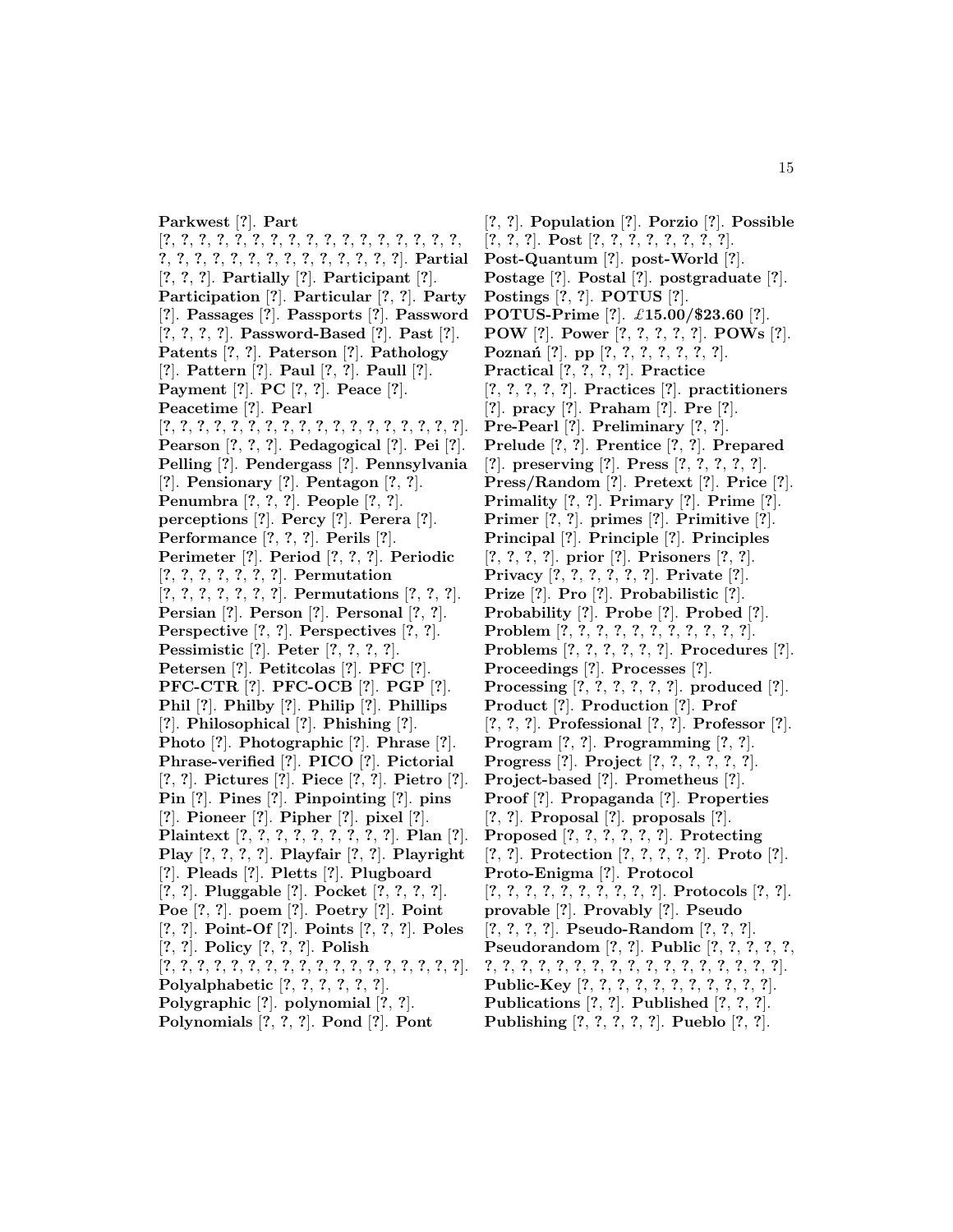**Pulitzer** [**?**]. **Pulp** [**?**]. **Punitive** [**?**]. **Purple** [**?**, **?**, **?**, **?**, **?**, **?**]. **Pusan** [**?**]. **Putative** [**?**]. **Puzzle** [**?**, **?**, **?**, **?**]. **Puzzles** [**?**]. **Pyry** [**?**, **?**]. **Pythagorean** [**?**].

**Qaeda** [**?**]. **QR** [**?**]. **Quadratic** [**?**, **?**, **?**, **?**]. **Quantum** [**?**, **?**, **?**, **?**]. **Quasigroups** [**?**, **?**, **?**]. **quaternions** [**?**]. **quest** [**?**]. **Question** [**?**]. **Questions** [**?**]. **Quick** [**?**]. **Quirantes** [**?**]. **Quisquater** [**?**]. **Quote** [**?**, **?**]. **quotients** [**?**].

**R** [**?**, **?**, **?**]. **Rabid** [**?**]. **Rabin** [**?**]. **Race** [**?**, **?**]. **Rackoff** [**?**]. **Radio** [**?**, **?**, **?**, **?**, **?**, **?**, **?**]. **Rail** [**?**]. **Ralph** [**?**, **?**]. **RAM** [**?**]. **Ram´on** [**?**]. **Ramsden** [**?**]. **Random** [**?**, **?**, **?**, **?**, **?**, **?**, **?**, **?**, **?**, **?**, **?**, **?**, **?**, **?**, **?**, **?**, **?**, **?**, **?**]. **Random-Key** [**?**]. **Randomness** [**?**]. **Randy** [**?**]. **Rapid** [**?**, **?**]. **Rasterschl¨ussel** [**?**, **?**]. **Ratcliff** [**?**]. **Raton** [**?**]. **Raymond** [**?**]. **RC4** [**?**]. **Re** [**?**, **?**, **?**]. **Re-Run** [**?**]. **Read** [**?**, **?**]. **Reader** [**?**]. **Reading** [**?**, **?**, **?**, **?**]. **Ready** [**?**]. **Ready-Made** [**?**]. **Real** [**?**, **?**, **?**, **?**, **?**, **?**, **?**]. **Real-Time** [**?**]. **Realizing** [**?**, **?**]. **Rear** [**?**]. **Rebecca** [**?**]. **Rebus** [**?**]. **Receive** [**?**]. **Reciprocal** [**?**, **?**]. **Reciprocity** [**?**]. **Recoding** [**?**]. **Recognition** [**?**, **?**, **?**, **?**, **?**]. **Recognized** [**?**]. **Recognizing** [**?**]. **Recollections** [**?**]. **Recommendation** [**?**]. **Reconciliation** [**?**]. **reconstructed** [**?**]. **Reconstruction** [**?**, **?**, **?**, **?**]. **Record** [**?**, **?**, **?**, **?**, **?**]. **Records** [**?**, **?**, **?**, **?**, **?**]. **Recovered** [**?**, **?**, **?**]. **Recovering** [**?**, **?**]. **Recovery** [**?**, **?**]. **Recursive** [**?**, **?**, **?**, **?**, **?**]. **Red** [**?**]. **Redditch** [**?**]. **Reducing** [**?**]. **Redundancy** [**?**, **?**, **?**, **?**]. **Reed** [**?**]. **Reeds** [**?**]. **Reference** [**?**, **?**]. **Reflections** [**?**, **?**, **?**]. **Reflective** [**?**]. **Reflector** [**?**, **?**, **?**, **?**]. **Reform** [**?**]. **Regarding** [**?**, **?**]. **Register** [**?**, **?**, **?**, **?**, **?**]. **registers** [**?**]. **Reich** [**?**, **?**]. **Reihenschieber** [**?**]. **Reintroduction** [**?**]. **Rejewski**

[**?**, **?**, **?**, **?**, **?**, **?**, **?**, **?**, **?**, **?**, **?**, **?**, **?**, **?**].

**Related** [**?**, **?**, **?**, **?**]. **Related-key** [**?**]. **Relation** [**?**]. **relationship** [**?**]. **Relative** [**?**]. **Relatives** [**?**]. **Relaxation** [**?**]. **Release** [**?**]. **releases** [**?**]. **Remark** [**?**]. **Remarkable** [**?**, **?**]. **Remarks** [**?**, **?**, **?**, **?**, **?**, **?**]. **REME** [**?**]. **Remember** [**?**]. **remembered** [**?**]. **Reminiscence** [**?**]. **Reminiscences** [**?**]. **Remote** [**?**, **?**, **?**, **?**]. **Rempe** [**?**]. **Rempe-Gillen** [**?**]. **Renaissance** [**?**, **?**]. **Rent** [**?**]. **Reorganization** [**?**]. **repeats** [**?**]. **Repetitions** [**?**, **?**]. **Replica** [**?**]. **Reply** [**?**]. **Report** [**?**, **?**, **?**, **?**, **?**, **?**, **?**, **?**, **?**]. **Reporter** [**?**]. **Reports** [**?**, **?**, **?**, **?**]. **reprint** [**?**]. **Republic** [**?**]. **Rescuing** [**?**]. **Research** [**?**, **?**, **?**, **?**, **?**, **?**, **?**, **?**, **?**]. **researching** [**?**, **?**]. **Residue** [**?**, **?**, **?**]. **Residues** [**?**, **?**]. **resources** [**?**]. **Respector** [**?**]. **Restoration** [**?**]. **Restraints** [**?**]. **Results** [**?**, **?**]. **Resurrecting** [**?**]. **Resurrection** [**?**]. **Ret** [**?**]. **retrieved** [**?**]. **Reunion** [**?**]. **Reveal** [**?**]. **Revealed** [**?**, **?**]. **Revealing** [**?**]. **Reveals** [**?**, **?**]. **Revelation** [**?**, **?**]. **Reveling** [**?**]. **Reversible** [**?**]. **Review** [**?**, **?**, **?**, **?**, **?**, **?**, **?**, **?**, **?**, **?**, **?**, **?**, **?**, **?**, **?**, **?**, **?**, **?**, **?**, **?**, **?**, **?**, **?**, **?**, **?**, **?**, **?**, **?**, **?**, **?**, **?**, **?**, **?**, **?**, **?**, **?**, **?**, **?**, **?**, **?**, **?**, **?**, **?**, **?**, **?**, **?**, **?**, **?**, **?**, **?**, **?**, **?**, **?**, **?**, **?**, **?**, **?**, **?**, **?**, **?**, **?**, **?**, **?**, **?**, **?**, **?**, **?**, **?**, **?**, **?**, **?**, **?**, **?**, **?**, **?**, **?**, **?**, **?**, **?**, **?**, **?**, **?**, **?**]. **Review** [**?**, **?**, **?**, **?**, **?**, **?**, **?**, **?**, **?**, **?**, **?**, **?**, **?**, **?**, **?**, **?**, **?**, **?**, **?**, **?**, **?**, **?**, **?**, **?**, **?**, **?**, **?**, **?**, **?**, **?**, **?**, **?**, **?**, **?**, **?**, **?**, **?**, **?**, **?**, **?**, **?**, **?**, **?**, **?**, **?**, **?**, **?**, **?**, **?**, **?**, **?**, **?**, **?**, **?**, **?**, **?**, **?**, **?**, **?**, **?**, **?**, **?**, **?**, **?**, **?**, **?**, **?**, **?**, **?**, **?**, **?**, **?**, **?**, **?**, **?**, **?**, **?**, **?**, **?**, **?**, **?**, **?**, **?**, **?**, **?**, **?**, **?**, **?**, **?**, **?**, **?**, **?**, **?**, **?**, **?**]. **Review** [**?**, **?**, **?**, **?**, **?**, **?**, **?**, **?**, **?**, **?**, **?**, **?**, **?**, **?**, **?**, **?**, **?**, **?**, **?**, **?**, **?**, **?**, **?**, **?**, **?**, **?**, **?**, **?**, **?**, **?**, **?**, **?**, **?**, **?**, **?**, **?**, **?**, **?**, **?**, **?**, **?**, **?**, **?**, **?**, **?**]. **Reviews** [**?**, **?**, **?**, **?**, **?**, **?**, **?**, **?**, **?**, **?**, **?**, **?**, **?**, **?**, **?**, **?**, **?**, **?**, **?**, **?**, **?**, **?**, **?**, **?**, **?**, **?**, **?**, **?**, **?**, **?**, **?**, **?**, **?**, **?**, **?**, **?**, **?**, **?**, **?**, **?**, **?**, **?**, **?**, **?**, **?**, **?**, **?**, **?**, **?**, **?**, **?**, **?**, **?**, **?**, **?**, **?**, **?**, **?**, **?**, **?**, **?**, **?**, **?**, **?**, **?**, **?**, **?**, **?**, **?**, **?**, **?**, **?**, **?**, **?**, **?**, **?**, **?**, **?**, **?**, **?**, **?**, **?**, **?**, **?**, **?**, **?**, **?**, **?**, **?**, **?**, **?**, **?**, **?**, **?**, **?**, **?**, **?**, **?**, **?**, **?**, **?**, **?**, **?**]. **revised** [**?**]. **Revision** [**?**]. **Revisited** [**?**, **?**, **?**, **?**, **?**, **?**, **?**]. **Revive** [**?**]. **revolt** [**?**, **?**].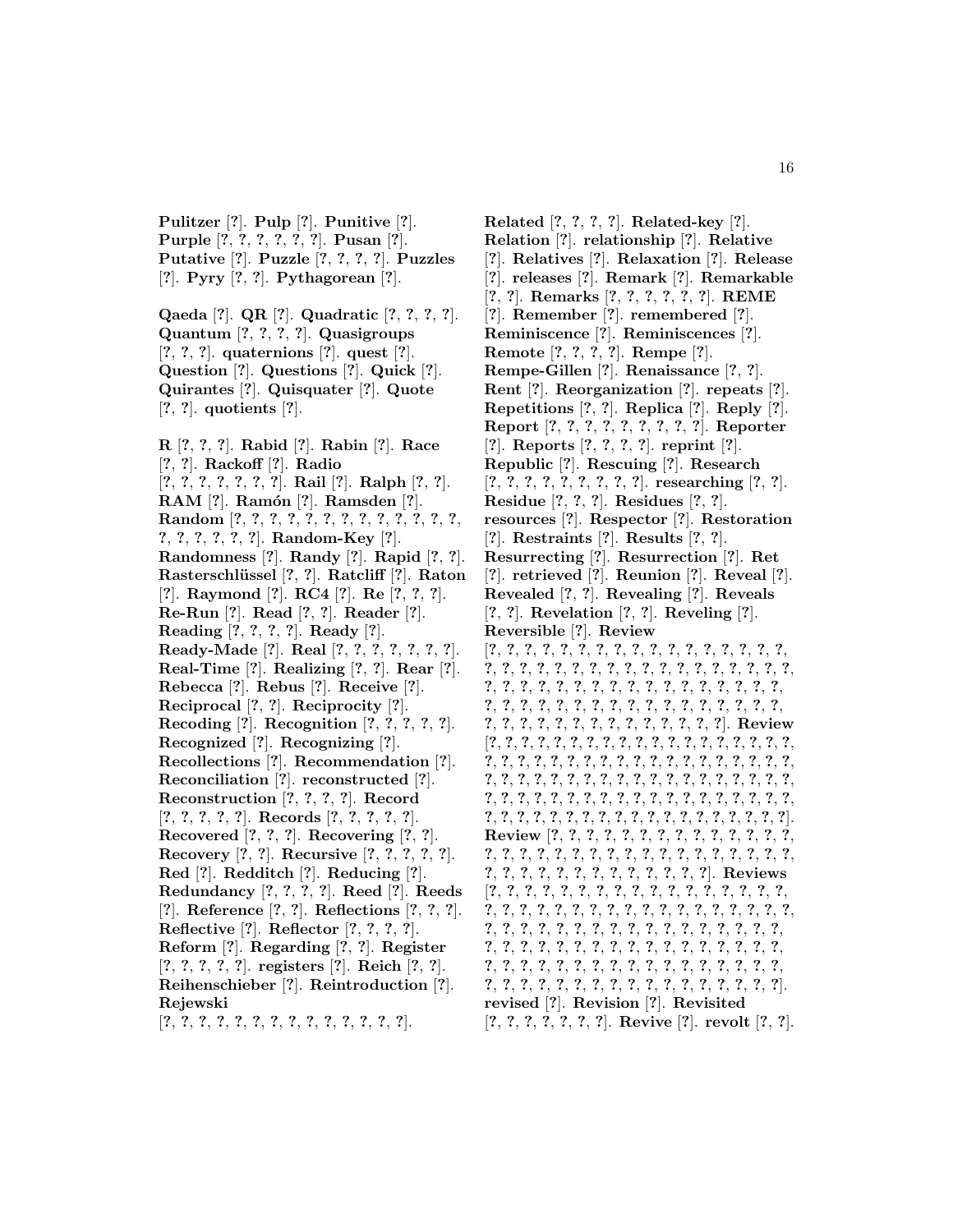**Revolution** [**?**, **?**]. **Revolutionary** [**?**]. **Reward** [**?**]. **Rewirable** [**?**, **?**, **?**]. **Rezabek** [**?**]. **Rhapsody** [**?**, **?**]. **Rhoade** [**?**]. **Rhodri** [**?**]. **Richard** [**?**, **?**, **?**]. **Richelson** [**?**]. **Richmond** [**?**]. **Rid** [**?**]. **Riddle** [**?**, **?**]. **Ridge** [**?**]. **Rijndael** [**?**]. **Ring** [**?**, **?**]. **rings** [**?**]. **Rise** [**?**]. **Rising** [**?**, **?**]. **Rites** [**?**]. **Ritz** [**?**]. **River** [**?**, **?**]. **Riverbank** [**?**, **?**, **?**, **?**, **?**, **?**, **?**]. **Riyadh** [**?**]. **R´o ˙zycki** [**?**, **?**]. **Road** [**?**, **?**, **?**, **?**]. **roaming** [**?**]. **Rob** [**?**]. **Robert** [**?**, **?**, **?**]. **Roberts** [**?**]. **Robin** [**?**, **?**, **?**]. **Robust** [**?**]. **Rochefort** [**?**, **?**, **?**]. **Rochford** [**?**]. **Rockex** [**?**]. **Roger** [**?**]. **Rohonc** [**?**, **?**]. **Role** [**?**, **?**]. **Romanian** [**?**]. **Ron** [**?**]. **Ronald** [**?**]. **rongorongo**} [**?**, **?**, **?**, **?**]. **Roof** [**?**, **?**]. **Room** [**?**, **?**, **?**, **?**, **?**]. **Roosevelt** [**?**, **?**, **?**]. **Roper** [**?**]. **Rosario** [**?**]. **Rose** [**?**]. **Ross** [**?**, **?**]. **rotation** [**?**]. **ROTERM** [**?**]. **Roth** [**?**]. **Rotor** [**?**, **?**, **?**, **?**, **?**, **?**, **?**, **?**, **?**, **?**, **?**, **?**]. **Rotors** [**?**]. **Round** [**?**, **?**]. **Row** [**?**]. **Roy** [**?**]. **Royal** [**?**, **?**]. **RSA** [**?**, **?**, **?**, **?**, **?**, **?**, **?**, **?**]. **RSA-cryptosystem** [**?**]. **RT** [**?**, **?**]. **RT-OCFB** [**?**]. **Rubik** [**?**]. **Rule** [**?**, **?**]. **Ruled** [**?**]. **Rules** [**?**, **?**]. **Run** [**?**, **?**]. **Runic** [**?**, **?**]. **Running** [**?**, **?**, **?**, **?**, **?**]. **Russell** [**?**]. **Russia** [**?**, **?**]. **Russian** [**?**, **?**, **?**, **?**, **?**, **?**, **?**]. **Russo** [**?**]. **Ryan** [**?**].

**S** [**?**, **?**, **?**, **?**, **?**, **?**, **?**, **?**, **?**, **?**, **?**]. **S-Box** [**?**, **?**]. **S.** [**?**]. **S./CB** [**?**]. **SA** [**?**]. **Sacco** [**?**]. **Saddle** [**?**, **?**]. **Safford** [**?**, **?**]. **Saga** [**?**, **?**]. **Sale** [**?**]. **Salvo** [**?**]. **same** [**?**, **?**]. **same-letter** [**?**]. **Samples** [**?**]. **Samuel** [**?**, **?**, **?**]. **San** [**?**]. **Sanborn** [**?**]. **'Santiago** [**?**]. **Sarah** [**?**]. **Sarasvat¯ı** [**?**]. **SAS** [**?**]. **SAS-SIP** [**?**]. **Satire** [**?**, **?**]. **Sator** [**?**]. **SAUDI** [**?**]. **Savage** [**?**]. **say** [**?**]. **Sayers** [**?**]. **SCAG** [**?**]. **Scalar** [**?**]. **SCAMP** [**?**]. **scan** [**?**]. **Scatter** [**?**]. **Scavenger** [**?**]. **scenario** [**?**]. **scenarios** [**?**]. **Schedules** [**?**]. **Scheme** [**?**, **?**, **?**, **?**, **?**, **?**, **?**, **?**, **?**, **?**, **?**, **?**, **?**, **?**]. **Schemes** [**?**, **?**, **?**, **?**]. **Scheuble** [**?**]. **Schieber** [**?**]. **Schmeh** [**?**, **?**]. **Scholarship**

[**?**]. **Scholastic** [**?**]. **School** [**?**, **?**, **?**]. **Schriften** [**?**, **?**]. **Schuster** [**?**]. **Schwartz** [**?**]. **Science** [**?**]. **Scientific** [**?**]. **Score** [**?**]. **Scotch** [**?**]. **Scott** [**?**, **?**]. **Script** [**?**, **?**, **?**, **?**]. **Sea** [**?**, **?**]. **Seahorse** [**?**]. **Seal** [**?**]. **Seals** [**?**]. **Search** [**?**, **?**, **?**, **?**, **?**, **?**]. **Searching** [**?**, **?**]. **SEC** [**?**]. **SEC-36** [**?**]. **Second** [**?**, **?**, **?**, **?**, **?**, **?**, **?**, **?**, **?**, **?**, **?**, **?**]. **Secrecy** [**?**, **?**, **?**]. **Secret** [**?**, **?**, **?**, **?**, **?**, **?**, **?**, **?**, **?**, **?**, **?**, **?**, **?**, **?**, **?**, **?**, **?**, **?**, **?**, **?**, **?**, **?**, **?**, **?**, **?**, **?**, **?**, **?**, **?**, **?**, **?**, **?**, **?**, **?**, **?**, **?**, **?**, **?**, **?**, **?**, **?**, **?**, **?**, **?**, **?**, **?**, **?**, **?**, **?**, **?**, **?**, **?**, **?**, **?**, **?**, **?**, **?**, **?**, **?**]. **secretos** [**?**]. **Secrets** [**?**, **?**, **?**, **?**, **?**, **?**, **?**, **?**, **?**, **?**, **?**, **?**, **?**, **?**, **?**, **?**, **?**, **?**, **?**, **?**, **?**, **?**, **?**]. **Section** [**?**, **?**]. **Sector** [**?**]. **Secure** [**?**, **?**, **?**, **?**, **?**, **?**, **?**, **?**, **?**, **?**, **?**, **?**, **?**]. **Securing** [**?**, **?**]. **Security** [**?**, **?**, **?**, **?**, **?**, **?**, **?**, **?**, **?**, **?**, **?**, **?**, **?**, **?**, **?**, **?**, **?**, **?**, **?**, **?**, **?**, **?**, **?**, **?**, **?**, **?**, **?**, **?**, **?**, **?**, **?**, **?**, **?**, **?**, **?**, **?**, **?**, **?**, **?**, **?**, **?**, **?**, **?**, **?**, **?**, **?**, **?**, **?**, **?**]. **see** [**?**]. **Seized** [**?**]. **Seizing** [**?**, **?**]. **Selections** [**?**, **?**]. **Selenus** [**?**]. **Self** [**?**, **?**]. **Self-Study** [**?**, **?**]. **Seminar** [**?**, **?**, **?**]. **sensor** [**?**]. **sent** [**?**]. **Sentry** [**?**, **?**]. **September** [**?**]. **Sequences** [**?**, **?**, **?**, **?**, **?**, **?**, **?**]. **Sequential** [**?**, **?**]. **Serial** [**?**]. **Series** [**?**, **?**, **?**, **?**, **?**, **?**, **?**, **?**]. **served** [**?**]. **Service** [**?**, **?**, **?**, **?**, **?**, **?**, **?**, **?**, **?**]. **Services** [**?**]. **Session** [**?**, **?**]. **Sessions** [**?**]. **Sets** [**?**, **?**, **?**]. **Setting** [**?**, **?**, **?**]. **Settings** [**?**]. **Seventeenth** [**?**]. **Seventeenth-Century** [**?**]. **Seward** [**?**]. **Sex** [**?**]. **SFS** [**?**]. **Shadow** [**?**, **?**, **?**, **?**]. **Shakespeare** [**?**, **?**, **?**, **?**]. **Shall** [**?**]. **Shame** [**?**]. **Shanahan** [**?**]. **Shanghai** [**?**]. **Shannon** [**?**, **?**]. **Shareholders** [**?**]. **sharing** [**?**, **?**]. **Sharon** [**?**]. **Shawn** [**?**]. **Sheets** [**?**, **?**, **?**]. **Sheldon** [**?**]. **Shepherd** [**?**]. **Sherlock** [**?**]. **Sherlockian** [**?**, **?**]. **Shift** [**?**, **?**, **?**, **?**, **?**]. **Ship** [**?**, **?**, **?**, **?**, **?**, **?**]. **Short** [**?**, **?**, **?**, **?**, **?**, **?**, **?**, **?**, **?**, **?**, **?**, **?**, **?**]. **Shorthand** [**?**, **?**, **?**]. **Shortsighted** [**?**]. **Should** [**?**]. **Showell** [**?**]. **Shuffling** [**?**, **?**]. **Shulman** [**?**]. **Shutting** [**?**]. **Side** [**?**, **?**, **?**]. **Sidelights** [**?**]. **Sidney** [**?**]. **Sidon** [**?**]. **Siege** [**?**]. **Siemens** [**?**, **?**, **?**, **?**, **?**]. **SIGABA**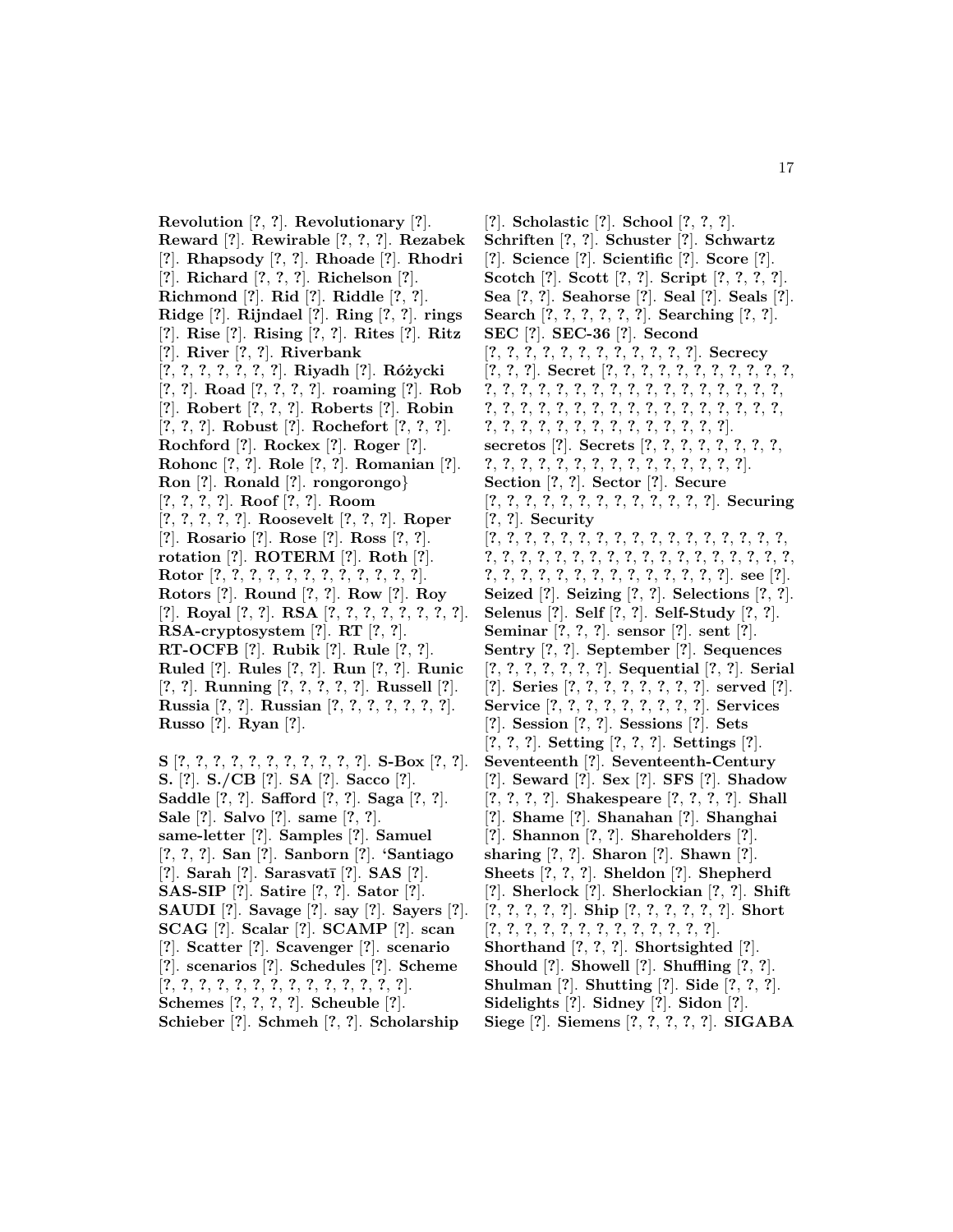[**?**, **?**, **?**, **?**]. **SIGABA/ECM** [**?**, **?**]. **SIGCUM** [**?**]. **SIGINT** [**?**, **?**, **?**, **?**, **?**, **?**, **?**]. **Signal** [**?**, **?**, **?**, **?**, **?**, **?**, **?**, **?**, **?**, **?**]. **Signaling** [**?**]. **Signalling** [**?**]. **Signals** [**?**, **?**, **?**, **?**, **?**, **?**, **?**, **?**, **?**]. **Signature** [**?**, **?**, **?**, **?**, **?**, **?**, **?**]. **Signatures** [**?**, **?**]. **Signboard** [**?**]. **signcryption** [**?**]. **Significance** [**?**, **?**]. **Signs** [**?**]. **Silence** [**?**, **?**]. **Silverman** [**?**]. **Silvestri** [**?**]. **Silvio** [**?**]. **Similar** [**?**, **?**]. **Simon** [**?**]. **Simonetta** [**?**]. **Simple** [**?**, **?**, **?**, **?**, **?**, **?**, **?**, **?**]. **Simpliciana** [**?**, **?**]. **Simplified** [**?**, **?**, **?**, **?**, **?**, **?**, **?**]. **Simpson** [**?**]. **Simulated** [**?**, **?**]. **Simulating** [**?**]. **Simulation** [**?**, **?**, **?**]. **Sinclair** [**?**, **?**]. **Singular** [**?**]. **Sinkov** [**?**, **?**, **?**, **?**]. **Sino** [**?**, **?**]. **Sino-American** [**?**]. **SIP** [**?**]. **Sir** [**?**, **?**]. **Sirius** [**?**, **?**]. **SIS** [**?**]. **Situations** [**?**]. **six** [**?**]. **Sixty** [**?**]. **Sizzlers** [**?**]. **Sketches** [**?**]. **Skinner** [**?**]. **Skipjack** [**?**]. **Skytale** [**?**, **?**]. **Slide** [**?**, **?**]. **Slidex** [**?**]. **Sliding** [**?**]. **Slippery** [**?**]. **Sloan** [**?**]. **Slovakia** [**?**]. **Small** [**?**]. **Smart** [**?**, **?**]. **Smashed** [**?**]. **Smith** [**?**, **?**, **?**, **?**, **?**, **?**, **?**, **?**]. **Smithsonian** [**?**, **?**]. **Smolenice** [**?**]. **SMS** [**?**]. **Social** [**?**]. **Societies** [**?**]. **Society** [**?**, **?**, **?**]. **Software** [**?**, **?**, **?**, **?**, **?**]. **Software-Based** [**?**]. **Sois** [**?**]. **Soler** [**?**]. **SOLO** [**?**]. **Solomon** [**?**]. **Solution** [**?**, **?**, **?**, **?**, **?**, **?**, **?**, **?**, **?**, **?**, **?**, **?**, **?**, **?**, **?**, **?**, **?**, **?**, **?**, **?**, **?**, **?**, **?**, **?**, **?**, **?**, **?**]. **Solutions** [**?**, **?**, **?**, **?**, **?**, **?**]. **Solve** [**?**]. **Solved** [**?**, **?**, **?**, **?**, **?**, **?**, **?**]. **Solving** [**?**, **?**, **?**, **?**, **?**, **?**, **?**, **?**, **?**, **?**, **?**, **?**]. **Some** [**?**, **?**, **?**, **?**, **?**, **?**, **?**, **?**, **?**, **?**, **?**, **?**, **?**, **?**, **?**, **?**, **?**, **?**, **?**, **?**, **?**, **?**, **?**, **?**, **?**, **?**]. **Somerton** [**?**]. **Soni** [**?**]. **Sought** [**?**]. **sound** [**?**]. **Source** [**?**, **?**]. **Sources** [**?**, **?**, **?**, **?**, **?**, **?**, **?**, **?**, **?**, **?**]. **South** [**?**, **?**]. **Southampton** [**?**]. **Soviet** [**?**, **?**, **?**, **?**, **?**, **?**, **?**, **?**, **?**, **?**]. **Space** [**?**, **?**]. **Spain** [**?**]. **Spanish** [**?**, **?**, **?**, **?**, **?**, **?**, **?**, **?**, **?**, **?**, **?**]. **Spanning** [**?**]. **Speaks** [**?**]. **Special** [**?**, **?**, **?**, **?**, **?**]. **specification** [**?**]. **Spectral** [**?**]. **Speech** [**?**, **?**, **?**]. **Speed** [**?**, **?**]. **Speeding** [**?**]. **Spell**

[**?**]. **Spelling** [**?**]. **Spies** [**?**, **?**, **?**, **?**, **?**, **?**, **?**, **?**, **?**]. **Spigot** [**?**]. **Spilled** [**?**]. **Spillman** [**?**]. **spoils** [**?**]. **Spread** [**?**]. **Sprevak** [**?**]. **Springer** [**?**, **?**, **?**]. **Springer-Verlag** [**?**, **?**]. **SPSIS** [**?**]. **SPSIS-1** [**?**]. **Spy** [**?**, **?**, **?**, **?**, **?**, **?**, **?**, **?**, **?**, **?**, **?**, **?**, **?**, **?**]. **Square** [**?**]. **SRH** [**?**]. **SRH-50** [**?**]. **SS** [**?**]. **St.** [**?**]. **Stadholder** [**?**]. **Stadtholders** [**?**]. **Staff** [**?**, **?**, **?**]. **Stage** [**?**]. **Stand** [**?**]. **Standard** [**?**, **?**, **?**, **?**, **?**, **?**, **?**, **?**, **?**, **?**, **?**]. **Standardisation** [**?**]. **Standards** [**?**, **?**, **?**]. **Stanica** [**?**]. **Stanley** [**?**]. **Stanoyevitch** [**?**]. **State** [**?**, **?**]. **Statement** [**?**]. **States** [**?**, **?**, **?**, **?**, **?**]. **Statesman** [**?**]. **Station** [**?**, **?**, **?**, **?**, **?**, **?**, **?**]. **Stations** [**?**]. **Statistical** [**?**, **?**, **?**, **?**, **?**, **?**, **?**, **?**, **?**, **?**, **?**, **?**, **?**]. **Statistics** [**?**, **?**, **?**, **?**]. **Stealing** [**?**]. **Steganografie** [**?**, **?**, **?**]. **Steganographia** [**?**, **?**]. **Steganography** [**?**, **?**, **?**, **?**, **?**, **?**, **?**]. **Stephen** [**?**, **?**, **?**]. **Stepping** [**?**, **?**]. **Steps** [**?**]. **Sterling** [**?**, **?**]. **Steven** [**?**]. **Stevenhagen** [**?**]. **Still** [**?**]. **Stimson** [**?**, **?**, **?**]. **Stinson** [**?**]. **Stonka**} [**?**]. **storage** [**?**]. **Stories** [**?**]. **Story** [**?**, **?**, **?**, **?**, **?**, **?**, **?**, **?**, **?**, **?**, **?**, **?**, **?**, **?**, **?**, **?**, **?**, **?**, **?**, **?**, **?**, **?**, **?**, **?**, **?**, **?**, **?**, **?**, **?**, **?**, **?**, **?**, **?**, **?**, **?**]. **Straight** [**?**]. **Strange** [**?**]. **Strategic** [**?**]. **Strategies** [**?**, **?**]. **Strategy** [**?**, **?**]. **Stream** [**?**, **?**, **?**, **?**, **?**, **?**, **?**]. **Streams** [**?**]. **Street** [**?**, **?**, **?**]. **Strengthen** [**?**, **?**]. **Strengthening** [**?**]. **Strike** [**?**]. **Strings** [**?**, **?**]. **Strip** [**?**, **?**, **?**, **?**, **?**, **?**]. **Strong** [**?**, **?**]. **Stroud** [**?**]. **Structural** [**?**]. **Structure** [**?**, **?**, **?**, **?**]. **Struggle** [**?**, **?**]. **Stuart** [**?**]. **Student** [**?**, **?**, **?**, **?**, **?**, **?**]. **Students** [**?**, **?**, **?**, **?**, **?**, **?**]. **Studies** [**?**, **?**, **?**, **?**, **?**, **?**]. **Study** [**?**, **?**, **?**, **?**, **?**, **?**, **?**, **?**, **?**, **?**]. **Style** [**?**]. **Stylometric** [**?**]. **submarine** [**?**]. **submarines** [**?**]. **Submitted** [**?**]. **Substitution** [**?**, **?**, **?**, **?**, **?**, **?**, **?**, **?**, **?**, **?**, **?**, **?**, **?**, **?**, **?**, **?**, **?**, **?**, **?**, **?**, **?**, **?**, **?**, **?**, **?**, **?**]. **Substitution-Permutation** [**?**, **?**, **?**]. **Success** [**?**, **?**, **?**, **?**, **?**]. **Sufficiency** [**?**].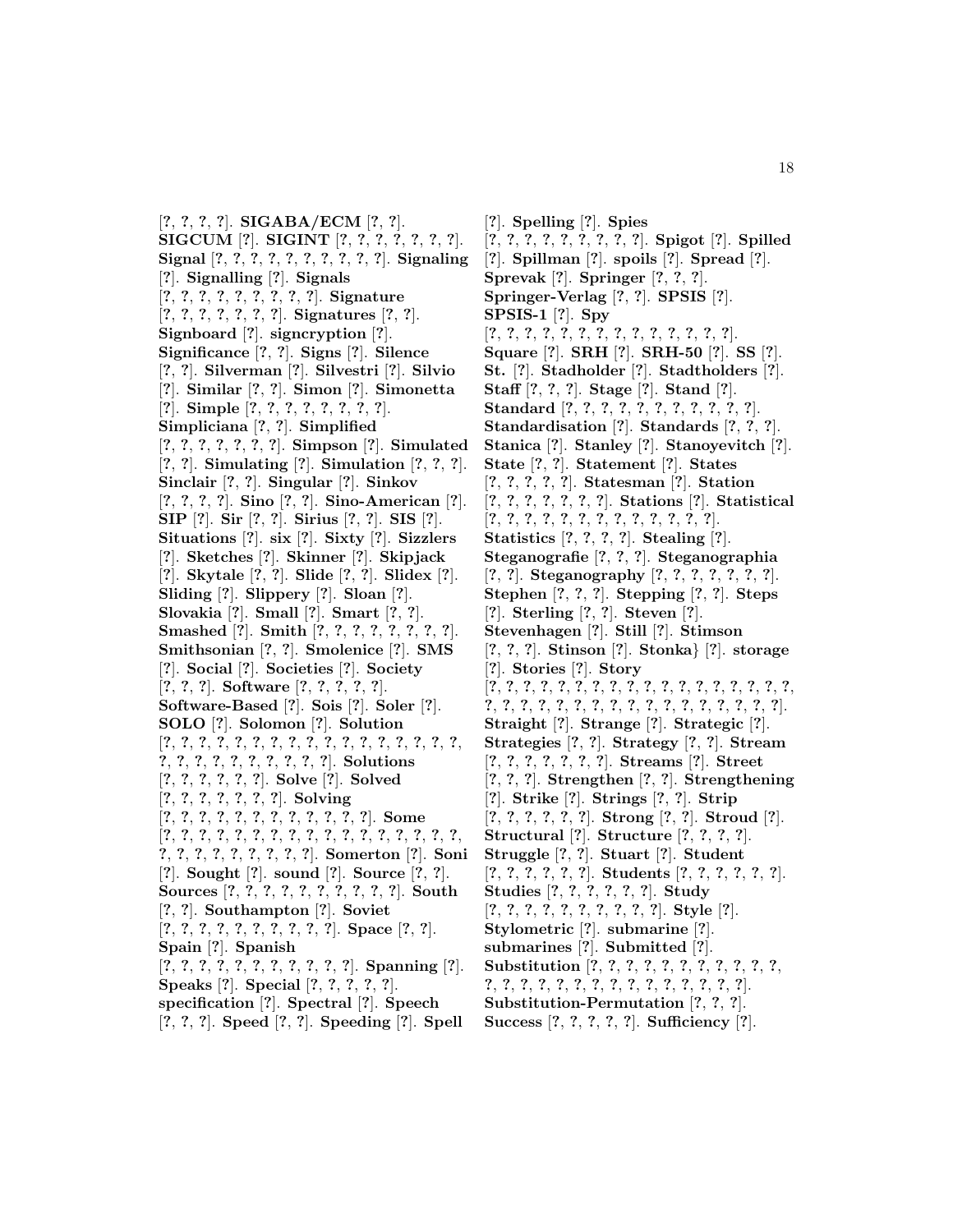**Suggestion** [**?**]. **Sukhotin** [**?**]. **Summary** [**?**]. **summer** [**?**]. **Sun** [**?**, **?**]. **Supercomputer** [**?**]. **superencrypted** [**?**]. **superencryption** [**?**]. **Superpower** [**?**]. **Supply** [**?**]. **Surveillance** [**?**]. **Survey** [**?**, **?**, **?**, **?**]. **surveys** [**?**]. **Survived** [**?**]. **sus** [**?**]. **Susan** [**?**]. **susceptibility** [**?**]. **Suspected** [**?**]. **Sweden** [**?**]. **Swedish** [**?**, **?**, **?**, **?**, **?**]. **Swenson** [**?**]. **Swift** [**?**, **?**]. **Swindle** [**?**]. **Swiss** [**?**]. **switch** [**?**]. **Switzerland** [**?**]. **Symmetric** [**?**]. **Symposium** [**?**, **?**, **?**, **?**, **?**, **?**, **?**, **?**, **?**, **?**, **?**, **?**, **?**]. **System** [**?**, **?**, **?**, **?**, **?**, **?**, **?**, **?**, **?**, **?**, **?**, **?**, **?**, **?**, **?**, **?**, **?**, **?**, **?**, **?**, **?**, **?**, **?**, **?**, **?**, **?**, **?**, **?**, **?**, **?**, **?**]. **Systems** [**?**, **?**, **?**, **?**, **?**, **?**, **?**, **?**, **?**, **?**, **?**, **?**, **?**, **?**, **?**]. **SZ42** [**?**]. **Sztabu** [**?**]. **Szyfr´ow** [**?**]. **T** [**?**, **?**, **?**, **?**, **?**, **?**, **?**, **?**, **?**]. **T-310** [**?**, **?**, **?**, **?**, **?**, **?**, **?**]. **T52** [**?**, **?**]. **T52E** [**?**, **?**]. **Tables** [**?**, **?**]. **Tablet** [**?**, **?**]. **Tactics** [**?**, **?**]. **tag** [**?**]. **Taipu** [**?**, **?**]. **Tais** [**?**]. **Tais-Toi** [**?**]. **Takes** [**?**]. **Taking** [**?**]. **Talbot** [**?**]. **Tales** [**?**, **?**, **?**]. **Talker** [**?**]. **Talkers** [**?**]. **Tallahassee** [**?**]. **taxonomy** [**?**]. **Tayyan** [**?**]. **Teach** [**?**]. **Teaching** [**?**, **?**]. **tech** [**?**]. **Technica** [**?**]. **Technical** [**?**, **?**, **?**, **?**, **?**]. **technique** [**?**, **?**, **?**]. **Techniques** [**?**, **?**, **?**, **?**, **?**, **?**, **?**, **?**]. **Technological** [**?**, **?**, **?**]. **Technology** [**?**, **?**, **?**, **?**, **?**, **?**]. **Teens** [**?**]. **Telecipher** [**?**]. **Telecommunications** [**?**, **?**]. **Telegram** [**?**, **?**, **?**]. **telegrams** [**?**]. **Telegraph** [**?**, **?**]. **Telephone** [**?**]. **Teleprinter** [**?**, **?**]. **Teletype** [**?**]. **teletypewriters** [**?**]. **Tell** [**?**, **?**]. **TELMA** [**?**]. **Temporarily** [**?**]. **Ten** [**?**, **?**]. **Tennessee** [**?**]. **Tensor** [**?**]. **term** [**?**]. **Terminal** [**?**]. **Test** [**?**, **?**, **?**, **?**, **?**, **?**]. **Testbed** [**?**]. **Testing** [**?**, **?**, **?**]. **tests** [**?**]. **Teuscher** [**?**]. **Text** [**?**, **?**, **?**, **?**, **?**, **?**, **?**]. **text-messaging** [**?**]. **Textbook** [**?**, **?**]. **Textbooks** [**?**]. **Texts** [**?**, **?**]. **th** [**?**]. **Thanks** [**?**]. **Theft** [**?**]. **Their**

[**?**, **?**, **?**, **?**, **?**, **?**, **?**, **?**]. **Them** [**?**]. **Theorem** [**?**]. **Theoretic** [**?**, **?**, **?**, **?**, **?**, **?**]. **Theoretical** [**?**, **?**]. **Theory** [**?**, **?**, **?**, **?**, **?**, **?**, **?**, **?**, **?**, **?**, **?**, **?**, **?**, **?**, **?**, **?**, **?**, **?**, **?**]. **There** [**?**, **?**, **?**, **?**, **?**, **?**, **?**, **?**, **?**, **?**, **?**, **?**, **?**, **?**, **?**, **?**]. **Things** [**?**, **?**, **?**, **?**, **?**, **?**, **?**, **?**, **?**, **?**, **?**, **?**, **?**, **?**, **?**, **?**, **?**, **?**, **?**, **?**, **?**, **?**, **?**, **?**, **?**, **?**, **?**, **?**, **?**, **?**, **?**, **?**, **?**, **?**, **?**, **?**, **?**, **?**, **?**, **?**, **?**, **?**, **?**, **?**, **?**, **?**, **?**, **?**, **?**, **?**, **?**, **?**, **?**, **?**, **?**, **?**, **?**, **?**, **?**, **?**, **?**, **?**, **?**, **?**, **?**, **?**, **?**, **?**, **?**, **?**, **?**, **?**, **?**, **?**, **?**, **?**, **?**, **?**, **?**, **?**, **?**, **?**, **?**, **?**]. **Thinker** [**?**]. **Third** [**?**, **?**, **?**, **?**]. **Thirsk** [**?**]. **Thirty** [**?**, **?**]. **Thomas** [**?**, **?**, **?**, **?**, **?**, **?**]. **Thomason** [**?**]. **Those** [**?**]. **Thought** [**?**]. **Thouless** [**?**]. **Three** [**?**, **?**, **?**, **?**, **?**]. **Three-Directional** [**?**]. **Threshold** [**?**, **?**, **?**, **?**]. **Threshold-Multisignature** [**?**]. **TI** [**?**]. **TI-83** [**?**]. **Tickled** [**?**]. **TICOM** [**?**, **?**]. **Tiltman** [**?**]. **Time** [**?**, **?**, **?**, **?**, **?**, **?**, **?**, **?**, **?**]. **Time-Memory** [**?**]. **Times** [**?**, **?**, **?**]. **timing** [**?**]. **Timothy** [**?**]. **Tiny** [**?**, **?**]. **Tips** [**?**, **?**]. **Tirpitz** [**?**]. **Title** [**?**]. **TJB** [**?**]. **today** [**?**]. **Todd** [**?**]. **Toi** [**?**]. **Tom** [**?**, **?**]. **tomorrow** [**?**]. **Too** [**?**, **?**, **?**]. **Took** [**?**]. **Tool** [**?**]. **Top** [**?**, **?**]. **Torch** [**?**]. **Toshiba** [**?**]. **Tour** [**?**, **?**]. **tout** [**?**]. **Tower** [**?**]. **Toy** [**?**]. **Traceability** [**?**]. **Tracking** [**?**]. **Tractatus** [**?**, **?**]. **Trade** [**?**, **?**]. **Trade-Off** [**?**]. **tradeoff** [**?**]. **Traffic** [**?**, **?**]. **Tragic** [**?**]. **trails** [**?**]. **Traitor** [**?**]. **Transcript** [**?**]. **Transcription** [**?**]. **Transfer** [**?**, **?**, **?**, **?**, **?**]. **Transfinite** [**?**]. **Transform** [**?**]. **Transformation** [**?**]. **transformations** [**?**]. **Transition** [**?**]. **Translators** [**?**, **?**]. **Transmittal** [**?**]. **Transparent** [**?**]. **Transposition** [**?**, **?**, **?**, **?**, **?**]. **Travelogue** [**?**]. **Treasure** [**?**]. **Treatise** [**?**]. **Treatment** [**?**]. **Treaty** [**?**]. **Tree** [**?**]. **Trevor** [**?**]. **Trevor-Roper** [**?**]. **Trial** [**?**]. **Tribute** [**?**, **?**, **?**, **?**]. **Tricks** [**?**, **?**]. **Tries** [**?**]. **Trigraph** [**?**]. **Trip** [**?**]. **Triples** [**?**]. **Trist** [**?**]. **Trithemius** [**?**, **?**, **?**]. **Triumph** [**?**, **?**, **?**]. **triumphant** [**?**]. **Trove** [**?**]. **TRS** [**?**, **?**]. **TRS-80** [**?**, **?**]. **true** [**?**]. **Truman** [**?**]. **Trust** [**?**, **?**]. **Trusted** [**?**]. **truth** [**?**].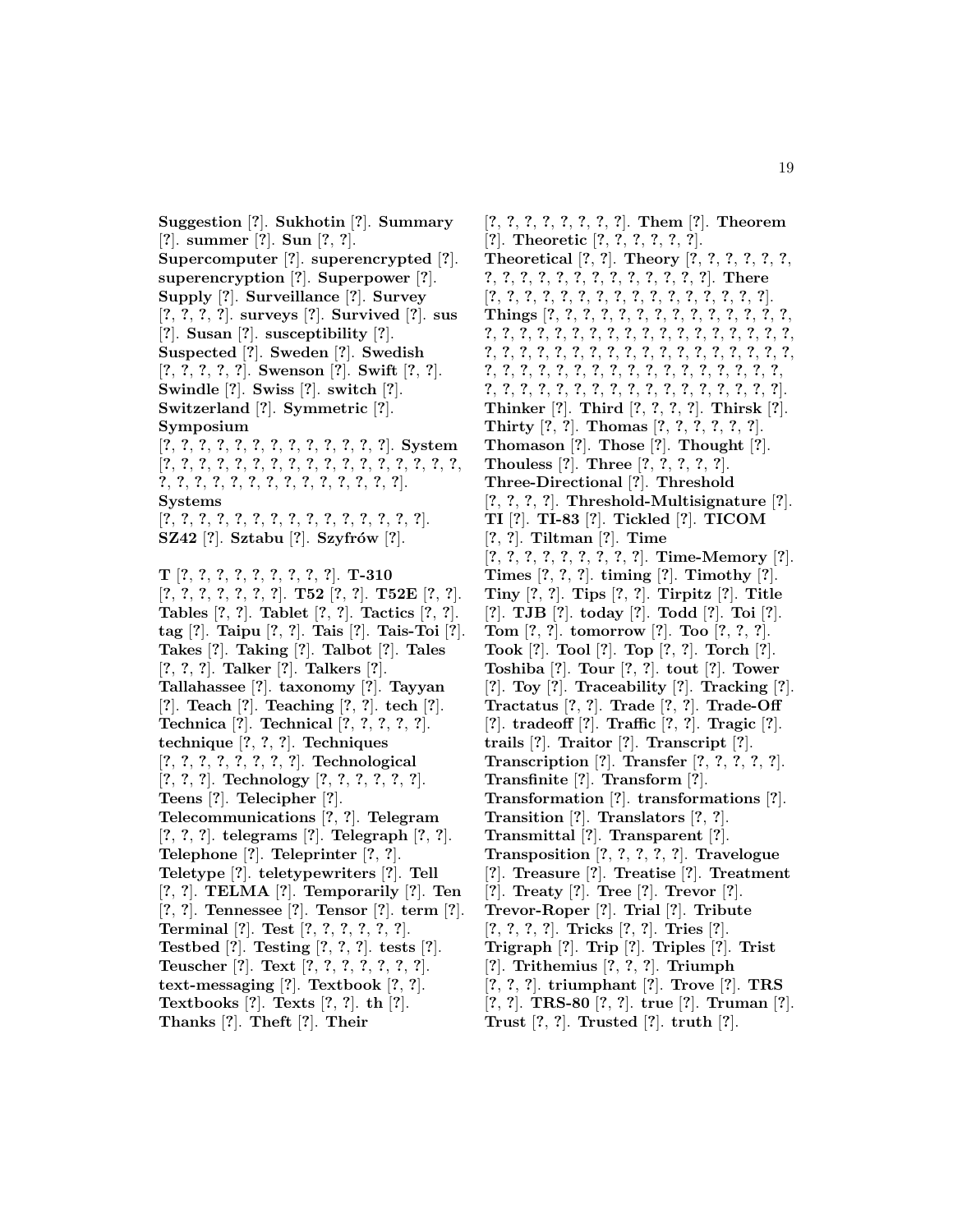**Tsarist** [**?**, **?**]. **TST** [**?**, **?**]. **TST-1221** [**?**]. **Tuchman** [**?**]. **Tunny** [**?**]. **Turing** [**?**, **?**, **?**, **?**, **?**, **?**, **?**, **?**, **?**, **?**, **?**, **?**, **?**, **?**, **?**, **?**, **?**, **?**, **?**, **?**, **?**, **?**, **?**, **?**, **?**, **?**]. **Turing0** [**?**]. **Turning** [**?**]. **Tutorial** [**?**]. **Tutte** [**?**]. **Twentieth** [**?**]. **Twigge** [**?**]. **Twinn** [**?**]. **twist** [**?**]. **Twisting** [**?**]. **Two** [**?**, **?**, **?**, **?**, **?**, **?**, **?**, **?**, **?**, **?**, **?**, **?**, **?**, **?**, **?**, **?**, **?**, **?**, **?**, **?**, **?**, **?**, **?**, **?**, **?**, **?**, **?**, **?**, **?**, **?**, **?**, **?**, **?**]. **two-factor** [**?**]. **Two-Message** [**?**, **?**, **?**]. **tycoon** [**?**]. **Type** [**?**, **?**, **?**, **?**, **?**]. **Typewriter** [**?**]. **Typex** [**?**, **?**]. **Typo** [**?**].

**U** [**?**, **?**, **?**, **?**, **?**, **?**, **?**, **?**, **?**]. **U-85** [**?**]. **U-boat** [**?**, **?**, **?**]. **U-Boats** [**?**, **?**, **?**, **?**]. **U.** [**?**]. **U.S** [**?**, **?**, **?**, **?**, **?**, **?**, **?**]. **U.S.** [**?**, **?**, **?**, **?**, **?**, **?**, **?**, **?**, **?**, **?**, **?**, **?**, **?**, **?**, **?**, **?**, **?**, **?**, **?**]. **ubiquitous** [**?**]. **Uhr** [**?**]. **UK** [**?**, **?**, **?**]. **Ultimate** [**?**, **?**]. **Ultra** [**?**, **?**, **?**, **?**, **?**, **?**, **?**, **?**, **?**, **?**, **?**, **?**, **?**, **?**, **?**, **?**, **?**, **?**, **?**, **?**, **?**, **?**, **?**, **?**, **?**]. **Ultra-Secret** [**?**, **?**]. **UMBC** [**?**]. **Umkehrwalze** [**?**, **?**, **?**, **?**]. **Unbreakable** [**?**, **?**]. **Uncaged** [**?**]. **Uncaging** [**?**]. **Uncensored** [**?**, **?**]. **uncovering** [**?**]. **Undergraduate** [**?**, **?**, **?**, **?**]. **Undergraduates** [**?**, **?**]. **Understanding** [**?**, **?**, **?**]. **Underwater** [**?**]. **Unicity** [**?**, **?**]. **Unidentified** [**?**]. **Union** [**?**, **?**]. **Unit** [**?**, **?**, **?**, **?**, **?**]. **United** [**?**, **?**, **?**, **?**, **?**, **?**]. **unity** [**?**]. **University** [**?**, **?**, **?**, **?**, **?**, **?**]. **UNIX** [**?**]. **Unknown** [**?**, **?**, **?**, **?**, **?**, **?**]. **Unmasked** [**?**]. **Unprecedented** [**?**]. **Unpublished** [**?**]. **Unraveling** [**?**, **?**]. **Unsolved** [**?**, **?**, **?**, **?**, **?**]. **Unsuccessful** [**?**]. **Until** [**?**, **?**]. **Untold** [**?**, **?**, **?**, **?**, **?**, **?**, **?**]. **Unveiled** [**?**]. **Unveiling** [**?**, **?**]. **Unwittingly** [**?**]. **Update** [**?**, **?**]. **updated** [**?**, **?**]. **upon** [**?**, **?**]. **Upper** [**?**, **?**]. **Urkryptografen** [**?**]. **US\$100** [**?**]. **USA** [**?**, **?**, **?**, **?**]. **Use** [**?**, **?**, **?**, **?**, **?**, **?**, **?**, **?**, **?**, **?**, **?**, **?**, **?**, **?**, **?**, **?**]. **Used** [**?**, **?**, **?**, **?**, **?**, **?**, **?**, **?**, **?**]. **User** [**?**, **?**, **?**, **?**, **?**, **?**]. **Users** [**?**]. **uses** [**?**]. **Using** [**?**, **?**, **?**, **?**, **?**, **?**, **?**, **?**, **?**, **?**, **?**, **?**, **?**, **?**, **?**, **?**, **?**,

**?**, **?**, **?**, **?**, **?**, **?**, **?**, **?**, **?**, **?**, **?**, **?**]. **USN** [**?**].

**V** [**?**, **?**, **?**]. **Valentin** [**?**]. **value** [**?**]. **values** [**?**]. **Vararuchi** [**?**]. **Variable** [**?**, **?**]. **variant** [**?**]. **Variants** [**?**]. **Variation** [**?**]. **Variations** [**?**, **?**, **?**]. **Vatican** [**?**, **?**]. **VCR** [**?**]. **Vengeance** [**?**]. **Venice** [**?**]. **Verifiability** [**?**]. **Verifiable** [**?**]. **verified** [**?**]. **Verifying** [**?**]. **Verlag** [**?**, **?**]. **Vermeer** [**?**]. **Versa** [**?**]. **versatile** [**?**]. **Versatility** [**?**]. **Version** [**?**, **?**, **?**, **?**, **?**, **?**]. **Versteckte** [**?**, **?**, **?**]. **Versus** [**?**, **?**]. **Veteran** [**?**]. **VI** [**?**, **?**]. **via** [**?**]. **VIC** [**?**]. **Vice** [**?**]. **Vichy** [**?**, **?**]. **Victorian** [**?**, **?**]. **Victory** [**?**, **?**, **?**, **?**]. **Viet** [**?**]. **Vi`ete** [**?**]. **Vietnam** [**?**, **?**, **?**, **?**]. **View** [**?**, **?**, **?**, **?**, **?**, **?**, **?**, **?**]. **Vigen`ere** [**?**, **?**, **?**, **?**, **?**, **?**, **?**, **?**]. **VII** [**?**]. **Vincent** [**?**]. **Vint** [**?**]. **violin** [**?**]. **Visit** [**?**, **?**]. **Visual** [**?**, **?**]. **Viterbi** [**?**, **?**]. **Voice** [**?**, **?**]. **Voices** [**?**, **?**]. **Volume** [**?**, **?**, **?**, **?**, **?**, **?**, **?**]. **Volunteers** [**?**]. **Voter** [**?**]. **Voter-Verifiability** [**?**]. **Voting** [**?**, **?**, **?**]. **Vowel** [**?**, **?**, **?**, **?**]. **Vowels** [**?**, **?**]. **Voynich** [**?**, **?**, **?**, **?**, **?**, **?**, **?**, **?**, **?**, **?**, **?**, **?**, **?**, **?**, **?**, **?**, **?**, **?**, **?**, **?**, **?**].

**W** [**?**, **?**, **?**, **?**]. **WAC** [**?**]. **Wadsworth** [**?**]. **Wagstaff** [**?**]. **Waiting** [**?**]. **Waldecker** [**?**]. **Walter** [**?**]. **wanted** [**?**]. **War** [**?**, **?**, **?**, **?**, **?**, **?**, **?**, **?**, **?**, **?**, **?**, **?**, **?**, **?**, **?**, **?**, **?**, **?**, **?**, **?**, **?**, **?**, **?**, **?**, **?**, **?**, **?**, **?**, **?**, **?**, **?**, **?**, **?**, **?**, **?**, **?**, **?**, **?**, **?**, **?**, **?**, **?**, **?**, **?**, **?**, **?**, **?**, **?**, **?**, **?**, **?**, **?**, **?**, **?**, **?**, **?**, **?**, **?**, **?**, **?**, **?**, **?**, **?**, **?**, **?**, **?**, **?**, **?**, **?**, **?**, **?**, **?**, **?**, **?**, **?**, **?**, **?**, **?**, **?**, **?**, **?**, **?**, **?**, **?**, **?**, **?**, **?**, **?**, **?**, **?**, **?**, **?**, **?**, **?**, **?**]. **War** [**?**]. **Warning** [**?**]. **Warrant** [**?**]. **Warriors** [**?**]. **Wars** [**?**, **?**, **?**, **?**]. **Warsaw** [**?**, **?**]. **Wartime** [**?**, **?**, **?**, **?**, **?**]. **Was** [**?**, **?**, **?**, **?**, **?**, **?**, **?**, **?**]. **Washington** [**?**, **?**, **?**]. **Watch** [**?**]. **Watermarking** [**?**, **?**, **?**]. **Wavelet** [**?**]. **Wavelet-based** [**?**]. **Way** [**?**, **?**, **?**, **?**]. **Wayne** [**?**]. **Ways** [**?**, **?**]. **Weak** [**?**, **?**, **?**, **?**]. **weakness** [**?**]. **weaknesses** [**?**]. **Weather** [**?**, **?**]. **web** [**?**]. **Webb** [**?**]. **Webster** [**?**, **?**]. **Wehrmacht** [**?**]. **weights** [**?**]. **Welchman** [**?**, **?**]. **Well** [**?**]. **Welsh** [**?**]. **Wenbo** [**?**]. **Wenger** [**?**]. **Were**